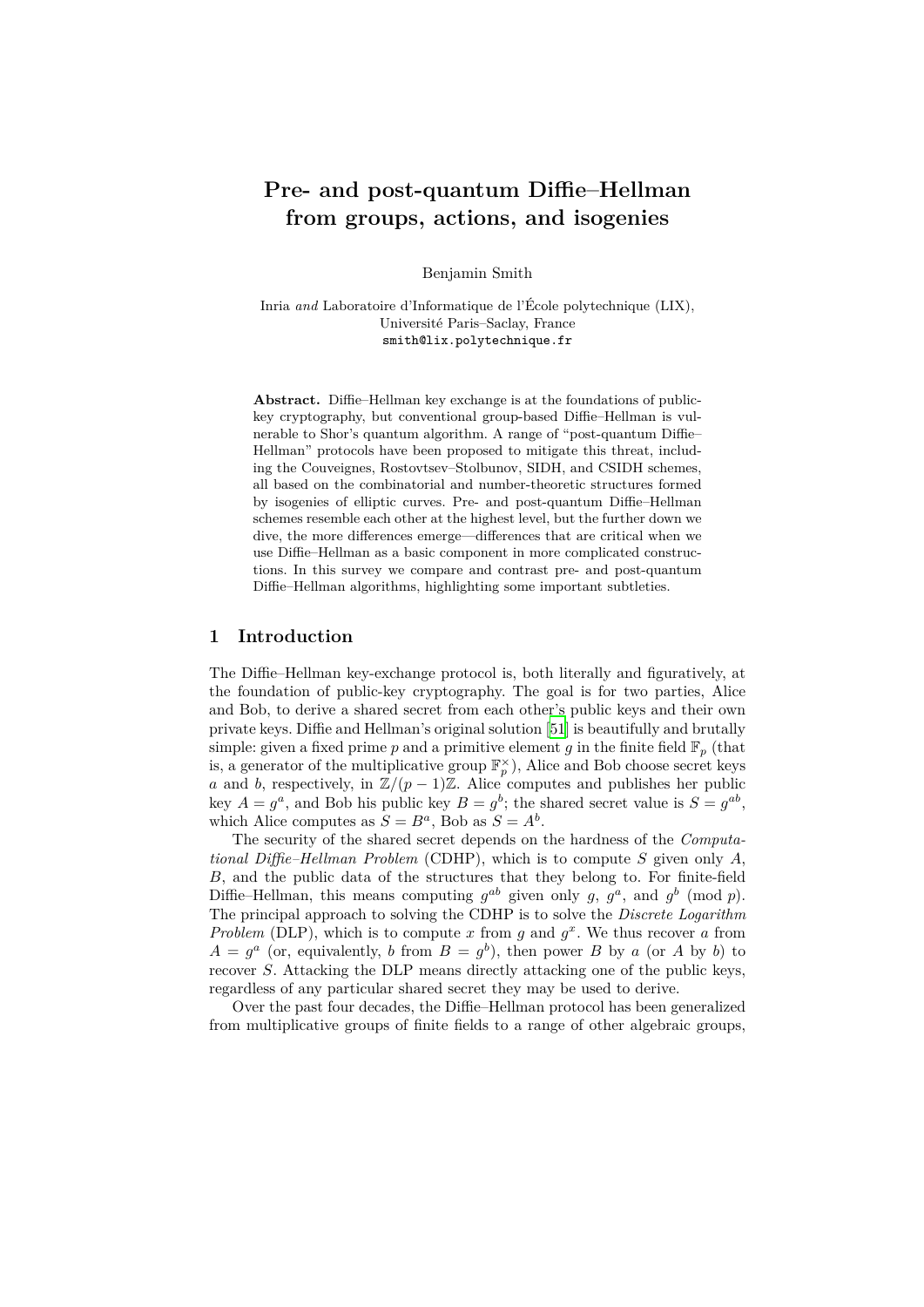most notably elliptic curves. Partly motivated by this cryptographic application, there has been great progress in discrete logarithm algorithms for some groups, most notably Barbulescu, Gaudry, Joux, and Thomé's quasipolynomial algorithm for discrete logarithms in finite fields of fixed tiny characteristic [11].

The most stunning development in discrete logarithm algorithms came with the rise of the quantum computation paradigm: Shor's quantum algorithm [125] solves the discrete logarithm problem—and thus breaks Diffie–Hellman—in any group in polynomial time and space on a quantum computer.<sup>1</sup> The develop[men](#page-31-0)t of quantum computers of even modest capacity capable of running Shor's algorithm remains an epic challenge in experimental physics: at the time of wri[ting,](#page-38-0) the largest implementation of Shor's algorithm was used to factor the integer 21, so there is some way to go [96]. But in anticipation, cryptog[ra](#page-1-0)phic research has already bent itself to the construction of *post-quantum* cryptosystems, designed to be used on conventional computers while resisting known quantum attacks.

Nowadays, Diffie–Hellman is often an elementary component of a more complicated protocol, rather th[an](#page-36-0) the entire protocol itself. For example, the TLS protocol used to establish secure internet connections includes an ephemeral Diffie–Hellman [118]. But to give a more interesting example, the X3DH protocol [95] used to establish connections in Signal and WhatsApp includes *four* simple Diffie–Hellmans between various short and long-term keypairs. The common use of Diffie–Hellman as a component makes the search for a drop-in postquantum replac[emen](#page-38-1)t for classical Diffie–Hellman particularly relevant today.

W[hile](#page-36-1) many promising post-quantum candidates for public-key encryption and signatures have been developed—the first round of the NIST post-quantum standardization process [109] saw 59 encryption/KEM schemes and 23 signature schemes submitted—finding a simple post-quantum drop-in replacement for Diffie–Hellman (as opposed to a KEM) has proven to be surprisingly complicated. Some interesting post-quantum "noisy Diffie–Hellman" key exchange protocols based on hard [prob](#page-37-0)lems in codes, lattices, and Ring-LWE have been put forward over the years (including [4], [52], [53], [111], [6], [23], and [49]), but these typically require a reconciliation phase to ensure that Alice and Bob have the same shared secret value (as opposed to an approximate shared secret with acceptable noise on each side); we will not discuss these protocols further here. Perhaps surprisingly, given the lo[ud](#page-30-0)ly [tru](#page-34-1)[mpe](#page-34-2)te[d qu](#page-37-1)an[tu](#page-31-1)m [de](#page-32-0)structi[on](#page-34-3) of elliptic curve cryptography by Shor's algorithm, the most serious candidates for post-quantum Diffie–Hellman come from isogeny-based cryptography, which is founded in the deeper theory of elliptic curves.

The key idea in moving from conventional elliptic-curve cryptography to isogeny-based cryptography is that points on curves are replaced with entire curves, and relationships between points (scalars and discrete logarithms) are replaced with relationships between curves (isogenies). Isogeny classes have just

<span id="page-1-0"></span><sup>&</sup>lt;sup>1</sup> More generally, Armknecht, Gagliardoni, Katzenbeisser, and Peter have shown that no group-homomorphic cryptosystem can be secure against a quantum adversary, essentially because of the existence of Shor's algorithm [8].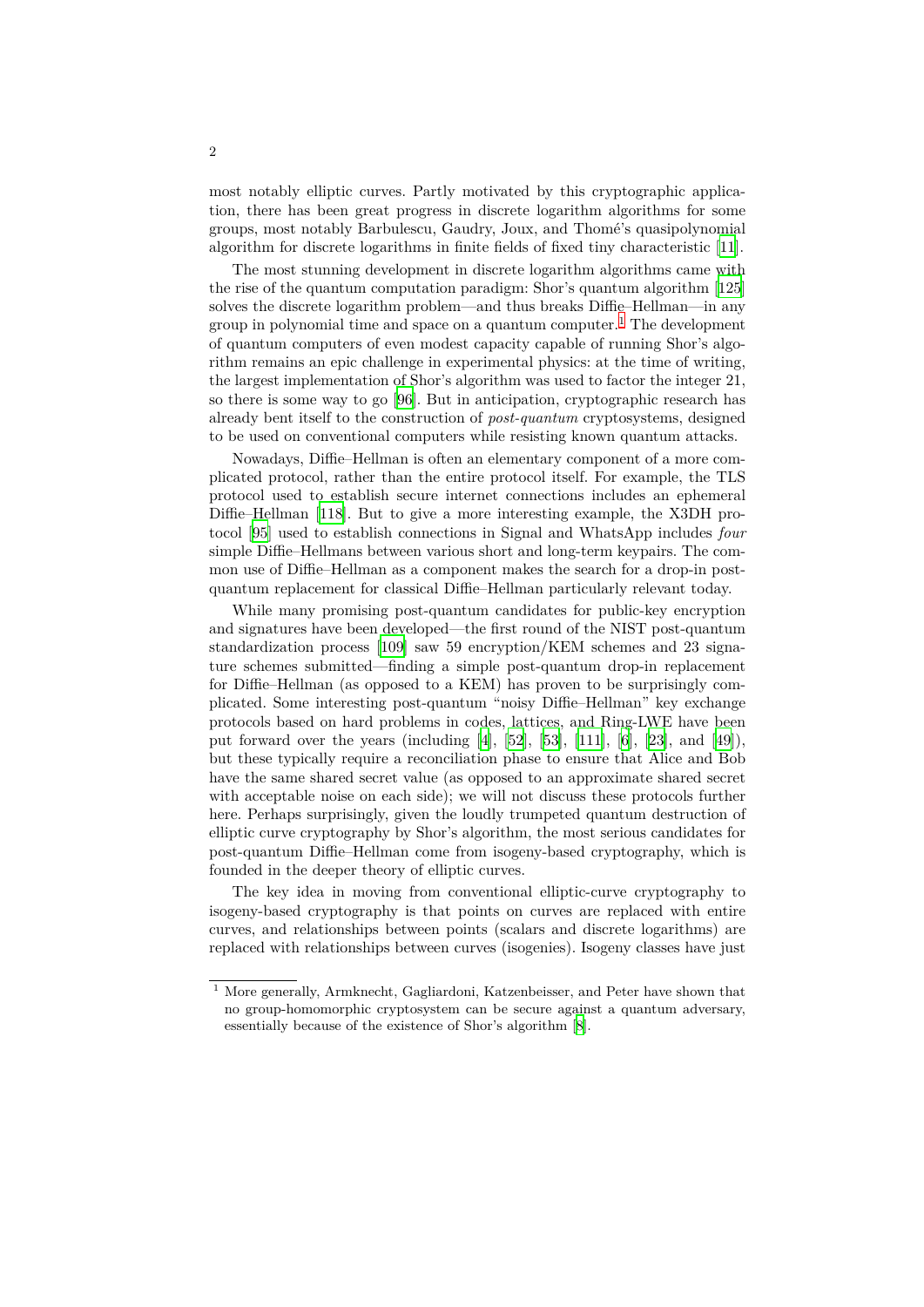enough algebraic structure to define efficient asymmetric cryptosystems, but not enough to make them vulnerable to Shor's algorithm.

But what should a "post-quantum Diffie–Hellman" scheme be, and how closely should it match classical Diffie–Hellman functionalities and semantics? To what extent can the intuition and theoretical lore built up over decades of classical Diffie–Hellman carry over to these new protocols? This survey is an attempt to begin addressing these questions. The aim is to help cryptographers, mathematicians, and computer scientists to understand the similarities and differences between classical Diffie–Hellman and the new post-quantum protocols.

*The plan.* We begin with a quick survey of classical group-based Diffie–Hellman in §§2-5. We discuss modern elliptic-curve Diffie–Hellman in §7; this dispenses with the underlying group on some levels, and thus forms a pivot for moving towards post-quantum Diffie–Hellman. We review Couveignes' *hard homogeneous spaces* framework in §8 and §9, before introducing HHS cryptosystems in the abst[ra](#page-3-0)[ct](#page-7-0) in §10; we go deeper into the underlying hard problem[s](#page-10-0) in §11 and §12. Moving into the concrete, we recall basic facts about isogenies in §13, before discussing commutative isogeny-based key exchange in §14 and the stranger SIDH scheme in §15. Our fo[cu](#page-13-0)s is m[os](#page-14-0)tly constructive, and our discussion of quantum cryptanalysi[s w](#page-15-0)ill be purely asymptotic, for reasons discussed in §6.

*Limiting scope.* The basic Diffie–Hellman scheme is co[mp](#page-24-0)letely un[aut](#page-20-0)henticated: it is obvio[usly](#page-27-0) vulnerable to a man-in-the-middle attack where Eve impersonates Bob to Alice, and Alice to Bob. Alice and Bob must therefor[e a](#page-9-0)uthenticate each other outside the Diffie–Hellman protocol, but we do not discuss authentication mechanisms here. We also ignore the provable-security aspects of these protocols, beyond noting that each has been proven session-key secure in Canetti and Krawczyk's adversarial authenticated-links model [33] (see [60, §5.3] for a proof for commutative isogeny key exchange, and [45, §6] for SIDH). As we noted above, we do not discuss noisy Diffie–Hellman schemes here, mostly for lack of time and space, but also because these are further from being drop-in replacements for classical Diffie–Hellman. Finally, we [mus](#page-33-0)t pas[s ov](#page-34-4)er *decision* Diffie–Hellman-based protocols in silence, partly for [la](#page-33-1)ck of space, but mostly because at this early stage it seems hard to say anything nontrivial about decision Diffie–Hellman in the post-quantum setting. We do this with some reluctance: as Boneh declared in [19], "the decision Diffie–Hellman assumption is a gold mine" (at least for theoretical cryptographers). Revisiting [19] in the post-quantum setting would be highly interesting, but this is neither the time nor the place for that investigation.

*Notation.* We will [us](#page-32-1)e abelian groups written additi[vel](#page-32-1)y and multiplicatively, depending on the context. To minimise confusion, we adopt these typographical conventions for groups and elements:

<span id="page-2-0"></span>**–** *G* always denotes an abelian group written **additively**, with group operation  $(P, Q) \mapsto P + Q$ , inverse  $P \mapsto -P$ , and identity element 0.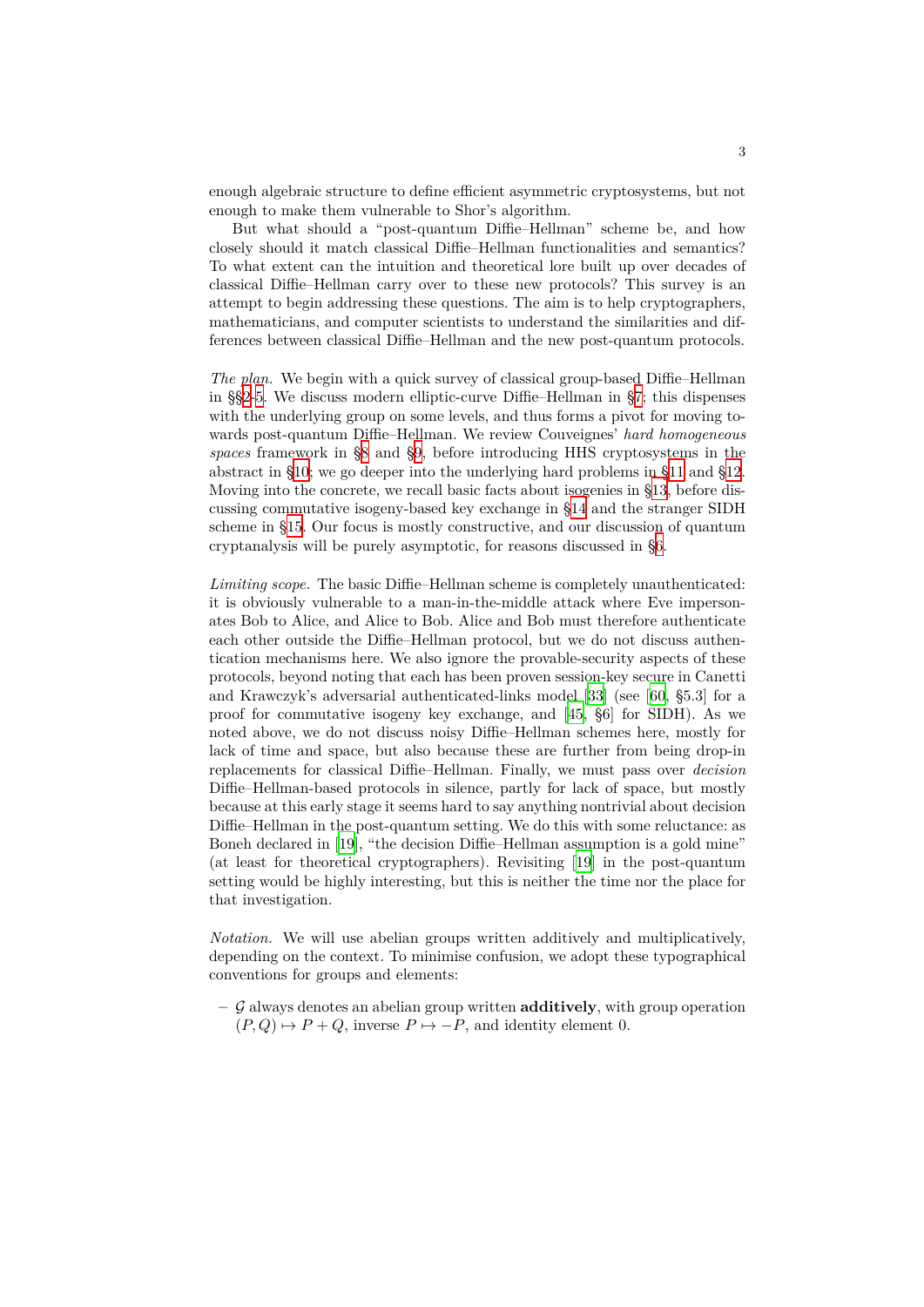**–** G always denotes an abelian group written **multiplicatively**, with group operation  $(\mathfrak{p}, \mathfrak{q}) \mapsto \mathfrak{p}\mathfrak{q}$ , inverse  $\mathfrak{p} \mapsto \mathfrak{p}^{-1}$ , and identity element 1.

*Acknowledgements.* I am grateful to Luca De Feo, Florian Hess, Jean Kieffer, and Antonin Leroux for the many hours they spent discussing these cryptosystems with me, and the organisers, chairs, and community of WAIFI 2018.

## **2 Abstract groups and discrete logarithms**

<span id="page-3-0"></span>Diffie and Hellman presented their key exchange in the multiplicative group of a finite field, but nothing in their protocol requires the field structure. We will restate the protocol in the setting of a general finite abelian group in §3; but first, we recall some basic facts about abstract groups and discrete logarithms.

Let G be a finite abelian group of order N (written additively, following the convention above). We can assume  $G$  is cyclic. For every integer  $m \pmod{N}$  we have an exponentiation endomorphism  $[m]: \mathcal{G} \to \mathcal{G}$  $[m]: \mathcal{G} \to \mathcal{G}$  $[m]: \mathcal{G} \to \mathcal{G}$ , called *scalar multiplication*, defined for non-negative *m* by

$$
[m] : P \longmapsto \underbrace{P + \cdots + P}_{m \text{ copies}}
$$

and for negative *m* by  $[m]P = [-m](-P)$ . We can compute  $[m]$  in  $O(\log m)$ *G*-operations using a variety of addition chains; typically  $m \sim #G = N$ .

The fundamental hard algorithmic problem in  $\mathcal G$  is computing the inverse of the scalar multiplication operation: that is, computing discrete logarithms.

**Definition 1 (DLP).** *The* Discrete Logarithm Problem *in G is, given P and*  $Q$  *in*  $\langle P \rangle \subseteq \mathcal{G}$ *, compute an x such that*  $Q = [x]P$ *.* 

Any DLP instance in any  $G$  can always be solved using  $O(\sqrt{N})$  operations in *G*, using (for example) Shanks' baby-step giant-step algorithm (BSGS), which also requires  $O(\sqrt{N})$  space [124]; Pollard's  $\rho$  algorithm reduces the space requirement to  $O(1)$  [115]. If *N* is composite and its (partial) factorization is known, then we can do better using the Pohlig–Hellman–Silver algorithm [114], which solves the DLP by reducing to the DLP in subgroups of  $\mathcal G$  (see §12 below).

The DLP enjoys rando[m sel](#page-38-2)f-reducibility: if we have an algorithm that solves DLPs for a lar[ge fr](#page-37-2)action 1*/M* of all possible inputs, then we can solve DLPs for all possible inputs after an expected *M* random attempts. Suppose [we](#page-37-3) want to solve an arbitrary DLP instance  $Q = [x]P$ . We choose a rando[m in](#page-19-0)teger *r*, try to solve  $Q' = Q + [r]P = [x + r]P$  for  $x + r$ , and if we succeed then we recover  $x = (x + r) - r$ . After *M* randomizations, we expect to find an *r* for which *Q'* lands in the set of inputs to which the algorithm applies.

In the pure abstract, we consider  $\mathcal G$  as a black-box group: operations are performed by oracles, and elements are identified by (essentially random) bitstrings. This models the absence of useful information that we could derive from any concrete representation of *G*. In this setting, Shoup [126] has proven that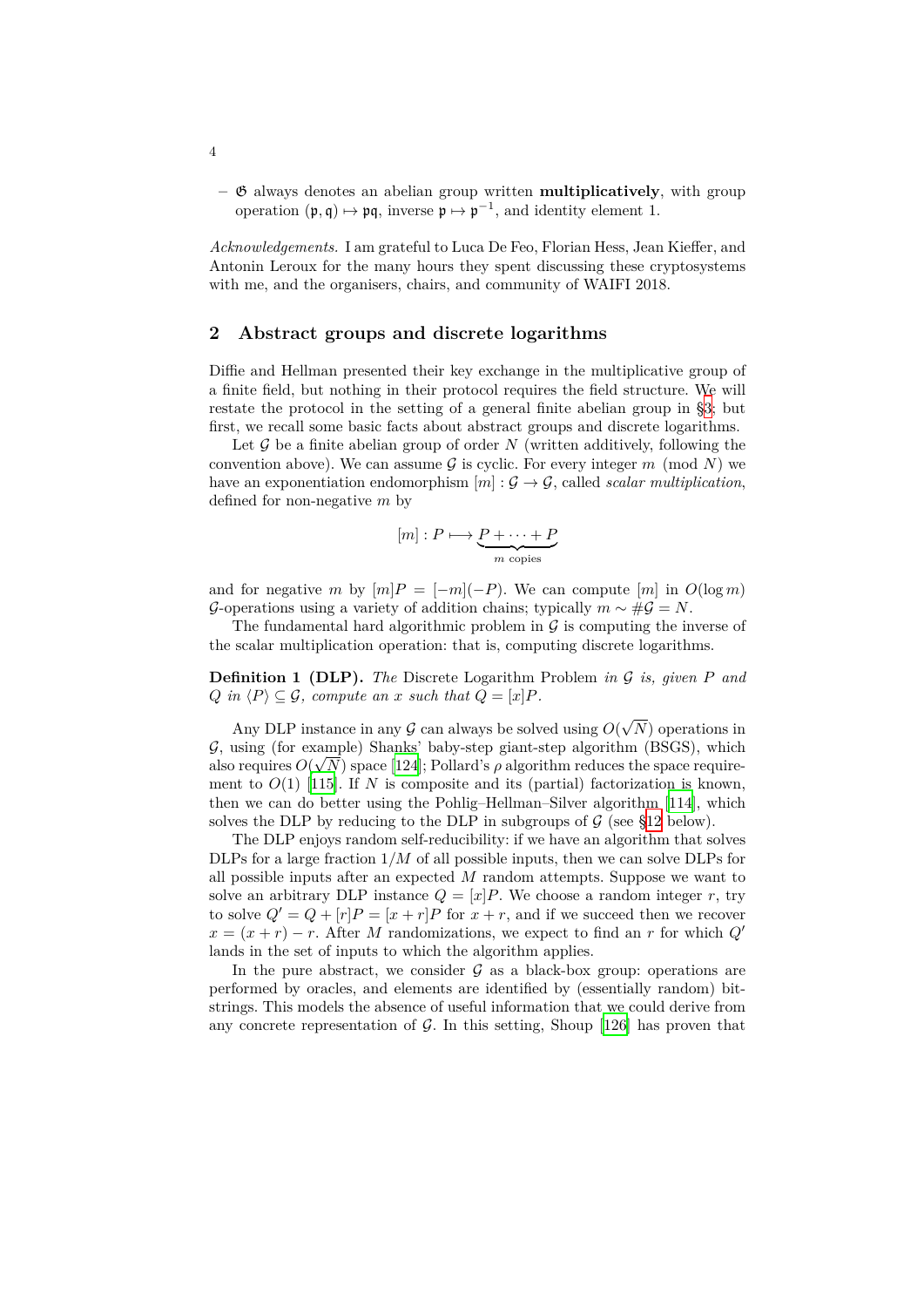the complexity of solving the DLP is not merely in  $O(\sqrt{N})$ , but in  $\Theta(\sqrt{N})$ . But in the real world, we do not have black-box groups; every group has a specific concrete element representation and an explicit algorithmic group law. The difficulty of the DLP then varies with the representation, as we will see in §5.

## **3 Pre-quantum Diffie–Hellman**

<span id="page-4-0"></span>Now let us consider Diffie–Hellman in the abstract. Let *G* be a cyclic gr[ou](#page-7-0)p, and fix a public generator  $P$  of  $G$ . Public keys are elements of  $G$ ; private keys are bitstrings, interpreted as elements of Z*/N*Z. Each (public,private)-keypair  $(Q = [x]P, x)$  presents a DLP instance in  $\mathcal{G}$ .

The Diffie–Hellman protocol takes place in into two logical phases, which in practice may be separated by a significant period of time. In the first phase, the parties generate their keypairs using Algorithm 1 (KeyPair):

- **–** Alice generates her keypair as (*A, a*) *←* KeyPair() and publishes *A*;
- **–** Bob generates his as (*B, b*) *←* KeyPair() and publishes *B*.

In the second phase, they compute the shared s[ec](#page-4-1)ret *S* with Algorithm 2 (DH):

**–** Alice computes *S ←* DH(*B, a*);

**–** Bob computes *S ←* DH(*A, b*).

Alice and Bob have the same value *S* because  $S = [a]B = [b]A = [ab]P$ .

**Algorithm 1:** Keypair generation for textbook Diffie–Hellman in a group  $\mathcal{G} = \langle P \rangle$  of order *N*.

<span id="page-4-1"></span>**Input:** () **Output:** A pair  $(Q, x)$  in  $\mathcal{G} \times \mathbb{Z}/N\mathbb{Z}$  such that  $Q = [x]P$  **function** KeyPair() *x* \$ *←* Z*/N*Z  $\left| Q \leftarrow [x]P \right|$ **return** (*Q, x*)

<span id="page-4-2"></span>

| <b>Algorithm 2:</b> Textbook Diffie–Hellman key exchange in $\mathcal{G}$                        |                         |  |
|--------------------------------------------------------------------------------------------------|-------------------------|--|
| <b>Input:</b> A public key R in G, and a private key x in $\mathbb{Z}/N\mathbb{Z}$               |                         |  |
| <b>Output:</b> A shared secret $S \in \mathcal{G}$                                               |                         |  |
| 1 function DH $(R, x)$                                                                           |                         |  |
|                                                                                                  |                         |  |
| $\begin{array}{c c} \mathbf{2} & S \leftarrow [x]R \\ \mathbf{3} & \text{return } S \end{array}$ | // To be input to a KDF |  |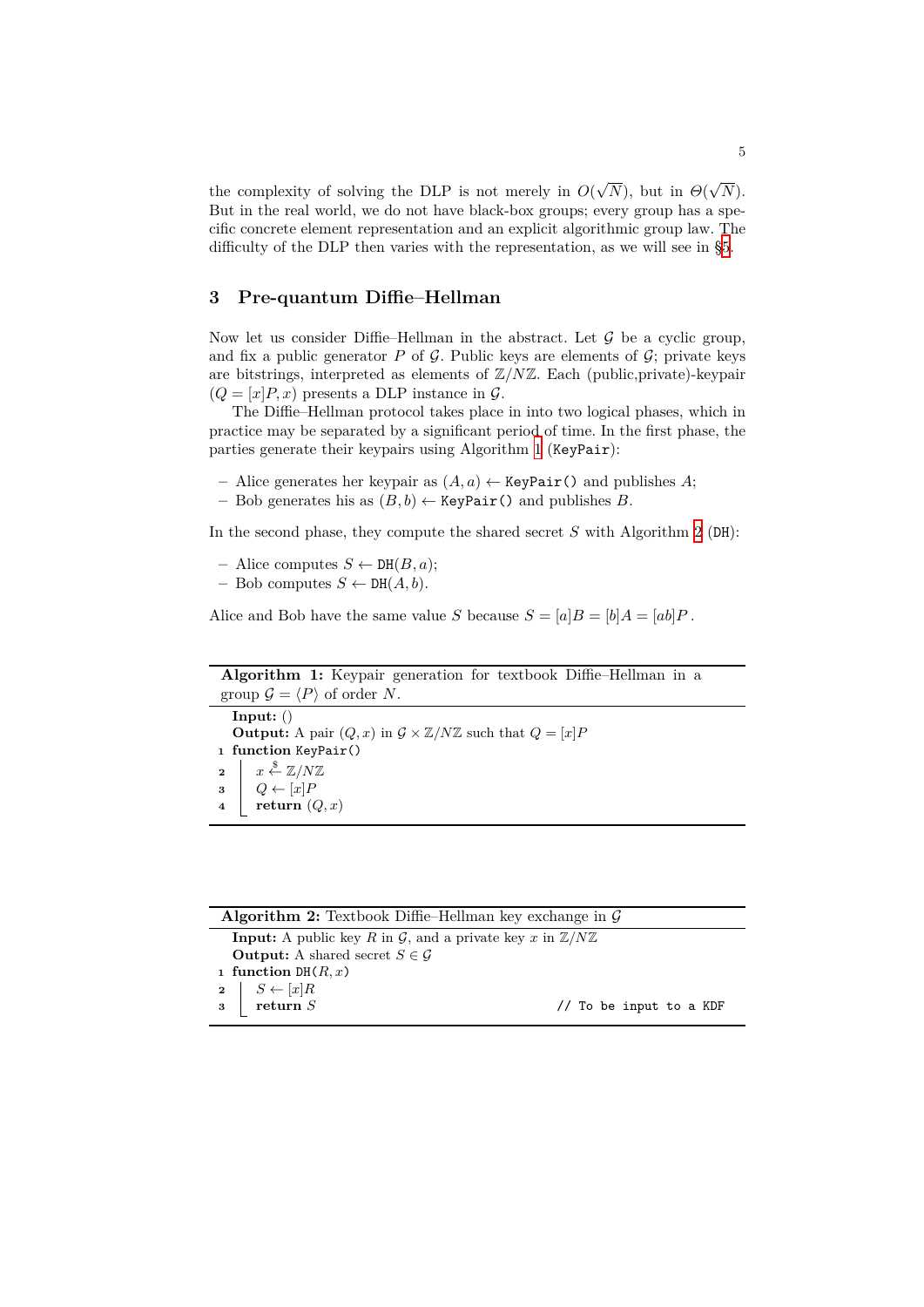The security of the (entire) shared secret depends on the hardness of the *Computational Diffie–Hellman Problem* (CDHP) in *G*.

**Definition 2 (CDHP).** *The* Computational Diffie–Hellman Problem *in G is, given*  $P$ *,*  $A = [a]P$ *,* and  $B = [b]P$  *in*  $\mathcal{G}$ *,* to compute  $S = [ab]P$ *.* 

While it is obvious that an algorithm that solves the DLP in  $\mathcal G$  can solve the CDHP in  $G$ , constructing a reduction in the other direction—that is, efficiently solving DLP instances given access to an oracle solving CDHP instances—is a much more subtle matter. It is now generally believed, following the work of Den Boer [48], Maurer and Wolf [97,98], Muzereau, Smart, and Vercauteren [107], Bentahar [13], and Boneh and Lipton [20] that the DLP and CDHP are equivalent for the kinds of  $G$  that cryptographers use in practice.<sup>2</sup> Since solving DLP instances is the only way we know to solve CDHP instances, Diffie–Hellman is gener[ally](#page-33-2) considered to be a [mem](#page-36-2)[be](#page-36-3)r of the DLP-based family of cryptosys[tems](#page-37-4).

The sh[are](#page-31-2)d secret *S* is *not* suitable [for](#page-32-2) use as a key for symmetric cryptosystems<sup>3</sup> ; rather, it should be treated with a Key Derivation [F](#page-5-0)unction (KDF) to produce a proper symmetric key *K*. This essentially hashes the secret *S*, spreading the entropy of *S* uniformly throughout *K*, so deriving any information about *K* requires computing the whole of *S*, hence solving a CDHP in *G*. The indisting[ui](#page-5-1)shability of *S*, and hence its security as a key, depends on the weaker *Decisional* Diffie–Hellman Problem, which is beyond the scope of this article.

The lifespan of keypairs is crucial in Diffie–Hellman-based cryptosystems. In *ephemeral* Diffie–Hellman, Alice and Bob's keypairs are unique to each execution of the protocol. Ephemeral Diffie–Hellman is therefore essentially interactive. In contrast, *static* Diffie–Hellman uses long-term keypairs across many sessions. Alice may obtain Bob's long-term public key and complete a Diffie–Hellman key exchange with him—and start using the shared secret—without any active involvement on his part. Static Diffie–Hellman is therefore an important example of a *Non-Interactive Key Exchange* (NIKE) protocol [62].

Efficient *public-key validation*—that is, checking that a public key was honestly generated—is an important, if often overlooked, requirement for many Diffie–Hellman systems, particularly those where keys are re-used. Suppose Alice

<span id="page-5-0"></span><sup>2</sup> Suppose *N* is prime. The Maurer reduction for groups [of o](#page-34-5)rder *N* requires an auxiliary elliptic curve over  $\mathbb{F}_N$  whose order is *B*-smooth—that is, such that every prime dividing the order of the auxiliary curve is less than *B*—for some small *B* which determines the efficiency of the reduction. If we require polynomially small *B*, then we get a polynomial-time reduction; but the hypothesis that such curves exist and can be efficiently constructed for arbitrary *N* is extremely strong, if not wildly overoptimistic. If *B* is simply smaller than  $N^{1/2}$ , then we get a reduction that is dominated by the cost of an equivalent DLP calculation, which is better than nothing; it is not so hard to construct such curves (as Bentahar does). The middle ground is to accept subexponential *B*, and hence a subexponential reduction, as Muzereau, Smart, and Vercauteren do. Brown [28] takes a more constructive approach, constructing cryptographic elliptic curves equipped with a polynomially smooth auxiliary curve.

<span id="page-5-1"></span><sup>&</sup>lt;sup>3</sup> Some protocols do use the shared secret *S* as a key, most notably the textbook ElGamal encryption presented at the start of §4.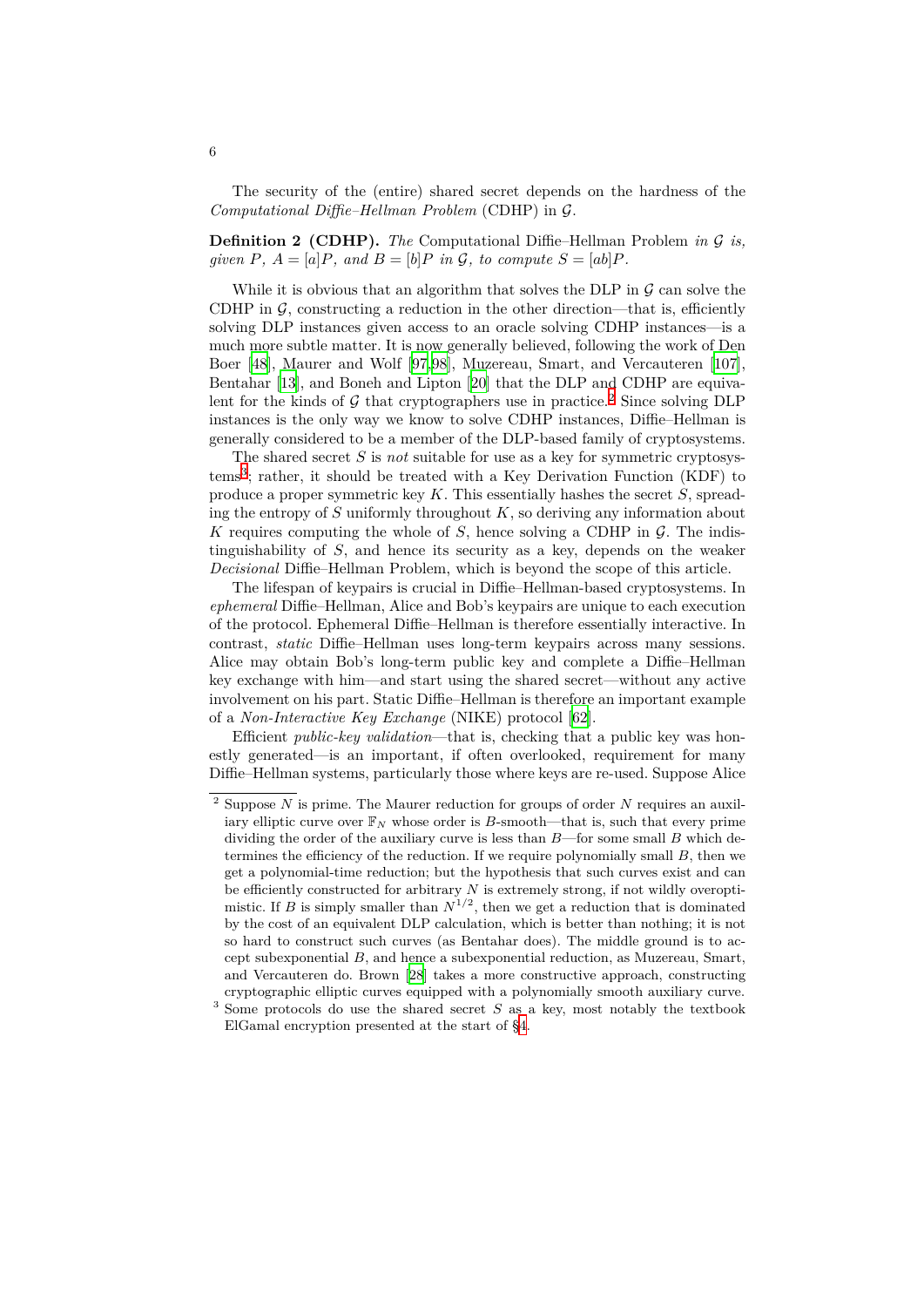derives a shared secret key *K* from a Diffie–Hellman exchange with Bob's public key *B*, and then uses *K* to communicate with Bob. A malicious Bob might construct an invalid public key *B* in such a way that *K* reveals information about Alice's secret key *a*. If (*a, A*) is ephemeral then Bob has learned nothing useful about *a*, since it will never be used again; but the keypair  $(A, a)$  is to be reused, as in static Diffie–Hellman, then secret information has been leaked, and Alice thus becomes vulnerable to active attacks (see e.g. [93] for an example). Public key validation is simple in a finite field: it usually suffices to check the order of the element. Antipa, Brown, Menezes, Struik, and Vanstone describe the process for elliptic-curve public keys [7], and their methods extended to most curve-based algebraic groups without serious difficulty. W[e w](#page-36-4)ill see that this is a more serious problem in post-quantum systems.

#### **4 Encryption and key encap[su](#page-31-3)lation**

The classic ElGamal public-key encryption scheme [56] is closely related to Diffie–Hellman key exchange. Its key feature is that messages are viewed as elements of the group  $\mathcal{G}$ , so adding a random-looking element of  $\mathcal{G}$  to a message in *G* acts as encryption.

Algorithm 3 lets Alice encrypt a message to Bob[. A](#page-34-6)lice first generates an ephemeral keypair (*E, e*), completes the Diffie–Hellman on her side using Bob's static public key *B* to compute a shared secret *S*, which she uses as a (symmetric) key to encrypt an element of  $G$  via  $M \mapsto C = M + S$  (with corresponding decryption  $C \mapsto M = C - S$ ). Sending her ephemeral public key *E* together with the ciphertext allows Bob to compute *S* and decrypt with Algorithm 4. Since the secret key here is the bare shared secret *S*, untreated by a KDF, the security of this protocol depends not on the CDHP but rather on the (easier) decisional Diffie–Hellman problem in *G*.

| <b>Algorithm 3:</b> Classic ElGamal encryption: Alice encrypts to Bob              |                                                                                                                                                                                  |                                  |
|------------------------------------------------------------------------------------|----------------------------------------------------------------------------------------------------------------------------------------------------------------------------------|----------------------------------|
| <b>Input:</b> Bob's public key B and a message $M \in \mathcal{G}$                 |                                                                                                                                                                                  |                                  |
| <b>Output:</b> An element $E \in \mathcal{G}$ and a ciphertext $C \in \mathcal{G}$ |                                                                                                                                                                                  |                                  |
| 1 function ElGamalEncrypt $(B, M)$                                                 |                                                                                                                                                                                  |                                  |
|                                                                                    |                                                                                                                                                                                  | // $E =  e P$                    |
|                                                                                    |                                                                                                                                                                                  | // $B = [b]P \implies S = [eb]P$ |
|                                                                                    |                                                                                                                                                                                  | // $C = M + [eb]P$               |
|                                                                                    | $\begin{tabular}{c c} $a$ & $(E,e) \leftarrow \mathtt{KeyPair}()$ \\ $a$ & $S \leftarrow \mathtt{DH}(B,e)$ \\ $4$ & $C \leftarrow M+S$ \\ $5$ & return $(E,C)$ \\ \end{tabular}$ |                                  |
|                                                                                    |                                                                                                                                                                                  |                                  |

<span id="page-6-0"></span>It is important to note that this cryptosystem does not provide semantic security. For example, if  $(E_1, C_1)$  and  $(E_2, C_2)$  are encryptions of  $M_1$  and  $M_2$ , respectively, then  $(E_1+E_2, C_1+C_2)$  is a legitimate encryption of  $M_1+M_2$ . While this property is desirable for certain applications (such as E-Voting [12]), in most contexts textbook ElGamal cannot be safely used for public-key encryption.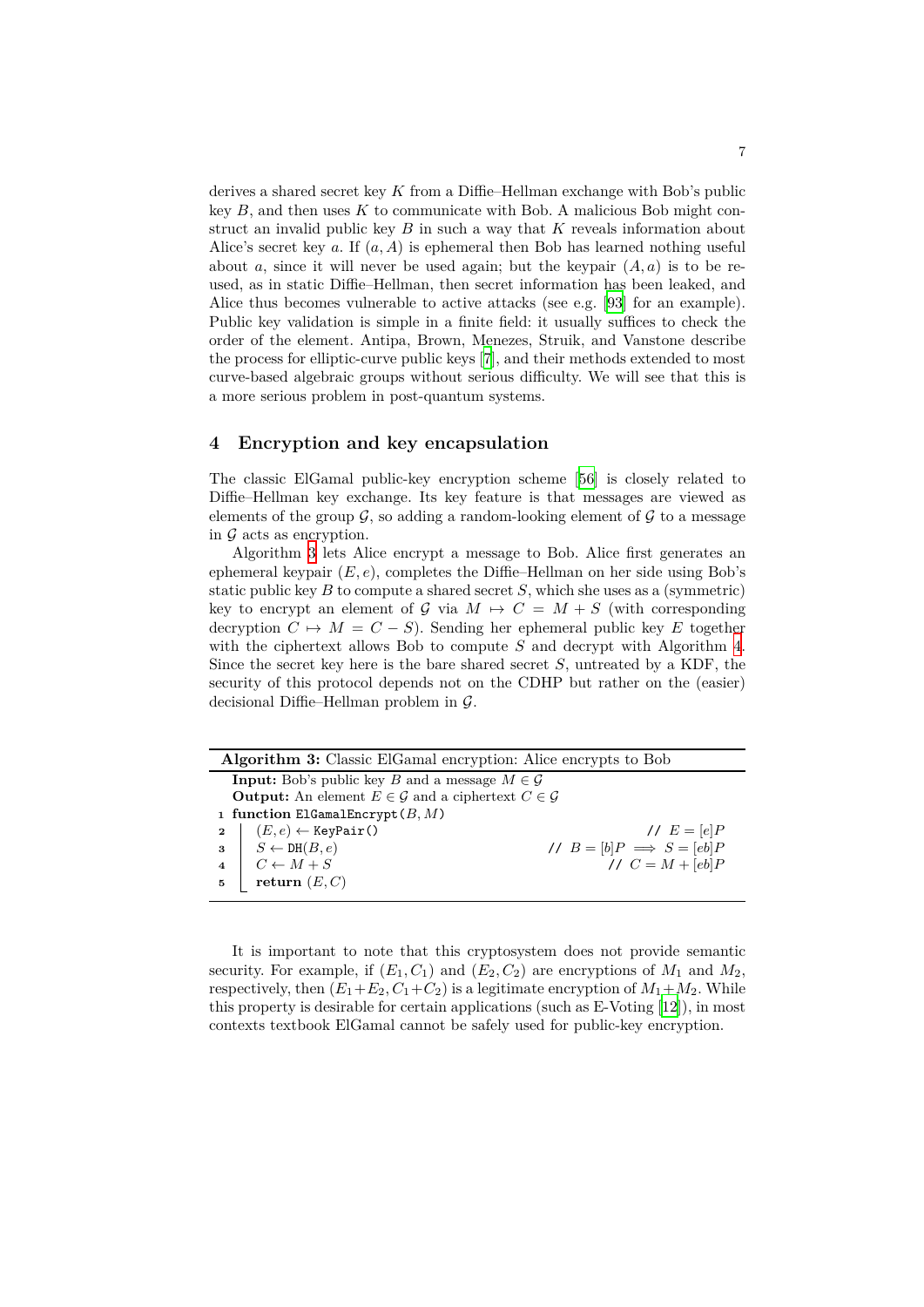**Algorithm 4:** Classic ElGamal decryption: Bob decrypts from Alice

| <b>Input:</b> An element $E \in \mathcal{G}$ , a ciphertext $M \in \mathcal{G}$ , and Bob's private key b                                          |  |                                  |
|----------------------------------------------------------------------------------------------------------------------------------------------------|--|----------------------------------|
| <b>Output:</b> A plaintext messe $M \in \mathcal{G}$                                                                                               |  |                                  |
| 1 function ElGamalDecrypt $((E, C, b))$                                                                                                            |  |                                  |
|                                                                                                                                                    |  | // $E = [e]P \implies S = [eb]P$ |
|                                                                                                                                                    |  | // $C = M + [eb]P$               |
| $\begin{array}{c c} \textbf{2} & S \leftarrow \texttt{DH}(E, b) \\ \textbf{3} & M \leftarrow C - S \\ \textbf{4} & \textbf{return } M \end{array}$ |  |                                  |
|                                                                                                                                                    |  |                                  |

The homomorphic nature of the scheme is due to the fact that the group law + is being used as the encryption and decryption algorithm. But even if this behaviour is actually desired, requiring the message to be an element of  $\mathcal G$  poses two further problems. First, it imposes a hard and inconvenient limit on the size of the message space; second, it requires an efficient encoding of messages to group elements (and an efficient decoding to match). At first glance, this second requirement seems straightforward for ElGamal instantiated in  $\mathbb{F}_p^{\times}$ , since bitstrings of length  $\leq \log_2 p$  can be immediately interpreted as integers in  $\mathbb{Z}/p\mathbb{Z}$ , and hence elements of  $\mathbb{F}_p$ ; but this embedding does not map into the prime-order subgroups where the protocol typically operates. This complication is worse in the elliptic curve setting, where the message-length limit is even more restrictive.

The modern, semantically secure version of ElGamal encryption is an example of hybrid encryption, best approached through the more general setting of Key Encapsulation Mechanisms (KEMs) and Data Encryption Mechanisms (DEMs) [44,79]. We establish encryption keys using an asymmetric system (the KEM), before switching to symmetric encryption for data transport (the DEM).

Algorithms 5 and 6 illustrate a simple Diffie–Hellman-based KEM. In Algorithm 5, Bob has already generated a long-term keypair (*B, b*) and published *B*. Alice tak[es](#page-33-3) *[B](#page-35-0)*, generates an ephemeral keypair  $(E, e)$ , completes the Diffie– Hellman on her side, and derives a cryptographic key *K* from the shared secret *S*. She ca[n](#page-8-0) use *[K](#page-8-1)* to encrypt messages to  $Bob<sup>4</sup>$ , while *E* encapsulates *K* for tr[an](#page-8-0)sport. To decapsulate *E* and decrypt messages from Alice, Bob follows Algorithm 6, completing the Diffie–Hellman on his side and deriving the cryptographic key *K* from the shared secret *S*.

*Remark 1.* While KEMs provide a convenient API [a](#page-7-1)nd formalism for key establishment, they cannot always be used as a replacement for plain-old Diffie– Hellman, e[sp](#page-8-1)ecially as a component in more complicated protocols.

## **5 Concrete groups and discrete logarithms**

So far, everything has been presented in the abstract; but if we want to use any of these schemes in practice, then we need to choose a concrete group  $\mathcal G$ . As we

<span id="page-7-1"></span><span id="page-7-0"></span><sup>4</sup> If Alice immediately encrypts a message under *K* and sends the ciphertext to Bob with *E*, then this is "hashed ElGamal" encryption (see [1] for a full encryption scheme in this style).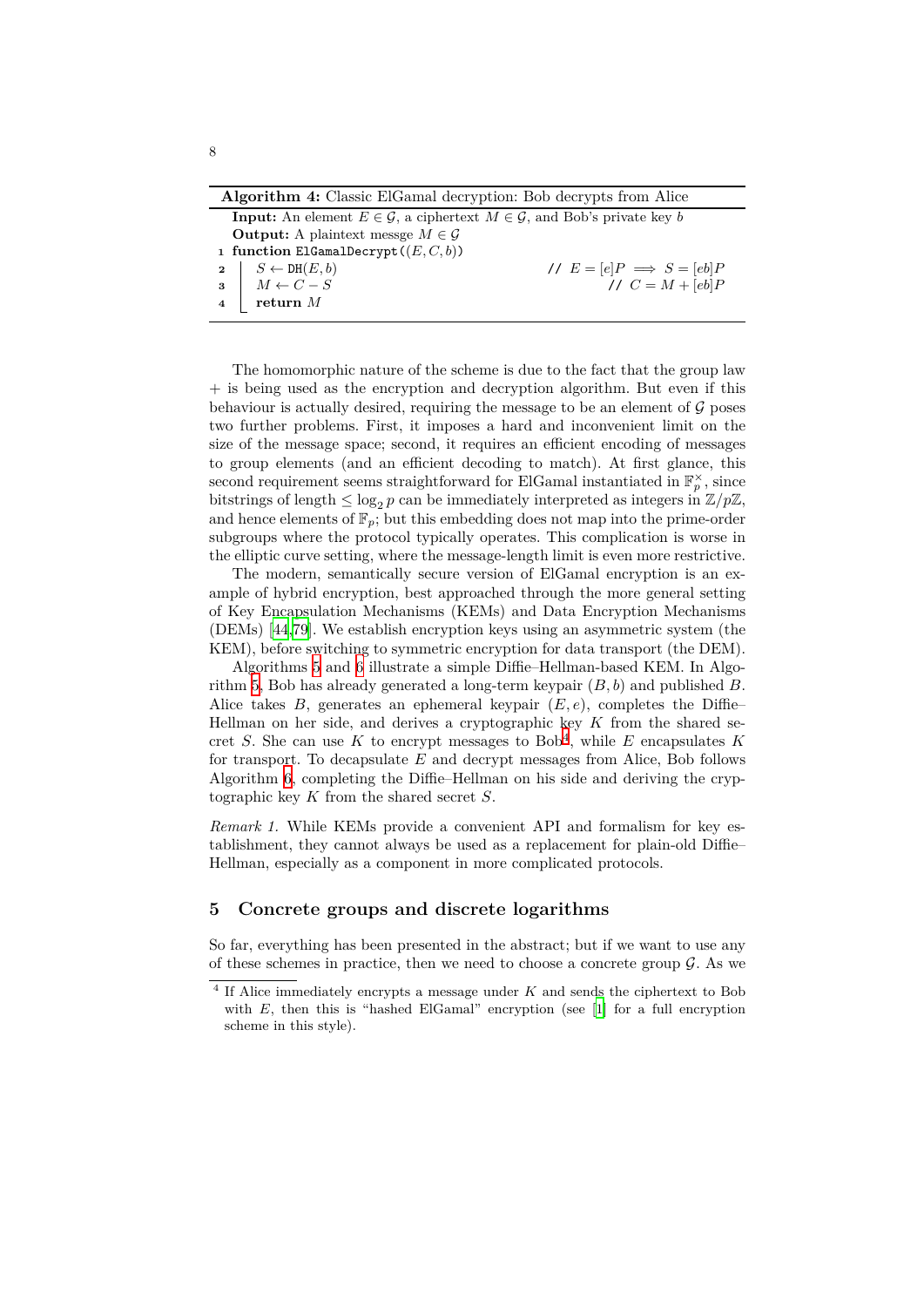**Algorithm 5:** DH-based KEM: Alice encapsulating to Bob.

<span id="page-8-0"></span>**Input:** Bob's public key  $B \in \mathcal{G}$ **Output:** A symmetric encryption key  $K \in \{0,1\}^n$  and an encapsulation  $E \in \mathcal{G}$  of *K* under *B* **<sup>1</sup> function** DHEncapsulate(*B*)  $2 \mid (E, e) \leftarrow$  KeyPair()  $\qquad \qquad \text{if } E = [e]P$ **3**  $S \leftarrow \text{DH}(B, e)$  //  $S = [eb]P$ **4**  $K \leftarrow \text{KDF}(E \parallel S)$  //  $K = \text{KDF}(E \parallel [eb]P)$  $\mathbf{5}$  | **return**  $(K, E)$ 

| Algorithm 6: DH-based KEM: Bob decapsulating from Alice.                                            |                                            |                                               |
|-----------------------------------------------------------------------------------------------------|--------------------------------------------|-----------------------------------------------|
| <b>Input:</b> An encapsulation $E \in \mathcal{G}$ of a symmetric key $K \in \{0,1\}^n$ under Bob's |                                            |                                               |
| public key $B \in \mathcal{G}$ , and Bob's private key $b \in \mathbb{Z}/N\mathbb{Z}$               |                                            |                                               |
| <b>Output:</b> A symmetric encryption key $K \in \{0,1\}^n$                                         |                                            |                                               |
| 1 function DHDecapsulate( $E, b$ )                                                                  |                                            |                                               |
| $\mathbf{2}$                                                                                        | $S \leftarrow \text{DH}(E, b)$             | // $E = [e]P \implies S = [eb]P$              |
|                                                                                                     | $3 \mid K \leftarrow \text{KDF}(E \mid S)$ | // $E = [e]P \implies K = KDF([e]P    [eb]P)$ |
| $\overline{4}$                                                                                      | return $K$                                 |                                               |
|                                                                                                     |                                            |                                               |

<span id="page-8-1"></span>noted in §2, the hardness of the DLP (and hence the CDHP) varies according to the representation of  $G$ , and may fall far short of the  $O(\sqrt{N})$  ideal. Here we give a very brief overview of the main candidate groups for group-based Diffie–Hellman, and DLP-based cryptography in general. We refer the reader to Guillevic and Morain's [ex](#page-3-0)cellent survey [77] for further detail on discrete logarithm algorithms.

The DLP in prime finite fields, as used by Diffie and Hellman, is subexponential: the General Number Field Sieve [91] solves DLP instances in  $\mathbb{F}_p$  in time  $L_p[1/3,(64/9)^{1/3}]$ <sup>5</sup> In extension fields of large characteristic, or when the characteristic has a special for[m,](#page-35-1) the complexity is lower, while still subexponential (see [77]); in the extreme case of extension fields of tiny characteristic, the DLP is quasipolynomial in the field size [11]. [Th](#page-36-5)ese algorithms can also be used to attack DLPs in al[g](#page-8-2)ebraic tori, which are compact representations of subgroups of  $\mathbb{F}_q^{\times}$  which offer smaller key sizes and efficient arithmetic [122,92].

E[llip](#page-35-1)tic curves have long been recognised by number theorists as a generalization of the multiplicative group (i[nde](#page-31-0)ed, both the multiplicative and additive groups can be seen as degenerate elliptic curves; see e.g. [34, §9]). Once Diffie and Hellman had proposed their protocol in a multiplicativ[e gro](#page-38-3)[up](#page-36-6), then, it was perhaps only a matter of time before number theorists proposed elliptic-curve Diffie–Hellman; and within a decade Miller [102] and Koblitz [83] did just this, independently and almost simultaneously. The subexpone[ntia](#page-33-4)l finite-field DLP algorithms do not apply to general elliptic curves, and so far we know of no algorithm with complexity better than  $O(\sqrt{N})$  for the DLP in a general primeorder elliptic curve. Indeed, the only way we [kno](#page-37-5)w to make use [of](#page-36-7) the geometric

<span id="page-8-2"></span><sup>&</sup>lt;sup>5</sup> Recall that  $L_X[\alpha, c] = \exp((c + o(1))(\log X)^{\alpha}(\log \log X)^{1-\alpha}).$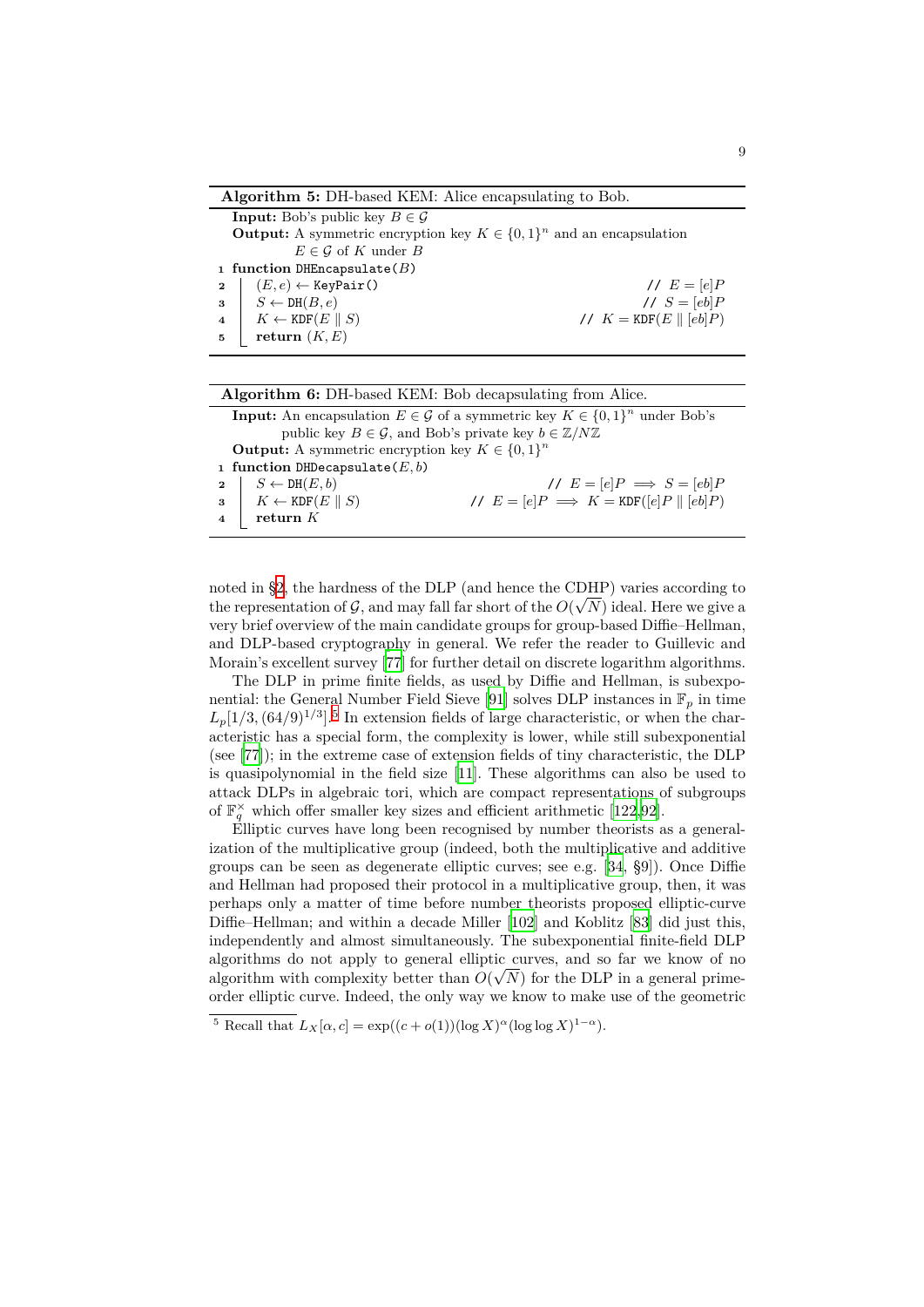structure for general curves over prime fields is to run generic  $O(\sqrt{N})$  algorithms on equivalence classes modulo *±*1, but this only improves the running time by a factor of roughly  $\sqrt{2}$  [18].<sup>6</sup> We can do better for some elliptic curves defined over some extension fields [74,139,71], and for some small special classes of curves [100,10,63,128] (notably pairing-friendly curves); but in the more than thirty years since Miller and Koblitz introduced elliptic curve cryptography, this  $\sqrt{2}$  speedup represents the only [rea](#page-32-3)l [n](#page-9-1)on-quantum algorithmic improvement for the general elliptic-curve DLP.<sup>7</sup>

Going [bey](#page-37-6)[on](#page-31-4)[d e](#page-34-7)[llipt](#page-38-4)ic curves, [a r](#page-35-2)[ange](#page-39-0) [of](#page-35-3) other algebraic groups have been proposed for use in cryptography. Koblitz proposed cryptosystems in Jacobians of hyperelliptic curves as an obvious generalization of elliptic curves [84]. Others have since suggested Jacobia[ns](#page-9-2) of general algebraic curves, and abelian varieties [106,119]; but as the genus of the curve (or the dimension of the abelian variety) grows, index-calculus algorithms become more effective, quickly outperforming generic DLP algorithms. At best, the DLP for curves of fixe[d ge](#page-36-8)nus  $\geq 3$ is exponential, but easier than  $O(\sqrt{N})$  [75,129,50,73]; at worst, as the genus and field s[ize](#page-37-7) [both](#page-38-5) tend to infinity, the DLP becomes subexponential [57]. Déchène proposed generalized Jacobians as a bridge between elliptic-curve and finite-field cryptography [46], but these offer no constructive advantage [69].

The groups mentioned above are a[ll](#page-35-4) *[alge](#page-38-6)[bra](#page-34-8)[ic g](#page-35-5)roups*: elements are represented by tuples of field elements, and group operations are co[mpu](#page-34-9)ted using polynomial formulæ. Algebraic groups are well-suited to efficient computation on real-world c[om](#page-33-5)puter architectures, but they are not the onl[y s](#page-35-6)uch groups: another kind consists of class groups of number fields. Buchmann and Williams proposed Diffie–Hellman schemes in class groups of quadratic imaginary orders [32], leading to a series of DLP-based cryptosystems set in more general rings (see [31] for a survey); but ultimately these are all vulnerable to subexponential index-calculus attacks.

In the classical world, therefore, elliptic curves over  $\mathbb{F}_p$  and  $\mathbb{F}_{p^2}$  and genus-2 Jacob[ian](#page-32-4)s over  $\mathbb{F}_{p^2}$  present the hardest known DLP instances with respect to group size [\(an](#page-32-5)d hence key size). Elliptic curves over prime fields have become, in a sense, the gold standard to which all other groups are compared.

## **6 Concrete hardness and security levels**

It is important to note that our understanding of DLP hardness is not just a matter of theory and sterile asymptotics; all of the algorithms above are backed

<span id="page-9-0"></span><sup>6</sup> More generally, we can work on equivalence classes modulo a (sub)group of automorphisms, as in [54]; but in the case of elliptic curves, for any fixed  $\mathbb{F}_q$ , there are only two  $\overline{\mathbb{F}}_q$ -isomorphism classes of curves with automorphisms other than  $\pm 1$ .

<span id="page-9-2"></span><span id="page-9-1"></span> $7$  At least, it is the only improvement as far as algorithmic complexity is concerned: implementation and distribution have improved substantially. It is, nevertheless, quite dumbfounding tha[t in](#page-34-10) over thirty years of cryptographically-motivated research, we have only scraped a tiny constant factor away from the classical algorithmic complexity of the DLP in a generic prime-order elliptic curve over a prime finite field.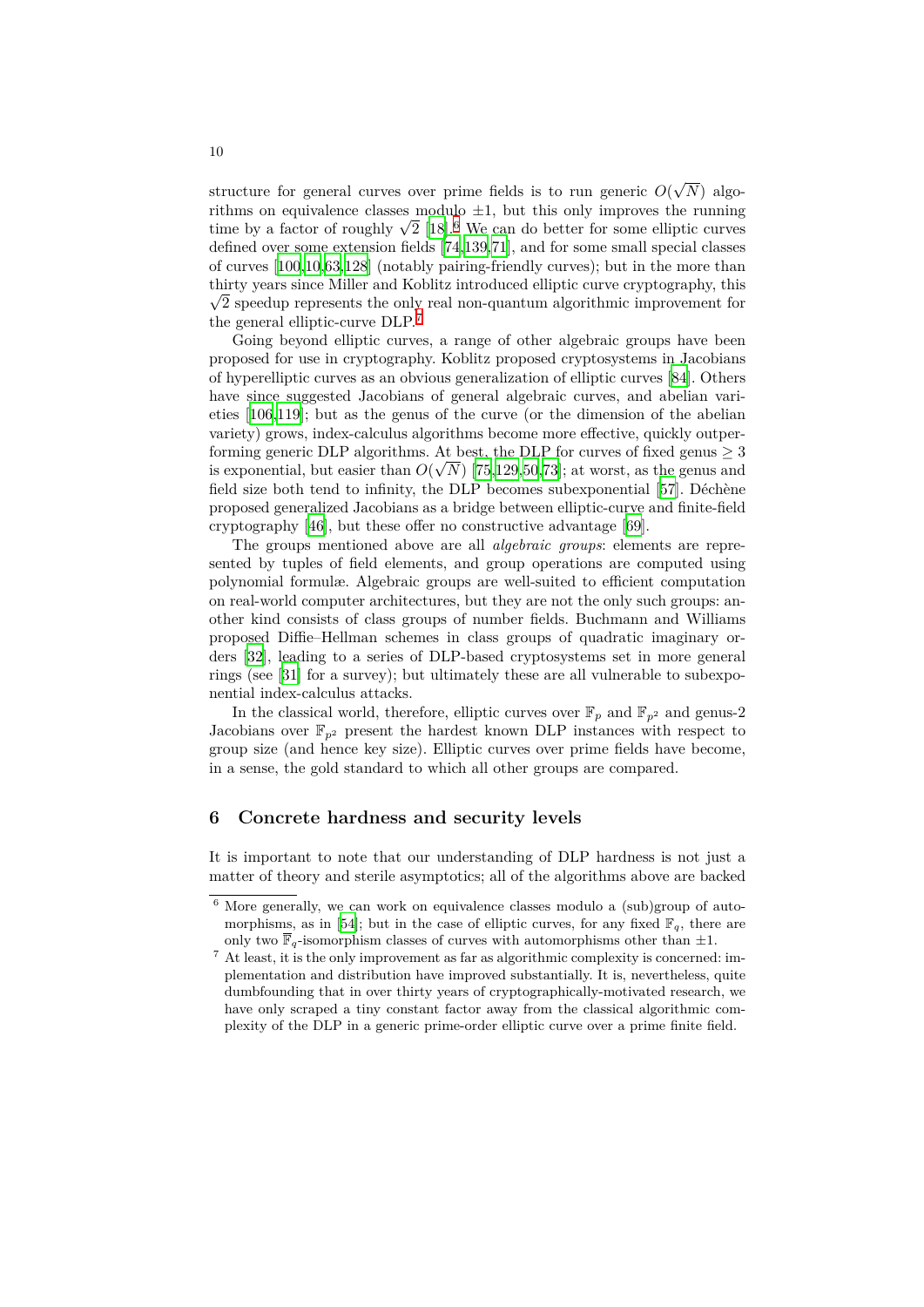by a tradition of experimental work. Recently discrete logarithms have been computed in 768-bit general and 1024-bit special prime fields [82,64], and in 112 bit and 117-bit binary elliptic curve groups [138,17]. A table of various record finite field discrete logarithm computations can be found at [76].

These computations give us confidence in defining cryptographic parameters targeting concrete security levels against classical adversaries[. F](#page-36-9)[or e](#page-35-7)xample, it is generally accepted that DLP-based cryptosys[tems](#page-39-1) [in](#page-32-6)  $\mathbb{F}_p^{\times}$  with  $\log_2 p \approx 3072$  or in  $\mathcal{E}(\mathbb{F}_p)$  with  $\log_2 p \approx 256$  for a well-chosen  $\mathcal E$  should meet a cla[ssi](#page-35-8)cal approximate 128-bit security level: that is, a classical adversary equipped with current algorithms should spend around  $2^{128}$  computational resources to break the system with non-negligable probability.

For quantum adversaries, we know that DLPs can be solved in polynomial time—but we still know relatively little about the concrete difficulty and cost of mounting quantum attacks against DLP-based cryptosystems, let alone against candidate post-quantum systems. For example, we mentioned above that the current record for Shor's factoring algorithm is 21; but to our knowledge, Shor's algorithm for discrete logarithms has never been implemented. Roetteler, Naehrig, Svore and Lauter have estimated the quantum resources required to compute elliptic-curve discrete logarithms [120], which is an important first step.

The situation becomes even murkier for the quantum algorithms we will meet below, including the Kuperberg, Regev, Tani, and Childs–Jao–Soukharev algorithms. We have asymptotic estimates, but no concrete estimates (or real data points, for that matter). It i[s no](#page-38-7)t clear what the most useful performance metrics are for these algorithms, or how to combine those metrics with classical ones to estimate overall problem difficulty.

For this reason, we will refrain from giving any concrete security estimates or recommendations for key-lengths for the post-quantum systems in the second half of this article. We look forward to detailed theoretical estimates along the lines of [120], and to the eventual development of quantum computers sufficiently large to implement these algorithms and get some actual cryptanalysis done.

# **7 M[ode](#page-38-7)rn elliptic-curve Diffie–Hellman**

<span id="page-10-0"></span>At first glance, elliptic-curve cryptography is just finite-field cryptography with a different algebraic group seamlessly swapped  $\text{in}^8$ , and no theoretical modification. But Miller's original article [102] ends with an interesting observation that departs from the multiplicative group perspective:

Finally, it should be remarked, that even though we have phrased everything in terms of points on an elliptic [cu](#page-10-1)rve, that, for the key exchange protocol (and other [uses](#page-37-5) as one-way functions), that only the *x*-coordinate needs to be transmitted. The formulas for multiples of a point cited in the first section make it clear that the *x*-coordinate of a multiple depends only on the *x*-coordinate of the original point.

<span id="page-10-1"></span>Not entirely seamlessly: some operations, like hashing into  $G$ , become slightly more complicated when we pass from finite fields to elliptic curves (see [110]).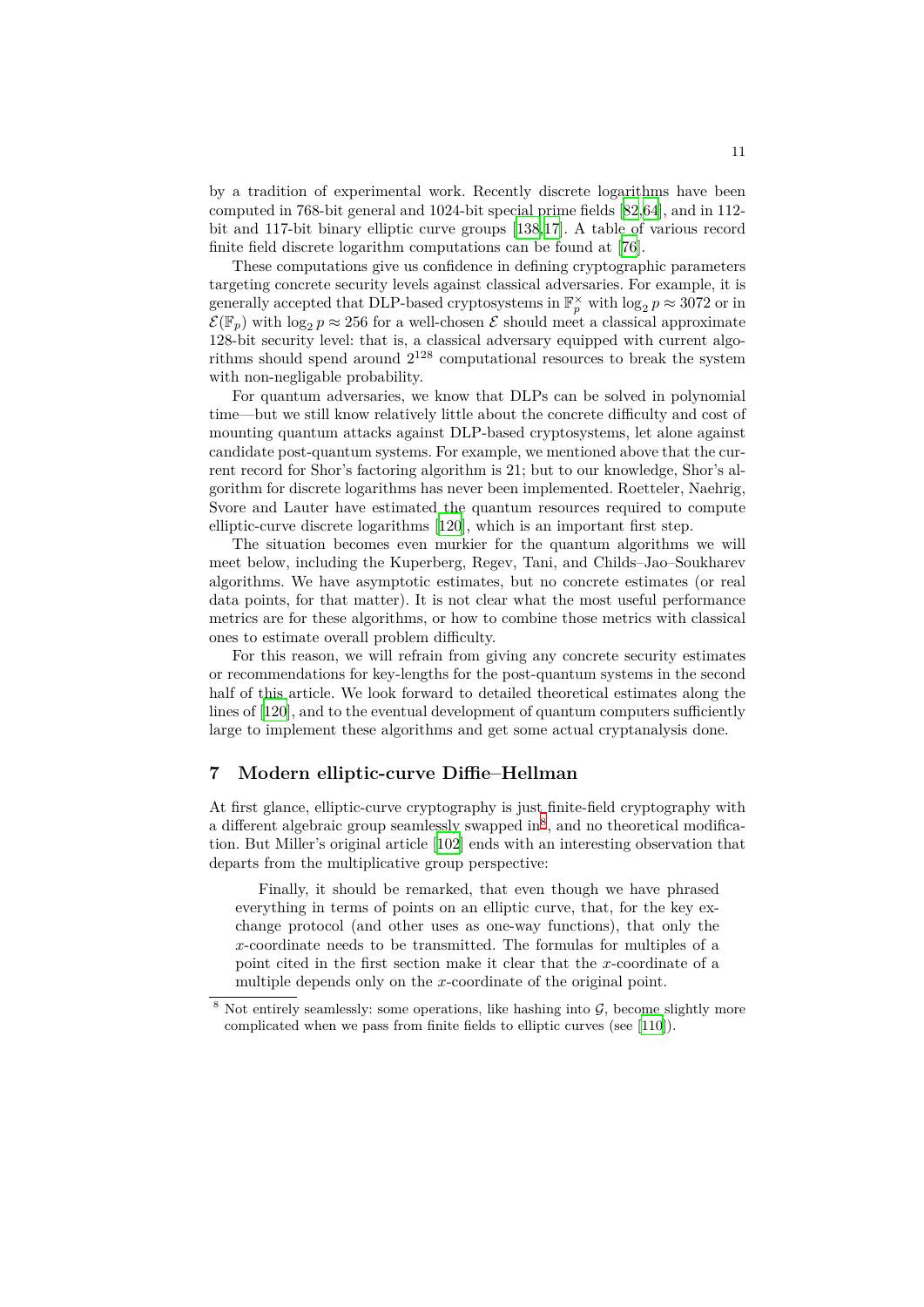Miller is talking about elliptic curves in Weierstrass models  $y^2 = x^3 + ax + b$ , where  $-(x, y) = (x, -y)$ , so *x*-coordinates correspond to group elements modulo sign. The mapping  $(m, x(P)) \mapsto x([m]P)$  is mathematically well-defined, because every  $[m]$  commutes with  $[-1]$ ; but it can also be computed efficiently.

In Diffie–Hellman, then, instead of using

$$
A = [a]P, \qquad \qquad B = [b]P, \qquad \qquad S = [ab]P,
$$

Miller is proposing that we use

$$
A = \pm[a]P
$$
  
\n
$$
B = \pm[b]P
$$
  
\n
$$
S = \pm[ab]P
$$
  
\n
$$
S = \pm[ab]P
$$
  
\n
$$
S = \pm[a\overline{b}]P
$$
  
\n
$$
= x([ab]P).
$$

Clearly, we lose nothing in terms of security by doing this: the *x*-coordinate CDHP reduces immmediately to the CDHP in the elliptic curve. Given a CDHP oracle for  $\mathcal{E}$ , we can compute  $\pm [ab]P$  from  $(\pm P, \pm [a]P, \pm [b]P)$  by choosing arbitrary lifts to signed points on  $\mathcal E$  and calling the oracle there; conversely, given an *x*-coordinate CDHP oracle, we can solve CDHP instances on  $\mathcal E$  by projecting to the *x*-line, calling the oracle there, and then guessing the sign on *S*.

The idea of transmitting only the *x*-coordinates may seem advantageous in terms of reducing bandwidth, but in reality, where elliptic curve point keys are systematically compressed to an *x*-coordinate plus a single bit to indicate the "sign" of the corresponding *y*-coordinate, there is little to be gained here beyond avoiding the small effort required for compression and decompression. The real practical value in Miller's idea is that working with only *x*-coordinates is faster, and requires less memory:  $x([a]P)$  can be computed from a and  $x(P)$  using fewer field operations than would be required to compute [*a*]*P* from *a* and *P*.

This advantage was convincingly demonstrated by Bernstein's Curve25519 software [14], which put Miller's idea into practice using carefully selected curve parameters optimized for Montgomery's ladder algorithm, which computes the pseudo-scalar multiplications  $x(P) \mapsto x([m]P)$  using a particularly efficient and regular differential addition chain [103,42]. The result was not only a clear speed record fo[r D](#page-31-5)iffie–Hellman at the 128-bit security level, but a new benchmark in design for key exchange software. Curve25519 is now the Diffie–Hellman to which all others are compared in practice.

The elliptic curve cryptosyste[ms t](#page-37-8)[ha](#page-33-6)t were standardized in the 1990s and early 2000s, such as the so-called NIST [108] and Brainpool [94] curves, are based on full elliptic curve arithmetic and are not optimized for *x*-only arithmetic. More recently, Curve25519 and similar systems have been standardized for future internet applications [90]. These systems are also preferred in newer practical applications, such as the Double Ratc[het](#page-37-9) algorithm used [for](#page-36-10) key management within the Signal protocol for end-to-end encrypted messaging [112].

In theory, Miller's idea of working modulo signs (or, more generally, automorphisms) extends to an[y al](#page-36-11)gebraic group.<sup>9</sup> For example, the quotients of Jacobians

<sup>&</sup>lt;sup>9</sup> While quotienting by  $\pm 1$  is useful in curve-based cryptosystems, it is counterproductive in multiplicative groups of finite fields. There, the pseudo-sca[lar m](#page-37-10)ultiplication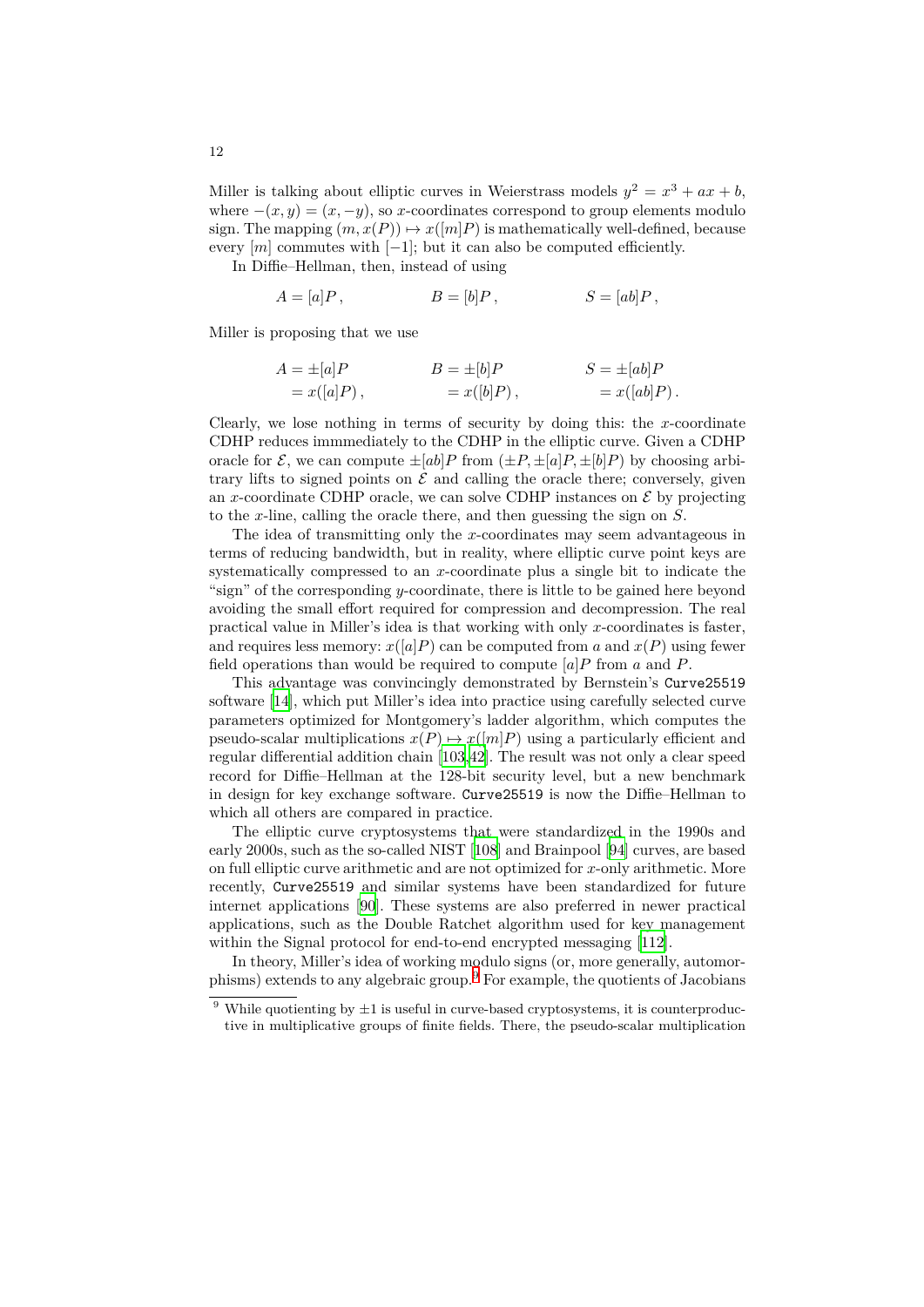of genus-2 curves by *±*1 are Kummer surfaces. Under suitable parametrizations, these have highly efficient pseudo-scalar multiplications [72], which have been used in high-speed Diffie–Hellman implementations [16,117].

While the *x*-only approach to elliptic curve Diffie–Hellman is particularly useful in practice, it also highlights an important theoretical point: on a formal level, Diffie–Hellman does *not* require a group structure.<sup>10</sup> [By](#page-35-9) this, we mean that the group law never explicitly appears in the protoco[l—](#page-31-6)[and](#page-37-11) this is precisely why Diffie–Hellman works on elliptic *x*-coordinates, where there is no group law (but where there *are* maps induced by scalar multiplication).

The group structure is still lurking behind the sc[en](#page-12-0)es, of course. It plays several important roles:

- 1. *Correctness*. The group law gives an easy proof that the pseudo-scalar multiplication operations  $(m, x(P)) \mapsto x([m]P)$  exist and commute.
- 2. *Efficiency*. The group law induces biquadratic relations on *x*-coordinates that we use to efficiently compute pseudo-scalar multiplications using suitable differential addition chains [15].
- 3. *Security*. The hardness of the CDHP in the full group underwrites the hardness of the *x*-coordinate CDHP.

*Remark 2.* Can we do without [a gr](#page-31-7)oup entirely? Heading into the pure abstract, we can consider a Diffie–Hellman protocol with minimal algebraic structure. For example, we could take a set  $\mathcal X$  of public keys in place of the group  $\mathcal G$ , and sample private keys from a set  $\mathcal F$  of functions  $\mathcal X \to \mathcal X$  defined by the property<sup>11</sup>

$$
(a \circ b)(P) = (b \circ a)(P)
$$
 for all  $a, b \in \mathcal{F}$ .

The associated Diffie–Hellman protocol is then defined by

$$
A = a(P)
$$
,  $B = b(P)$ ,  $S = a(b(P)) = b(a(P))$ .

We need  $\mathcal F$  to be large enough to prevent brute force attacks on  $S$ ; we must be able to efficiently sample functions from  $\mathcal{F}$ , and evaluate them at elements of  $X$ ; and we need to justify the hardness of the associated CDHP. An algebraic structure on  $\mathcal F$  may not be strictly necessary to ensure all of this, but it certainly makes life easier.

is  $(m, P + 1/P) \mapsto P^m + 1/P^m$ ; computing this is slightly slower than computing simple exponentiations, and saves no space at any point.

 $^{10}$  Buchmann, Scheidler, and Williams later proposed what they claimed was the first group-less key exchange in the infrastructure of real quadratic fields [29]. Mireles Morales investigated the infrastructure in the analogous even-degree hyperelliptic function field case [104], relating it to a subset of the class group of the field; in view of his work, it is more appropriate to describe infrastructure key exchange as group-based. In any case, coming nearly a decade after Miller, this wo[uld](#page-32-7) not have been the first non-group Diffie–Hellman.

<span id="page-12-0"></span><sup>&</sup>lt;sup>11</sup> If we require this pr[ope](#page-37-12)rty to hold for *all P* in *X*, then *F* is a *commutative magma*. Diffie–Hellman protocols where  $F$  is equipped with a semigroup or semiring structure have been investigated [99], though the results are only of theoretical interest.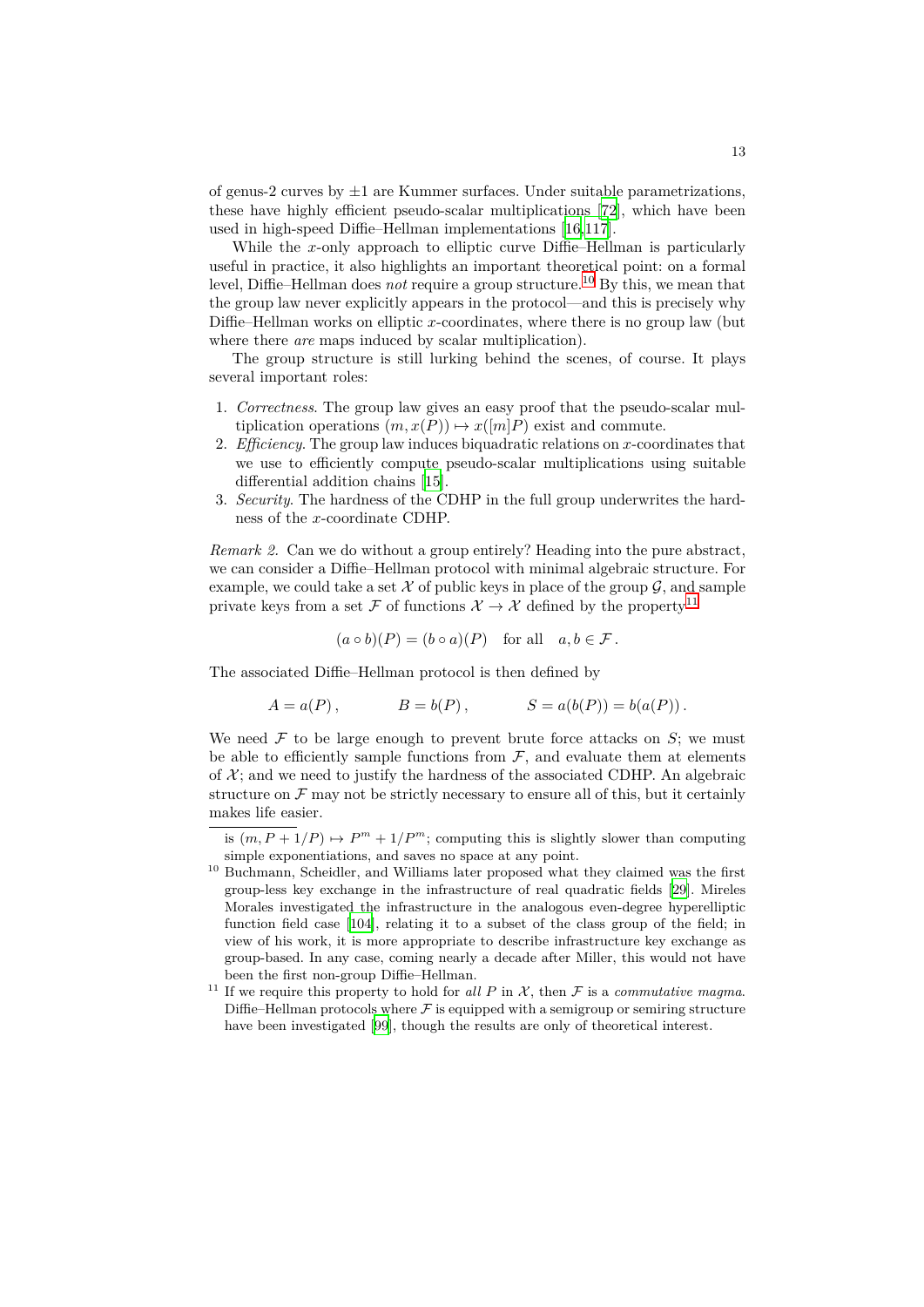#### **8 Principal homogeneous spaces**

<span id="page-13-0"></span>At the time of writing, the closest thing we have to a post-quantum analogue of Diffie–Hellman comes from *isogeny-based cryptography*, whose origins go back to Couveignes' "Hard Homogeneous Spaces" manuscript [43]. This went unpublished for ten years, before appearing online more or less at the same time as its ideas were independently rediscovered by Rostovtsev and Stolbunov [121].

Couveignes' work is a convenient framework for reasoning about isogenybased cryptosystems: the hard detail on class groups an[d is](#page-33-7)ogeny classes is abstracted away into groups acting on sets. We warn the reader that from now on we will mostly be working with abelian groups written *multiplicativ[ely](#page-38-8)*, which we denote by  $\mathfrak G$  in accordance with the convention from §1.

Recall that a (left) *action* of a group  $\mathfrak{G}$  on a set  $\mathcal{X}$  is a mapping  $\mathfrak{G} \times \mathcal{X} \to \mathcal{X}$ , written  $(\mathfrak{g}, P) \mapsto \mathfrak{g} \cdot P$ , compatible with the group operation in  $\mathfrak{G}$ : that is,

$$
\mathfrak{g}_1 \cdot (\mathfrak{g}_2 \cdot P) = (\mathfrak{g}_1 \mathfrak{g}_2) \cdot P
$$
 for all  $\mathfrak{g}_1, \mathfrak{g}_2 \in \mathfrak{G}$  and  $P \in \mathcal{X}$ .

In our case  $\mathfrak{G}$  is abelian, so  $\mathfrak{g}_1 \cdot (\mathfrak{g}_2 \cdot P) = \mathfrak{g}_2 \cdot (\mathfrak{g}_1 \cdot P)$  for all  $\mathfrak{g}_1$ ,  $\mathfrak{g}_2$ , and P.

**Definition 3 (PHS).** *A* principal homogeneous space (PHS) *for an abelian group*  $\mathfrak{G}$  *is a set*  $\mathcal{X}$  *equipped with a simple, transitive action of*  $\mathfrak{G}$ *: that is, for any P* and *Q* in *X*, there is a unique  $\mathfrak{g}$  in  $\mathfrak{G}$  such that  $Q = \mathfrak{g} \cdot P$ *. Equivalently, for every P in X*, *the map*  $\varphi_P : \mathfrak{G} \to \mathcal{X}$  *defined by*  $\mathfrak{g} \mapsto \mathfrak{g} \cdot P$  *is a bijection.* 

*Example 1.* The trivial example of a PHS is a group acting on itself via its own group operation: that is,  $\mathcal{X} = \mathfrak{G}$ , with  $\mathfrak{g} \cdot \mathfrak{a} = \mathfrak{g} \mathfrak{a}$ .

<span id="page-13-2"></span>*Example 2.* The classic first example of a nontrivial PHS is a vector space acting by translation on its underlying affine space.

<span id="page-13-1"></span>Example 2 illustrates a classic informal definition: a PHS is a group whose identity element has been forgotten (mislaid, not omitted). Affine spaces have no distinguished "origin"; on the other hand, as soon as one is (arbitrarily) chosen, then each point defines an implicit displacement vector, and we can identify the affine space [wi](#page-13-1)th a vector space. More generally, for each  $P$  in  $\mathcal{X}$ , if we define  $\varphi$ *P*( $\mathfrak{g}_1$ ) $\varphi$ *P*( $\mathfrak{g}_2$ ) :=  $\varphi$ *P*( $\mathfrak{g}_1$  $\mathfrak{g}_2$ ) then we get a well-defined group structure on X; in fact, we get a different group structure for each choice of *P*. The idea therefore is not so much that the identity element has been forgotten, yet might still be remembered; it is rather that every single element is an equally plausible identity.

<span id="page-13-3"></span>*Example 3.* Let X be the set of points on a curve C of genus 1, and let  $\mathfrak{G} =$ Pic<sup>0</sup>( $\mathcal{C}$ ) be the group of degree-0 divisor classes on  $\mathcal{C}$ . By the Riemann–Roch theorem, for every class  $[D]$  in Pic<sup>0</sup>( $C$ ) and point  $P$  on  $C$ , there exists a unique *P<sub>D</sub>* on *C* such that  $[D] = [P_D - P]$ . We therefore have an explicit action of  $\mathfrak{G}$ on *X*, defined by  $[D] \cdot P = P_D$ . If we fix a choice of distinguished "base point" *O* in *X*, then we can identify each class  $[D]$  with the point  $[D] \cdot O$ , and thus, by transport of structure, we get a group law on  $\mathcal{X}$ . (Cognoscenti will recognise the definition of the group law on an arbitrary elliptic curve via the Picard group.)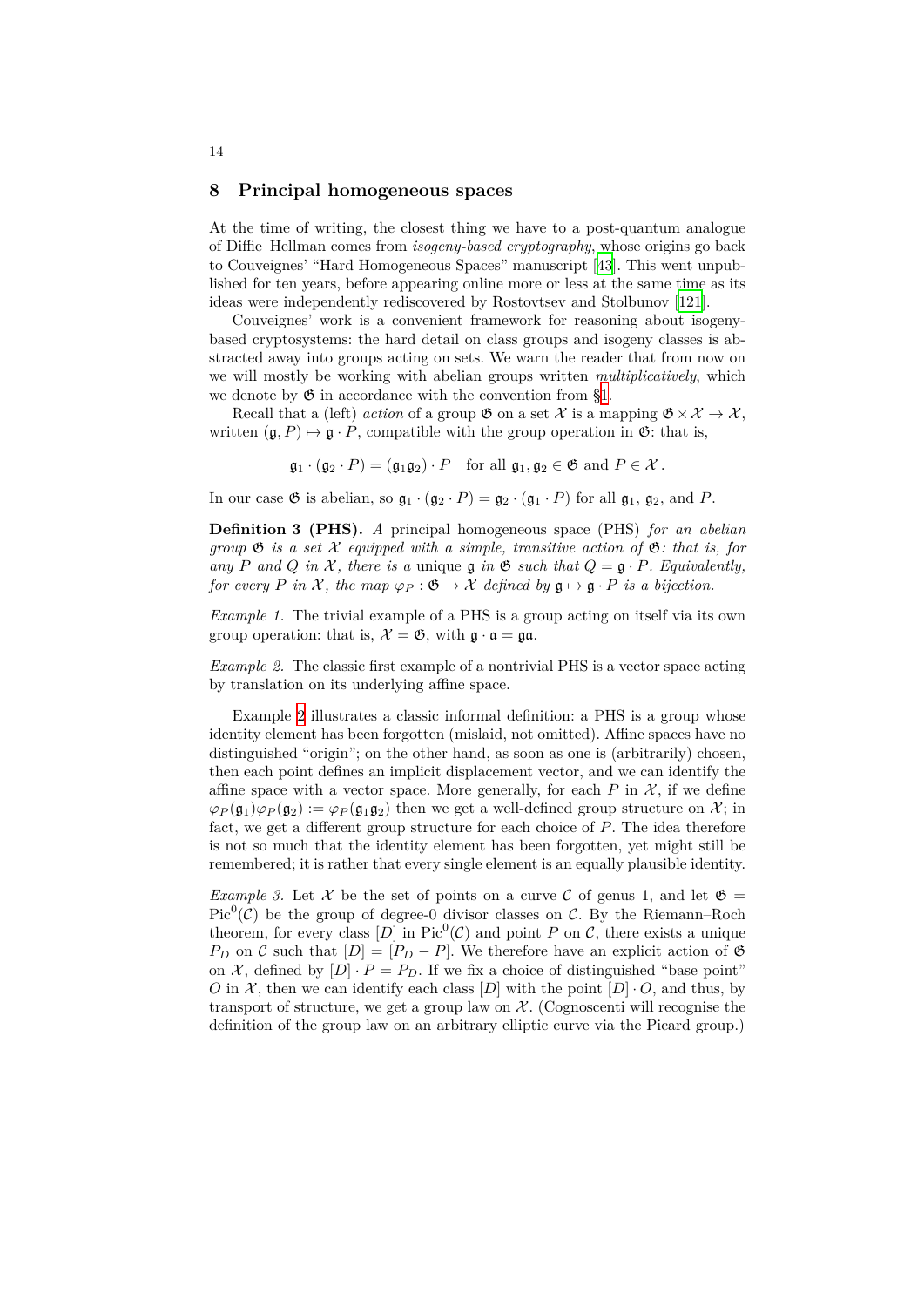Our final example of a PHS is fundamental in isogeny-based cryptography. It is far more complicated to define than Examples 1, 2, and 3; we will give an extremely brief description here, returning to it in greater detail in §13 and §14.

<span id="page-14-1"></span>*Example 4.* Let *q* be a prime power and *t* an integer with  $|t| \leq 2\sqrt{q}$ ; let  $\mathcal{O}_K$ be the ring of integers of the imaginary quadratic [fi](#page-13-2)[el](#page-13-1)d  $K = \mathbb{Q}(\sqrt{\Delta})$  $K = \mathbb{Q}(\sqrt{\Delta})$  $K = \mathbb{Q}(\sqrt{\Delta})$ , where *∆* :=  $t^2 - 4q$ . Let *X* be the set of  $\mathbb{F}_q$  $\mathbb{F}_q$  $\mathbb{F}_q$ -isomorphism classes of elliptic [cur](#page-20-0)ves  $\mathcal{E}/\mathbb{F}_q$ whose  $\mathbb{F}_q$ -endomorphism ring is isomorphic to  $\mathcal{O}_K$  (and where the image of the Frobenius endomorphism of  $\mathcal{E}$  in  $\mathcal{O}_K$  has trace t). Then  $\mathcal{X}$  is a PHS under the ideal class group  $\mathfrak{G} = \text{Cl}(\mathcal{O}_K)$  of  $\mathcal{O}_K$ , with ideals acting by  $\mathfrak{a} \cdot \mathcal{E} = \mathcal{E}/\mathcal{E}[\mathfrak{a}]$ , where  $\mathcal{E}[\mathfrak{a}]$  is the intersection of the kernels of the endomorphisms in  $\mathfrak{a}$ . This PHS is central to the theory of Complex Multiplication; there is also a well-developed algorithmic theory for it, used to compute fundamental number-theoretic objects such as modular and Hilbert class polynomials (see e.g. [27]).

Example 4 highlights another view of PHSes: we can consider  $\mathcal X$  as a version of  $\mathfrak G$  whose structure is hidden by the maps  $\varphi_P$ . In this case, the elements of  $\mathcal X$ are *j*-invariants, and (when the class group is sufficiently large) look like random elements of  $\mathbb{F}_q$  $\mathbb{F}_q$ ; the class group itself has no such encodi[ng.](#page-32-8)

#### **9 Hard homogeneous spaces**

<span id="page-14-0"></span>Let  $X$  be a PHS under  $\mathfrak{G}$ . From now on we assume we can efficiently compute group operations, evaluate actions, test equality, and hash elements of  $\mathfrak{G}$  and  $X$ . We also assume we can uniformly randomly sample elements of  $\mathfrak{G}$ . Figure 1 illustrates the two interesting computational problems in this setting, which Couveignes called *vectorization* (Definition 4) and *parallelization* (Definition 5).

**Definition 4 (Vectorization).** *The* vectorization *problem in a PHS X und[er](#page-15-1)*  $\mathfrak{G}$  *is, given P* and *Q in*  $\mathcal{X}$ *, to compute the unique*  $\mathfrak{g}$  *in*  $\mathfrak{G}$  *such that*  $Q = \mathfrak{g} \cdot P$ *.* 

<span id="page-14-2"></span>**Definition 5 (Parellelization).** *The* par[al](#page-14-2)lelization *problem in a PHS X [un](#page-14-3)der*  $\mathfrak{G}$  *is, given*  $P$ *,*  $A$ *, and*  $B$  *in*  $\mathcal{X}$ *, to compute the unique*  $S$  *in*  $\mathcal{X}$  *such that*  $S = (\mathfrak{a}\mathfrak{b}) \cdot P$  *where*  $A = \mathfrak{a} \cdot P$  *and*  $B = \mathfrak{b} \cdot P$ *. (Note that then*  $S = \mathfrak{a} \cdot B = \mathfrak{b} \cdot A$ *)* 

<span id="page-14-3"></span>**Definition 6** (**HHS**). Let  $X$  be a PHS under  $\mathfrak{G}$ . We say  $X$  is a hard homogeneous space (HHS) *if the action of*  $\mathfrak{G}$  *on*  $\mathcal{X}$  *is efficiently computable, but the vectorization and parallelization problems are computationally infeasible.*

The names "vectorization" and "parallelization" are intuitive in the context of Example 2: vectorization is computing the displacement vector between points *P* and  $Q$  in the space  $X$ , while parallelization is completing the parallelogram with vertices  $P$ ,  $A$ , and  $B$ . These are routine operations in vector and affine spaces, so the PHS of Example 2 is typically not something that we would consider an HHS. Si[mi](#page-13-1)larly, the PHS of Example 3 is not an HHS, because we can always vectorize by formally subtracting points to form a degree-0 divisor. Couveignes suggested that the PHS of Example 4 might be an HHS—and with the current state of classical and qu[an](#page-13-1)tum class group and isogeny algorithms, it is.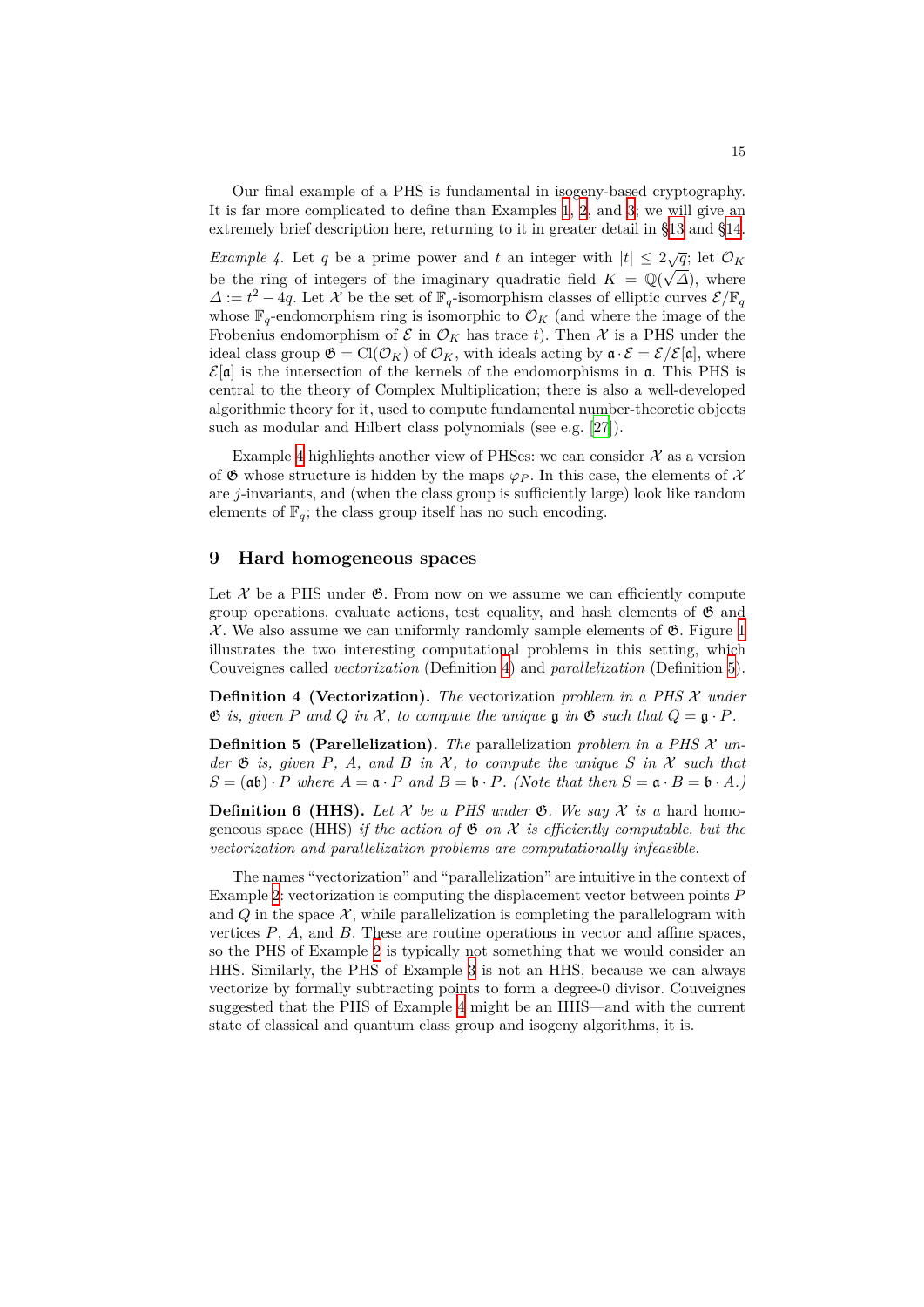$$
P - - - \xrightarrow{\mathfrak{g}} - - \rightarrow Q
$$
\n
$$
P = - - \xrightarrow{\mathfrak{a}} - - \rightarrow A
$$
\n
$$
\xrightarrow{\mathfrak{b}} \xrightarrow{\mathfrak{b}} B - - -\xrightarrow{\mathfrak{a}} - \xrightarrow{\mathfrak{d}} S
$$

**Fig. 1.** Vectorization (left: finding the unique g such that  $Q = \mathfrak{g} \cdot P$ ) and parallelization (right: computing the unique *S* such that  $S = \mathfrak{b} \cdot A = \mathfrak{a} \cdot B = (\mathfrak{ab}) \cdot P$ ). The dashed arrows denote actions of the unknown group elements g, a, and b.

# <span id="page-15-1"></span>**10 Cryptography in hard homogeneous spaces**

<span id="page-15-0"></span>On a purely symbolic level, the vectorization problem  $(P, \mathfrak{g} \cdot P) \mapsto \mathfrak{g}$  in a PHS bears an obvious formal resemblance to the DLP  $(P, [x]P) \mapsto x$  in a group, just as the parallelization problem  $(P, \mathfrak{a} \cdot P, \mathfrak{b} \cdot P) \mapsto \mathfrak{a} \mathfrak{b} \cdot P$  resembles the CDHP  $(P, [a]P, [b]P) \mapsto [ab]P$ . The presence of abelian groups in each problem suggests deeper connections—connections that do not necessarily exist. Indeed, we saw above that parallelization in a PHS is an implicit computation of the group law, while the Diffie–Hellman operation in a group is something completely different.

But irrespective of the relationship between parallelizations and CDHPs, this syntactical resemblance allows us to define a cryptosystem analogous to Diffie–Hellman. Algorithms 7 and 8 define Couveignes' key exchange in the HHS setting, with security depending on the hardness of parallelization.

| <b>Algorithm 7:</b> Key generation for cryptosystems in an HHS $\mathcal{X}$ under $\mathfrak{G}$ ,                             |                                                                                                                                                                                                      |                                                               |  |
|---------------------------------------------------------------------------------------------------------------------------------|------------------------------------------------------------------------------------------------------------------------------------------------------------------------------------------------------|---------------------------------------------------------------|--|
| with a fixed base point P in $\mathcal X$                                                                                       |                                                                                                                                                                                                      |                                                               |  |
| Input: $()$                                                                                                                     |                                                                                                                                                                                                      |                                                               |  |
| <b>Output:</b> A private-public keypair $(Q, \mathfrak{g}) \in \mathfrak{G} \times \mathcal{X}$ s.t. $Q = \mathfrak{g} \cdot P$ |                                                                                                                                                                                                      |                                                               |  |
|                                                                                                                                 | 1 function KeyPair()                                                                                                                                                                                 |                                                               |  |
|                                                                                                                                 |                                                                                                                                                                                                      | // $\alpha$ is sampled uniformly at random from $\mathfrak G$ |  |
|                                                                                                                                 |                                                                                                                                                                                                      |                                                               |  |
|                                                                                                                                 | $\begin{array}{c c} \texttt{2} & \texttt{g} \leftarrow \texttt{Random}(\mathfrak{G}) \\ \texttt{3} & Q \leftarrow \texttt{g} \cdot P \\ \texttt{4} & \texttt{return}\ (Q, \mathfrak{g}) \end{array}$ |                                                               |  |
|                                                                                                                                 |                                                                                                                                                                                                      |                                                               |  |

<span id="page-15-3"></span><span id="page-15-2"></span>

| <b>Algorithm 8:</b> Diffie-Hellman in an HHS $\mathcal{X}$ under a group $\mathfrak{G}$                                  |  |  |
|--------------------------------------------------------------------------------------------------------------------------|--|--|
| <b>Input:</b> A private key $\mathfrak{g}_A \in \mathfrak{G}$ and a public key $Q_B \in \mathcal{X}$ , each generated by |  |  |
| calls to Algorithm 7                                                                                                     |  |  |
| <b>Output:</b> A shared secret value $S \in \mathcal{X}$                                                                 |  |  |
| 1 function DH( $Q_B$ , $\mathfrak{g}_A$ )                                                                                |  |  |
| $S \leftarrow \mathfrak{g}_A \cdot Q_B \ \mathbf{return}\ S$<br>$\mathbf{2}$                                             |  |  |
| 3                                                                                                                        |  |  |
|                                                                                                                          |  |  |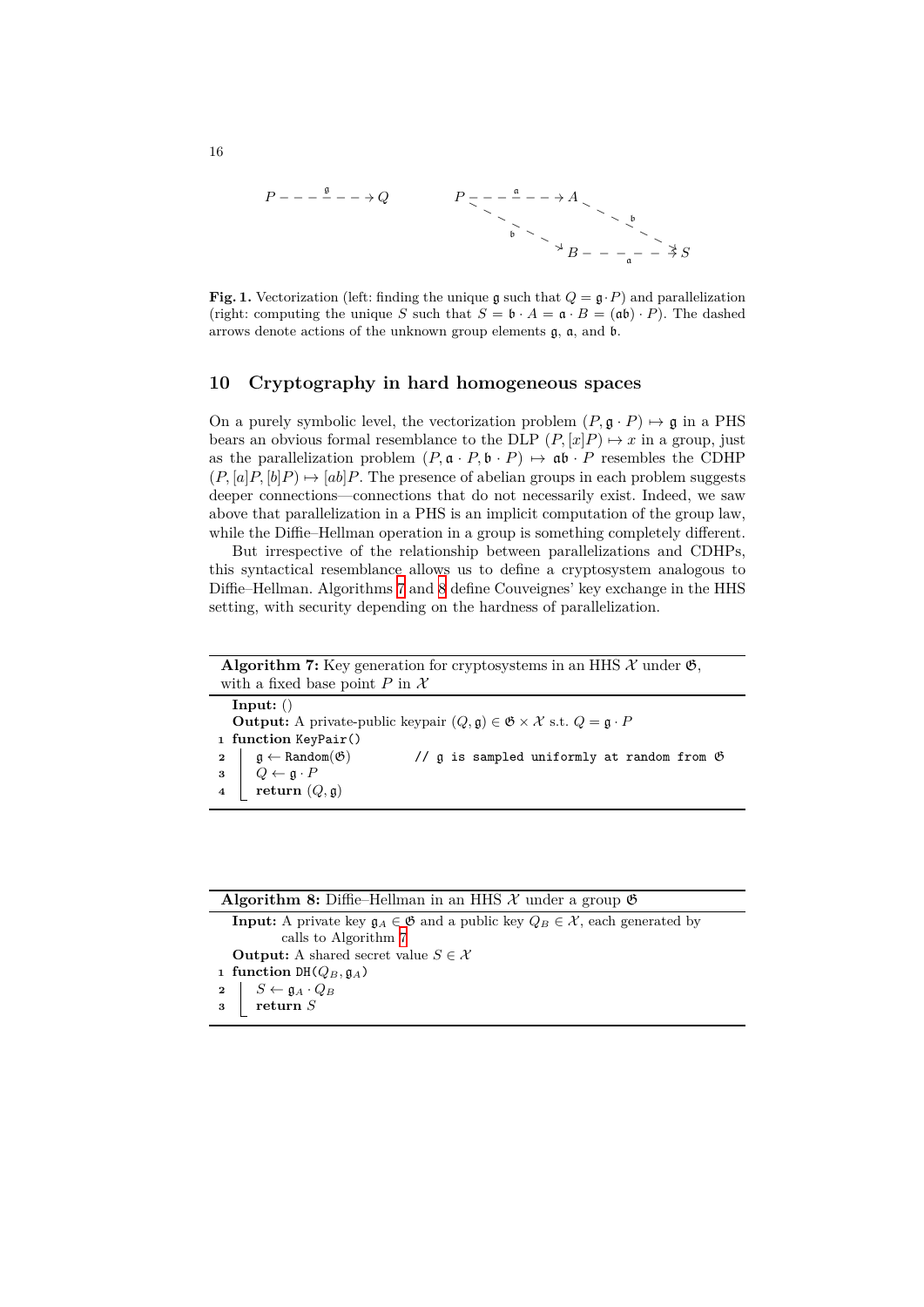Algorithms 7 and 8 immediately raise some important restrictions on the kinds of  $\mathfrak G$  and  $\mathcal X$  that we can use. The first is that we need some kind of canonical representation for elements of  $X$ , to ensure that Alice and Bob can derive equal shared cryptographic keys from the shared secret *S*. This property is also important [in](#page-15-2) setti[ng](#page-15-3)s where public keys are required to be unique for a given private key. We also need to be able to efficiently draw uniformly random samples from  $\mathfrak{G}$ ; and then, given a random element of  $\mathfrak{G}$ , we need to be able to efficiently compute its action on arbitrary elements of  $X$ . An alternative approach is to repeatedly randomly sample from a subset of efficiently-computable elements of G, building a sequence of such elements to be used as the secret key, with the action of the key being the composition of the action of its components. This approach requires an argument that the distribution of these compositions is sufficiently close to the uniform distribution on the whole of  $\mathfrak{G}$ . Both approaches are relevant in isogeny-based cryptography, as we will see in §14.

Many CDHP-based cryptosystems have obvious HHS analogues. We can define an HHS-based KEM (and implicitly, a hashed-ElGamal-type public key encryption scheme) along the lines of Algorithms 5 and 6, by replacing the calls to Algorithms 1 and 2 with calls to Algorithms 7 and 8, res[pec](#page-24-0)tively. But not all DLP-based protocols have HHS-based analogues: for example, the obvious HHS analogue of Schnorr's signature scheme [123] would appear to require an efficient (decisional) parallelization algorithm in [ord](#page-8-0)er t[o](#page-8-1) verify signatures.

HHS-Diffie[–H](#page-4-1)ellm[an](#page-4-2) is *not* a natural generaliz[at](#page-15-2)ion [of](#page-15-3) group-Diffie–Hellman. As we noted in §7, in group-DH, we have a ring (integers modulo *N*) acting on the group  $\mathcal{G}$ ; the composition operation at the [hear](#page-38-9)t of DH is ring multiplication, but the ring only forms a group under addition. Formally, in group-DH we only use the fact that the scalars form a commutative magma; but algorithmically, we exploit the fa[ct](#page-10-0) that the elements form an abelian group and the scalars form a commutative ring, mapping addition in the ring onto the group law, in order to efficiently evaluate scalar multiplications using addition chains.

More concretely, we noted in §8 that the maps  $\varphi_P : \mathfrak{g} \mapsto \mathfrak{g} \cdot P$  can be seen as hiding the group  $\mathfrak{G}$  in  $\mathcal{X}$ . The parallelization  $(P, \mathfrak{a} \cdot P, \mathfrak{b} \cdot P) \mapsto \mathfrak{a} \mathfrak{b} \cdot P$  can be written as  $(\varphi_P(1), \varphi_P(\mathfrak{a}), \varphi_P(\mathfrak{b})) \mapsto \varphi_P(\mathfrak{a}\mathfrak{b})$ ; that is, parallelization computes the group law in the hidden representation of  $\mathfrak{G}$  in  $\mathcal X$  corresponding to P. From this perspective, HHS-Diffie–Hell[ma](#page-13-0)n is a hidden version of the ridiculous key exchange where the shared secret is the product of the two public keys: obviously, without the hiding, this offers no security whatsoever.

# **11 Vectorization and parallelization**

To argue about the security of the schemes in §10, we must address the following questions: how hard are vectorization and parallelization? What is the relationship between these problems, and to what extent does our common intuition relating the DLP and CDHP carry over to vectorization and parallelization in the PHS setting?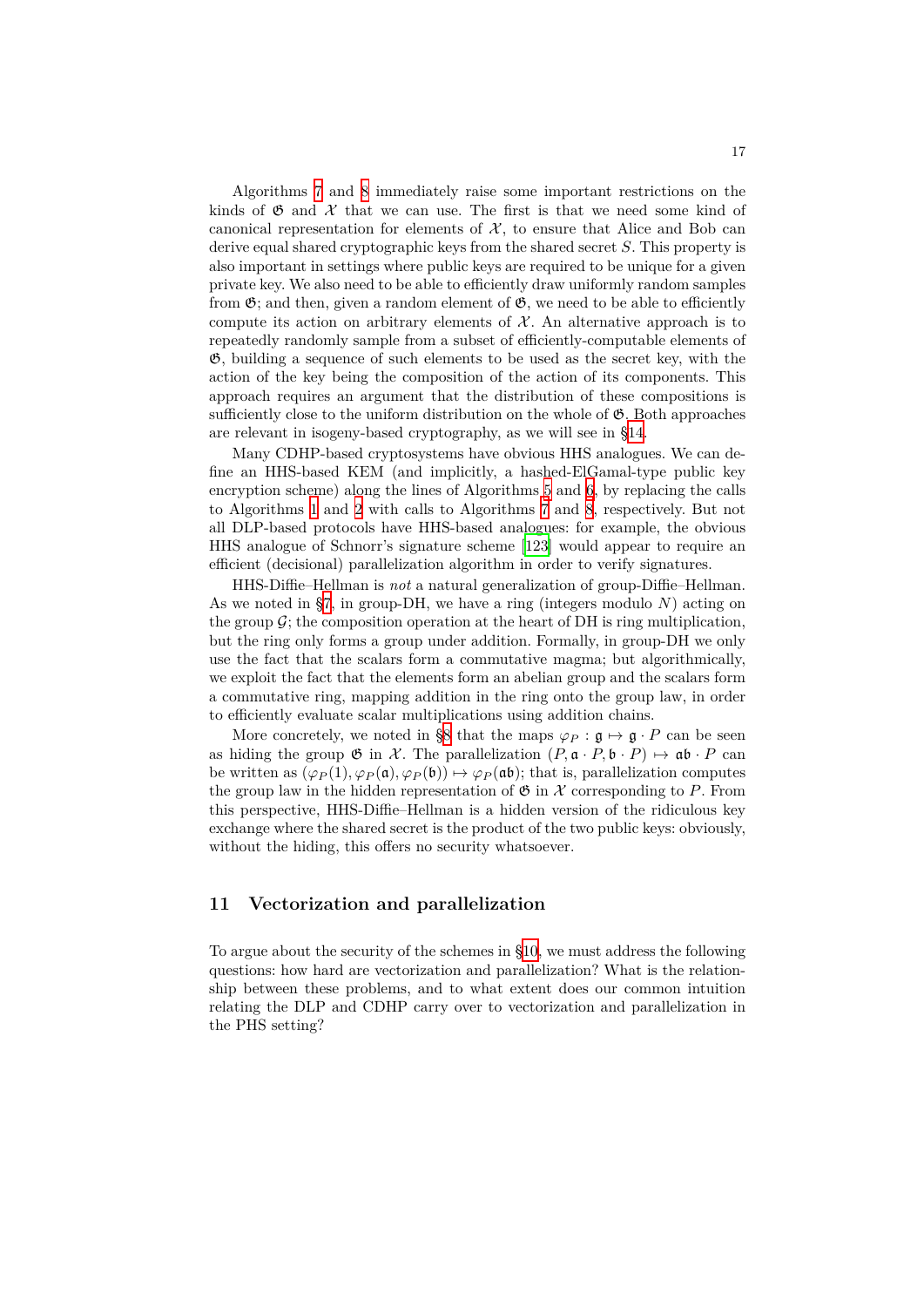It might seem excessive to require the simple and transitive action of a PHS in all this: we could relax and set up the same cryptosystems with a group  $\mathfrak{G}$  acting on a set  $\mathcal X$  in any old way. While we might lose uniqueness and/or existence of vectorizations and parallelizations, many of the arguments in this section would still go through. However, using PHSes instead of general group actions makes one thing particularly simple: the proof of random self-reducibility for vectorization and parallelization is identical to the usual arguments for groups, which we sketched in §5. More precisely: if an algorithm successfully solves vectorizations in  $(\mathfrak{G}, \mathcal{X})$  with a probability of  $1/M$ , then we can solve *any* vectorization in  $(\mathfrak{G}, \mathcal{X})$  with an expected M calls to the algorithm. Given a target vectorization  $(P, Q = \mathfrak{g} \cdot P) \mapsto \mathfrak{g}$ , we attempt to solve  $(\mathfrak{a} \cdot P, \mathfrak{b} \cdot Q) \mapsto \mathfrak{ab}\mathfrak{g}$  for randomly chosen  $\alpha$  and  $\beta$  in  $\mathfrak{G}$  $\mathfrak{G}$  $\mathfrak{G}$ ; we expect to land in the subset of inputs where the algorithm succeeds within *M* attempts, and then recovering  $\mathfrak g$  from  $(\mathfrak a, \mathfrak b, \mathfrak a \mathfrak b \mathfrak g)$  is trivial. This means that the average- and worst-case difficulties for vectorization are equivalent; a similar argument yields the same result for parallelization.

Now, consider the relationship between vectorization and parallelization. If we can solve vectorizations  $(P, \mathfrak{g} \cdot P) \mapsto \mathfrak{g}$ , then we can can solve parallelizations  $(P, \mathfrak{a} \cdot P, \mathfrak{b} \cdot P) \mapsto \mathfrak{a} \mathfrak{b} \cdot P$ , so parallelization is notionally easier than vectorization.

As we have seen, the parallelization operation  $(P, \mathfrak{a} \cdot P, \mathfrak{b} \cdot P) \mapsto \mathfrak{a} \mathfrak{b} \cdot P$  acts as the group law induced on *X* by  $\mathfrak{G}$  when elements are hidden by  $\varphi_P : \mathfrak{g} \mapsto \mathfrak{g} \cdot P$ . Given a parallelization oracle for a PHS  $(\mathfrak{G}, \mathcal{X})$  with respect to one fixed base point *P* (call this *P*-parallelization), we can view  $\mathcal X$  as an efficiently computable group, and thus apply any black-box group algorithm to  $\mathcal{X}$ . Further, given an efficient *P*-parallelization algorithm, the map  $\varphi_P$  becomes an efficiently computable group homomorphism. Even further, if we have a *P*-parallelization oracle for *all P* in *X*, then the mapping  $(g, P) \mapsto g \cdot P$  becomes an efficiently computable bilinear pairing  $\mathfrak{G} \times \mathcal{X} \to \mathcal{X}$  (viewing  $\mathcal{X}$  as a version of  $\mathfrak{G}$  hidden by one  $\varphi_O$ ).

The efficient homomorphism  $\varphi_P : \mathfrak{G} \to \mathcal{X}$  implied by a *P*-parallelization oracle is of course an isomorphism (because  $\#\mathcal{X} = \#\mathfrak{G}$ ), but its inverse is not necessarily efficient<sup>12</sup>: if it were, then we could solve vectorizations  $(P, \mathfrak{g} \cdot P) \mapsto \mathfrak{g}$ because  $\mathfrak{g} = \varphi_P^{-1}(\mathfrak{g} \cdot P)$ . Conversely, if we can vectorize with respect to *P*, then we can invert  $\varphi_P$ : the preimage  $\varphi_P^{-1}(T)$  of any *T* in *X* is the vectorization of *T* with respect to  $\varphi_P(1)$ . Parallelization therefore yields an efficient isomorphism in one direction, w[hil](#page-17-0)e vectorization yields the inverse as well.

In the case where a group  $\mathcal G$  has prime order, we can use a CDHP oracle to view *G* as a *black-box field* in the sense of Boneh and Lipton [20]. Given a base point *P* in  $G$ , each element [*a*]*P* of  $G$  is implicitly identified with its discrete logarithm *a*. The Diffie–Hellman operation  $(P, [a]P, [b]P) \mapsto [ab]P$  becomes an implicit multiplication, allowing us to view  $\mathcal G$  as a model of  $\mathbb F_N$ , and thus to apply various subexponential and polynomial-time reductions [fro](#page-32-2)m the DLP to the CDHP in  $G$  (as we noted in §3). A parallelization oracle for  $(\mathfrak{G}, \mathcal{X})$ , however, only allows us to view  $\mathcal X$  as a black-box group, not a black-box field; we therefore have no equivalent of the den Boer or Maurer reductions in the HHS setting.

<span id="page-17-0"></span><sup>12</sup> The term *one-way group action* i[s u](#page-4-0)sed for the HHS framework in [35] and [22]. This hints at a more general setting, where actions are not necessarily simple or transitive.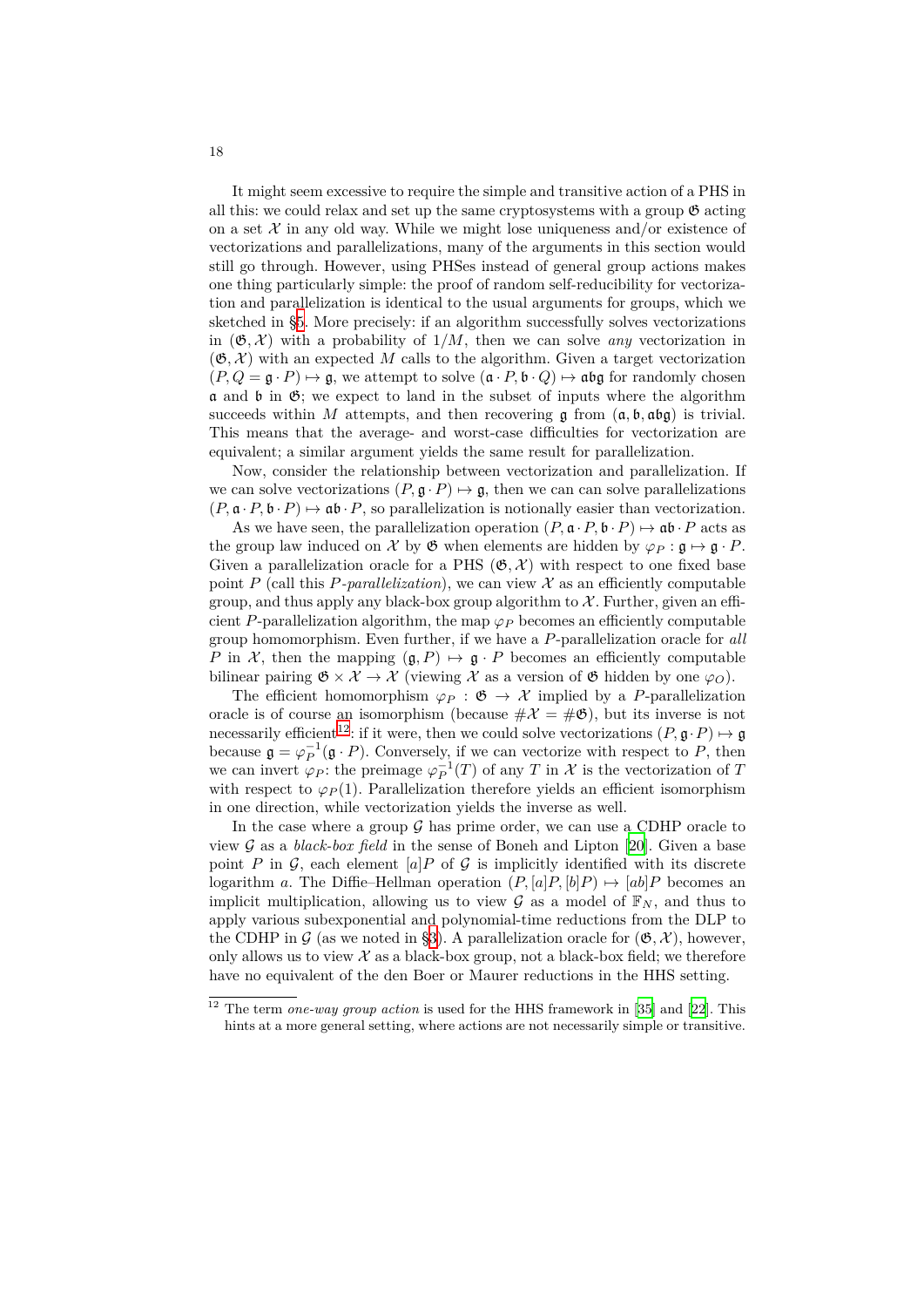The separation between vectorization and parallelization therefore seems more substantial than the somewhat thin and rubbery separation between the DLP and CDHP. However, we would still like to have some upper bounds for the hardness of these problems. For vectorization, we can give some algorithms.

In the classical setting, Couveignes noted that Shanks' baby-step giant-step (BSGS) and Pollard's probabilistic algorithms for DLPs in groups extend to vectorizations in PHSes. Algorithm 9 is a BSGS analogue for a PHS  $\mathcal X$  under  $\mathfrak G$ .<sup>13</sup> Given *P* and  $Q = \mathfrak{g} \cdot P$  in  $\mathcal X$  and a generator  $\mathfrak{e}$  for (a subgroup of)  $\mathfrak{G}$ , Algorithm 9 computes an exponent *x* such that  $g = e^x$ , if it exists (if g lies outside the subgroup generated by  $\varepsilon$ , then the algorithm will fail and return  $\perp$ ).

<span id="page-18-0"></span>

| <b>Algorithm 9:</b> BSGS for a PHS $\mathcal X$ under (a subgroup of) a group $\mathfrak G$ . |                                                                                                                                    |                                                                                                                                                    |  |
|-----------------------------------------------------------------------------------------------|------------------------------------------------------------------------------------------------------------------------------------|----------------------------------------------------------------------------------------------------------------------------------------------------|--|
|                                                                                               | <b>Input:</b> Elements P and Q in X, and an element c in $\mathfrak{G}$                                                            |                                                                                                                                                    |  |
|                                                                                               | <b>Output:</b> x such that $Q = \mathfrak{e}^x \cdot P$ , or $\perp$                                                               |                                                                                                                                                    |  |
|                                                                                               | 1 function BSGS $(P,Q,\varepsilon)$                                                                                                |                                                                                                                                                    |  |
| $\mathbf{2}$                                                                                  |                                                                                                                                    | $\beta \leftarrow \lceil \sqrt{\#\langle \mathfrak{e} \rangle} \rceil$ // May be replaced with an estimate if $\#\langle \mathfrak{e} \rangle$ not |  |
|                                                                                               | known                                                                                                                              |                                                                                                                                                    |  |
|                                                                                               | $3 \mid S \leftarrow \{\}$                                                                                                         | // Hash table: keys in X, values in $\mathbb{Z}/N\mathbb{Z}$                                                                                       |  |
|                                                                                               | 4   $T \leftarrow P$                                                                                                               |                                                                                                                                                    |  |
| 5                                                                                             | for $i$ in $[0,\ldots,\beta]$ do                                                                                                   |                                                                                                                                                    |  |
| 6                                                                                             | $\begin{array}{c}\n\begin{array}{ c c }\n\hline\nS[T] \leftarrow i \\ T \leftarrow \mathfrak{e} \cdot T\n\end{array}\n\end{array}$ |                                                                                                                                                    |  |
| $\overline{7}$                                                                                |                                                                                                                                    |                                                                                                                                                    |  |
| 8                                                                                             | $(T,\mathfrak{c}) \leftarrow (Q,\mathfrak{e}^{\beta})$                                                                             |                                                                                                                                                    |  |
| 9                                                                                             | for j in $[0,\ldots,\beta]$ do                                                                                                     |                                                                                                                                                    |  |
| 10                                                                                            | if $T \in \mathcal{S}$ then                                                                                                        |                                                                                                                                                    |  |
| 11                                                                                            |                                                                                                                                    |                                                                                                                                                    |  |
| 12                                                                                            | $\begin{array}{ c c } \hline & i \leftarrow \mathcal{S}[T] \ \hline & \textbf{return} \; i - j \beta \end{array}$                  | // $e^{j\beta} \cdot Q = e^i \cdot P$                                                                                                              |  |
| 13                                                                                            | $\vert T \leftarrow \mathfrak{c} \cdot T$                                                                                          |                                                                                                                                                    |  |
| 14                                                                                            | return $\perp$                                                                                                                     |                                                                                                                                                    |  |

Vectorization in a PHS  $\mathcal X$  under  $\mathfrak G$  can always be solved classically in time and space  $\widetilde{O}(\sqrt{\#\mathfrak{G}})$  using Algorithm 9 and random self-reducibility, provided a generator of a polynomial-index subgroup of  $\mathfrak{G}$  is known. Algorithm 9 does more than what is required: it returns not just the desired vectorization g, but the discrete logarithm of  $\alpha$  with respect to  $\epsilon$ . This betrays the fact that Algorithm 9 is just a black-box group algorithm o[pe](#page-18-0)rating on a hidden version of  $\mathfrak{G}$ .

Pollard's algorithms also generalize easily to the HHS setting, be[ca](#page-18-0)use we can compute the pseudorandom walks using only translations, or "shifts", by group elements. These translations in the group setting can be replaced by actions b[y](#page-18-0)

 $\frac{13}{13}$  Algorithm 9 becomes the usual BSGS for DLPs in  $\mathfrak{G} = \langle \mathfrak{e} \rangle$  if we let  $\mathcal{X} = \mathfrak{G}$  (with the group operation as the action), let  $P = 1$ , and let  $Q$  be the discrete log target.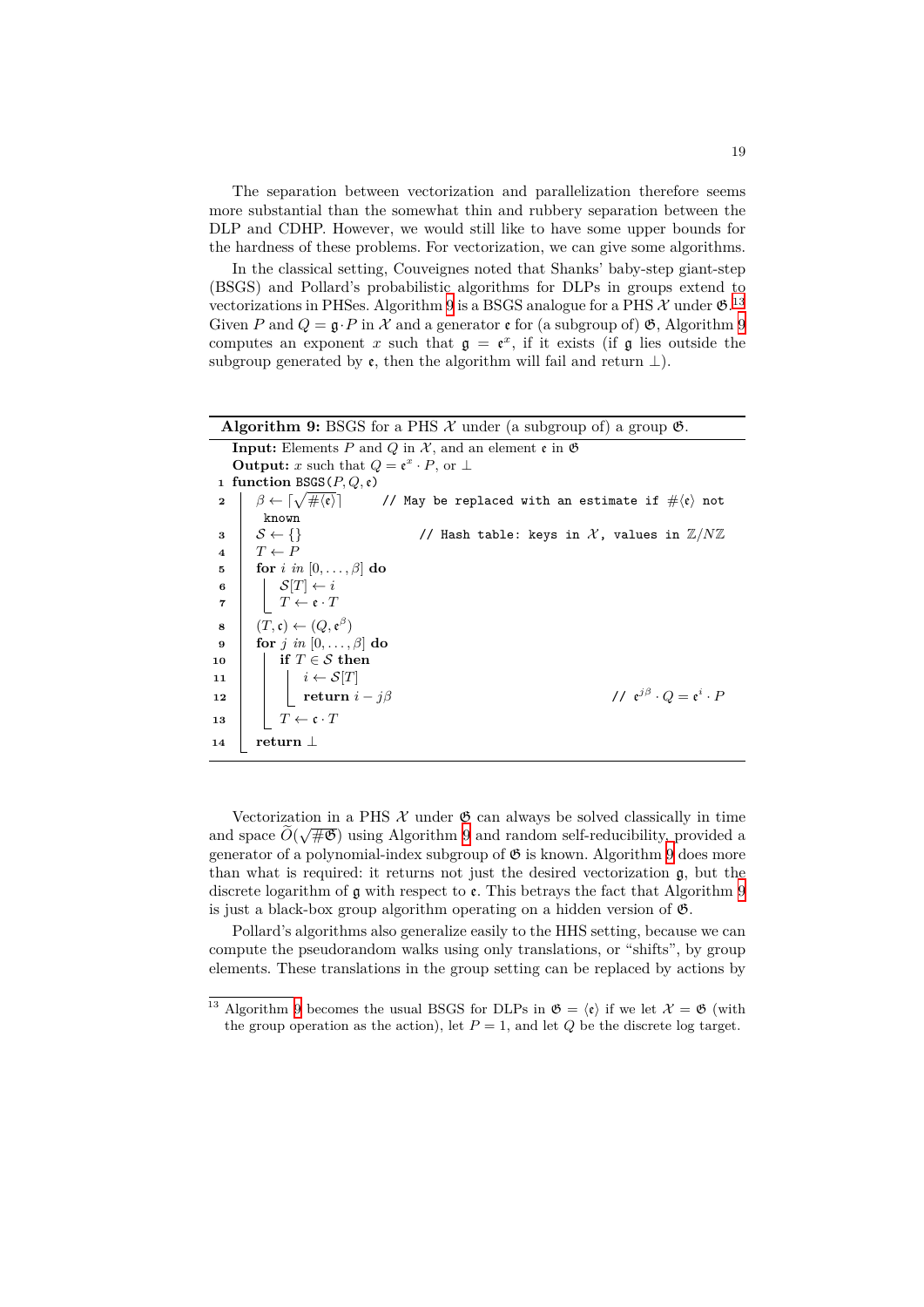the same elements in the HHS setting. The space complexity of vectorization can thus be reduced to as little as  $O(1)$  for the same time complexity.

Moving to the quantum setting: despite its resemblance to the DLP, vectorization cannot be solved with Shor's algorithm. In fact, vectorization is an instance of the *abelian hidden shift problem* [136]: given functions *f* and *g* such that  $f(x \cdot s) = g(x)$  for all x and some "shift" *s*, find *s*. The hidden shift instance corresponding to the vectorization instance  $(P, Q = \mathfrak{g} \cdot P)$  has  $f = \varphi_P : \mathfrak{G} \to \mathcal{X}$ ,  $g = \varphi_{\mathcal{O}} : \mathfrak{G} \to \mathcal{X}$ , and  $s = \mathfrak{g}$ . Kuperberg reduces the abelian hidden shift problem to an instance of the dihedral hidde[n su](#page-39-2)bgroup problem, which is then solved with a quantum algorithm with a query complexity of  $L<sub>N</sub>[1/2, c]$ , where  $c = \sqrt{2}$  according to [37]. Kuperberg's original algorithm [88] uses subexponential space; Regev's simpler algorithm [116] uses polynomial quantum space; and Kuperberg's most recent work [89] uses linear quantum space, but subexponential classical space. More detailed perspectives on these algorithms in the context of the isogeny class H[HS](#page-33-8) appear in [35,60,22].

# **12 The difficulty of e[xpl](#page-36-12)oiting subgroup structures**

<span id="page-19-0"></span>Moving back to the abstract: when [w](#page-33-9)[e t](#page-34-4)[hin](#page-32-9)k about DLPs, in black-box or in concrete groups, we implicitly and systematically apply the Pohlig–Hellman– Silver algorithm to reduce to the prime-order case. It is interesting to note that for PHSes, no such reduction is known: it appears difficult to exploit the subgroup structure of  $\mathfrak G$  when solving vectorization problems in  $\mathcal X$ .<sup>14</sup>

Algorithm 10 presents the Pohlig–Hellman–Silver algorithm for discrete logarithms in a group  $\mathfrak{G}$  whose order has known factorization  $N = \prod_i N_i^{e_i}$ . Line 9 applies a DLP-solving algorithm (like BSGS, Pollard  $\rho$ , or a specialized algorithm for a concrete group) in the order- $N_i$  subgroup of  $\mathfrak{G}$ [. I](#page-19-1)f the factorization is complete and [the](#page-20-1)  $N_i$  are prime, then the global DLP is reduced to a polynomial number smaller prime-order sub-DLPs.

The key steps involve producing the subgroup DLPs. Lines 3 and 4 proje[ct](#page-20-2) the DLP instance  $(\mathfrak{g}, \mathfrak{h})$  into the order- $N_i^{e_i}$  subgroup of  $\langle \mathfrak{g} \rangle$ . Lines 7 and 8 then produce a DLP instance in the order- $N_i$  subgroup. This is always done by exponentiation by  $N/N_i^{e_i}$  and  $N_i$ ; indeed, this is the only way that the factors  $N_i$ are used in the algorithm.

In the PHS setting, subgroup DLPs should be replaced wit[h](#page-20-3) s[ub](#page-20-5)g[ro](#page-20-4)[up](#page-20-6) vectorizations. Line 9 could be replaced with a call to Algorithm 9, using  $e^{N_i^{e_i-1}}$  as the subgroup generator; the problem is to produce a vectorization instance in a sub-PHS acted on by the corresponding subgroup. We cannot naively concatenate " $\cdot$ *P*" (or " $\cdot$ *Q*") to most lines of the algorithm to turn group elements and operations into P[H](#page-20-2)S elements and operations: Line 4, for exam[p](#page-18-0)le, would require

<span id="page-19-1"></span><sup>&</sup>lt;sup>14</sup> It might seem odd that some black-box group algorithms like BSGS and Pollard  $ρ$  adapt easily to PHSes, but not others like Pohlig–Hellman. But looking closer, BSGS and Pollard  $\rho$  in groups only require translations, and not a full group law. We can therefore see BSGS and Pol[la](#page-20-4)rd  $\rho$  not as black-box group algorithms, but rather as black-box PHS algorithms that are traditionally applied with  $\mathcal{X} = \mathfrak{G}$ .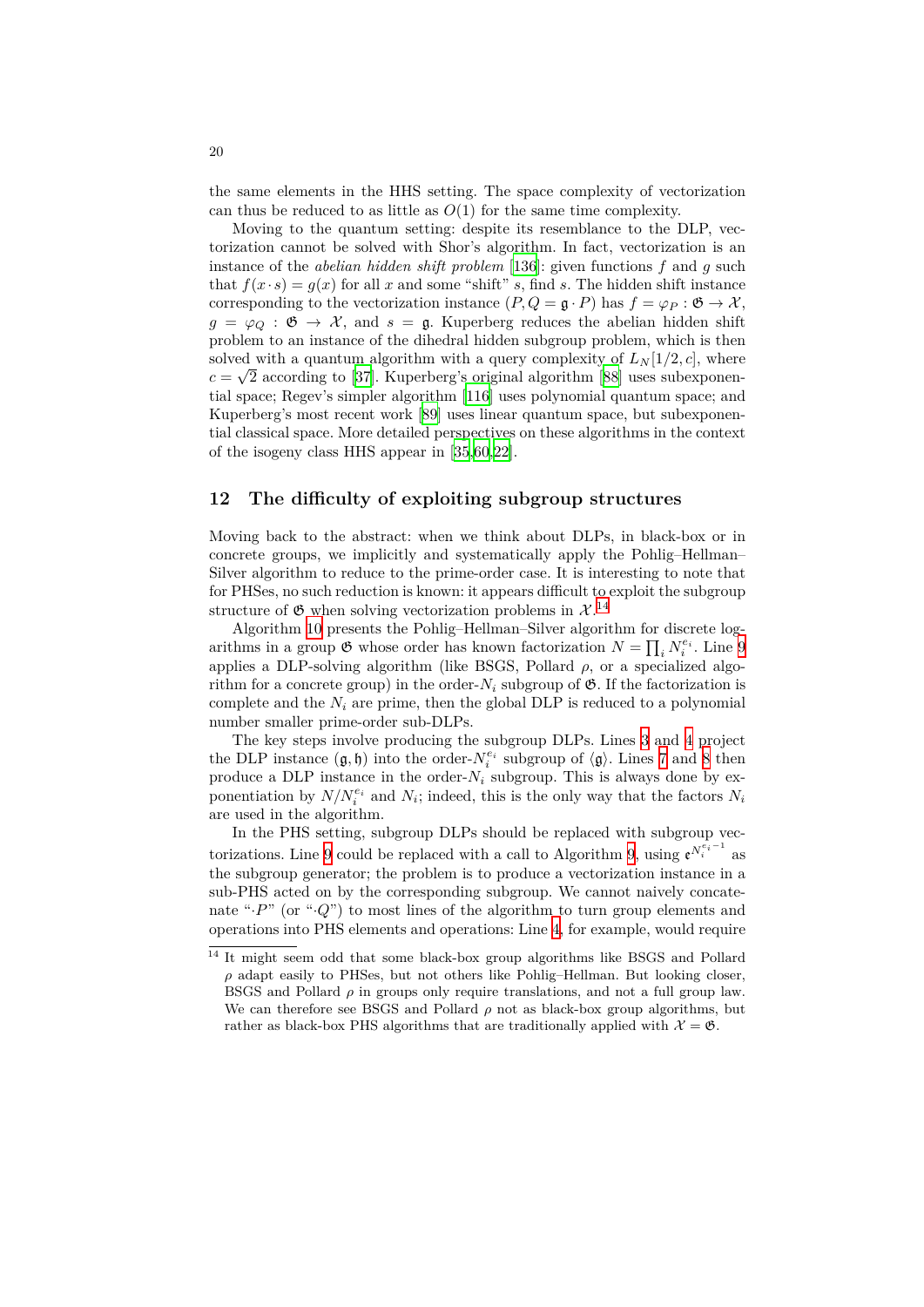**Algorithm 10:** Pohlig–Hellman–Silver for a group G whose order has known (partial) factorization.

<span id="page-20-3"></span><span id="page-20-1"></span>**Input:** An element  $\mathfrak{e}$  of  $\mathfrak{G}$ , a  $\mathfrak{g}$  in  $\langle \mathfrak{e} \rangle$ , and  $((N_1, e_1), \ldots, (N_n, e_n))$  such that  $\#\mathfrak{G} = N = \prod_{i=1}^n N_i^{e_i}$ , with the  $N_i$  pairwise coprime and the  $e_i > 0$ . **Output:** *x* such that  $\mathfrak{g} = \mathfrak{e}^x$ **<sup>1</sup> function** PohligHellman(e*,* g*,*((*N*1*, e*1)*, . . . ,*(*Nn, en*))) **2 for**  $1 \leq i \leq n$  **do**  $\mathbf{a} \quad \begin{array}{|c|c|c|c|}\n\hline\n\mathbf{a} & \mathbf{e}_i & \mathbf{e} & \mathbf{e}^{N/N_i^{e_i}}\n\end{array}$  $\mathfrak{g}_i \leftarrow \mathfrak{g}^{N/N_i^{e_i}}$ **5**  $x_i \leftarrow 0$ **6 for** *j in*  $(e_i - 1, \ldots, 0)$  **do**  $\begin{array}{|c|c|c|c|}\hline \texttt{7} & & \end{array} \begin{array}{|c|c|c|c|}\hline \texttt{5} & \leftarrow \mathfrak{e}_i \end{array} \begin{array}{|c|c|c|}\hline \texttt{6} & & \end{array}$ // s is in the order-*N<sup>i</sup>* subgroup  $\mathbf{g} \quad \begin{array}{|c} \hline \end{array} \quad \begin{array}{|c} \hline \end{array} \quad \mathbf{t} \leftarrow \mathbf{\mathfrak{s}}^{-x_i} \cdot \mathbf{\mathfrak{g}}_i^{(N_i)^j}$ **9**  $y \leftarrow \log_{\mathfrak{s}}(\mathfrak{t})$ //  $t$  is in the order- $N_i$  subgroup // Use e.g. baby-step giant-step **10**  $\vert$   $\vert$   $\vert$   $x_i \leftarrow x_i N_i + y$ **11**  $x \leftarrow \text{CRT}(\{(x_i, N_i^{e_i}) : 1 \leq i \leq n\})$ **<sup>12</sup> return** *x*

<span id="page-20-6"></span><span id="page-20-5"></span><span id="page-20-4"></span><span id="page-20-2"></span>computing  $\mathfrak{g}^{N/N_i^{e_i}} \cdot P$  from  $Q = \mathfrak{g} \cdot P$ ,  $P$ , and  $\mathfrak{g}$ , but this amounts to an iterated parallelization—and parallelization is supposed to be hard in an HHS.

A thorough investigation of the possibility and difficulty of exploiting subgroup structures for vectorization and parallelization would require working with subgroup actions on quotient spaces; we do not have room to discuss this here. We note, however, that in some protocols a limited number of exploitable parallelizations are provided by the protocol itself, as in the group-based protocols subject to Cheon's attack [36], and this should have some consequences for the security of any HHS analogues of these protocols.

# **13 A quick introd[uct](#page-33-10)ion to isogenies**

<span id="page-20-0"></span>This section provides enough background on isogenies and endomorphisms of elliptic curves to make sense of the HHS from Example 4 before we describe cryptosystems based on it in §14. We also want to fill in some background on supersingular curves before we need it in §15. We assume a basic familiarity with the arithmetic of elliptic curves; readers familiar with isogenies and isogeny graphs can safely skip this section. As a mathematical refer[en](#page-14-1)ce, we suggest [127] and [86]; for greater detail focu[sed](#page-24-0) on the cryptographic use case, see [59].

We want to talk about relationships betw[een](#page-27-0) elliptic curves over a fixed finite field  $\mathbb{F}_q$ , where *q* is a power of some prime *p*. We can assume that  $p \neq 2$  or 3, to simplify, though the theory applies to those cases as well. We will work [with](#page-38-10) ellipt[ic c](#page-36-13)urves as short Weierstrass mo[d](#page-34-11)els  $\mathcal{E}: y^2 = x^3 + ax + b$ , with *a* and *b* in  $\mathbb{F}_q$ : in practice we might compute using other curve models (many isogeny-based cryptosystem implementations have preferred Montgomery arithmetic [42]), but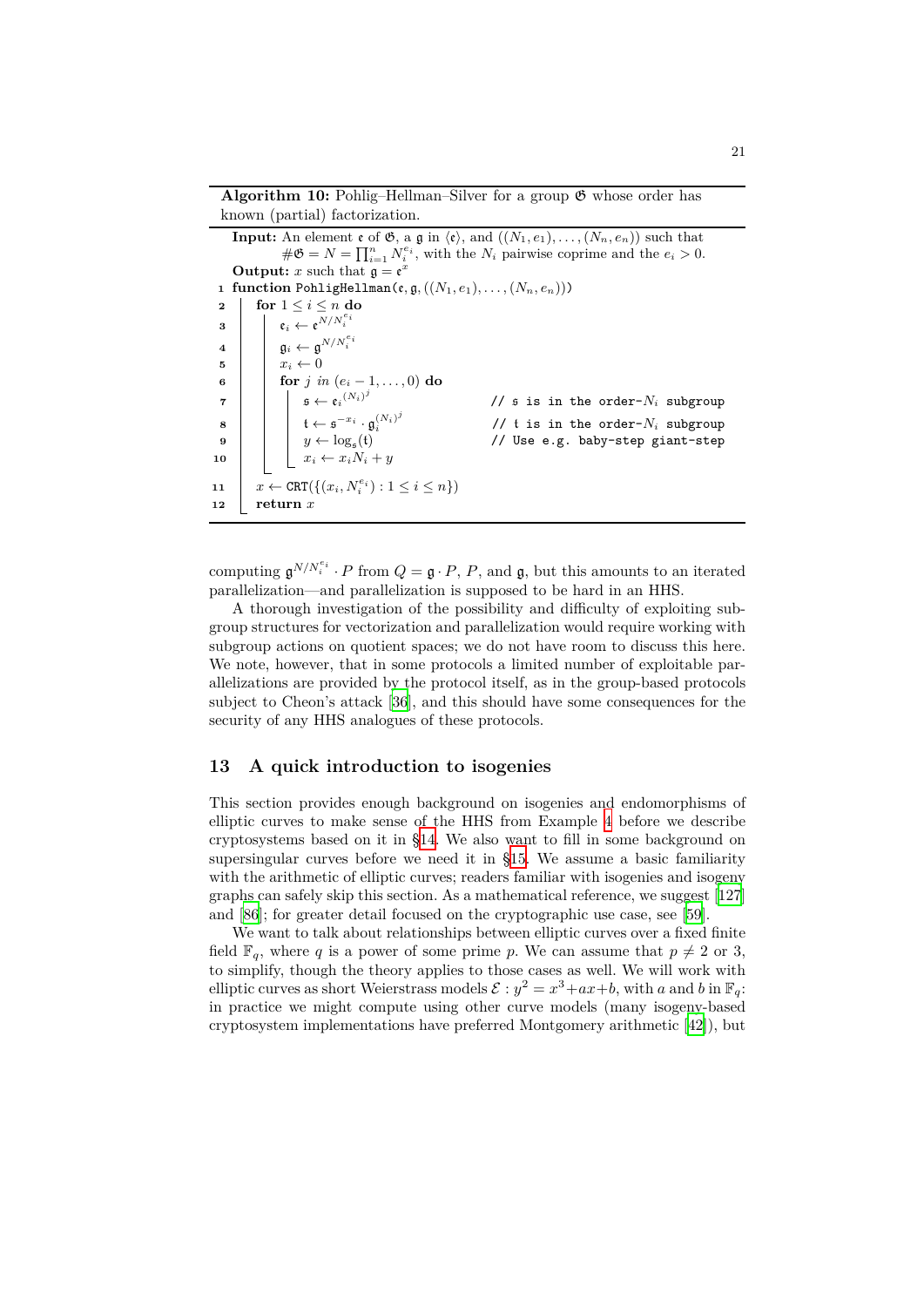since we end up working with curves up to  $\mathbb{F}_q$ -isomorphism, and every curve is  $\mathbb{F}_q$ -isomorphic to a short Weierstrass model, we lose nothing in restricting to this simple and universal curve shape in this article. The *m*-torsion  $\mathcal{E}[m]$  of  $\mathcal E$  is the subgroup of points *P* such that  $[m]P = 0_{\mathcal{E}}$ .

A *homomorphism*  $\phi : \mathcal{E} \to \mathcal{E}'$  is, by definition<sup>15</sup>, a rational map such that  $\phi(0_{\mathcal{E}}) = 0_{\mathcal{E}'}$ . Homomorphisms induce homomorphisms on groups of points [127, §III.4], but not every homomorphism of groups of points is induced by a homomorphism of curves. An  $\mathbb{F}_q$ -homomorphism is one that is defined over  $\mathbb{F}_q$ : that is, the rational functions defining it as a rational map [ha](#page-21-0)ve coefficients in  $\mathbb{F}_q$ . Every homomorphism here will be defined over  $\mathbb{F}_q$ , unless explicitly stated other[wise.](#page-38-10)

*Isogenies* are nonzero homomorphisms of elliptic curves. If there is an isogeny from  $\mathcal{E}$  to  $\mathcal{E}'$ , then we say that  $\mathcal{E}$  and  $\mathcal{E}'$  are *isogenous*. We will see below that for each isogeny  $\mathcal{E} \to \mathcal{E}'$  there is a dual isogeny  $\mathcal{E}' \to \mathcal{E}$ , so isogeny is an equivalence relation on elliptic curves.

*Isomorphisms* are invertible homomorphisms. The *j*-invariant of a curve  $\mathcal{E}$ :  $y^2 = x^3 + ax + b$  is  $j(\mathcal{E}) = 1728 \cdot \frac{4a^3}{4a^3 + 2}$  $\frac{4a^3}{4a^3+27b^2}$ ; two curves  $\mathcal E$  and  $\mathcal E'$  are  $\mathbb F_q$ -isomorphic if and only if  $j(\mathcal{E}) = j(\mathcal{E}')$ . We need to work with the stronger notion of  $\mathbb{F}_q$ isomorphism, where the *j*-invariant does not tell the whole story. Curves that are  $\overline{\mathbb{F}}_q$ -isomorphic but not  $\mathbb{F}_q$ -isomorphic are called *twists*. The most important example is the *quadratic twist*, which is isomorphic over  $\mathbb{F}_{q^2}$  but not  $\mathbb{F}_q$ : the quadratic twist of  $\mathcal{E} : y^2 = x^3 + ax + b$  is  $\mathcal{E}' : v^2 = u^3 + \mu^2 a u + \mu^3 b$ , where  $\mu$  is any nonsquare in  $\mathbb{F}_q$  (the choice of nonsquare makes no difference up to  $\mathbb{F}_q$ -isomorphism, which is why we say *the* rather than *a* quadratic twist). The isomorphism  $\tau : \mathcal{E} \to \mathcal{E}'$  is defined by  $(x, y) \mapsto (u, v) = (\mu x, \mu^{3/2} y)$ ; this is clearly not defined over  $\mathbb{F}_q$ , yet  $j(\mathcal{E}) = j(\mathcal{E}')$ . The quadratic twist of a curve  $\mathcal{E}$  is its only twist, up to  $\mathbb{F}_q$ -isomorphism, unless  $j(\mathcal{E}) = 0$  or 1728 (in which case there may be four or two more twists, respectively). Specifying an  $\mathbb{F}_q$ -isomorphism class therefore comes down to specifying a *j*-invariant and a choice of twist.

*Endomorphisms* are homomorphisms from a curve to itself. The endomorphisms of a given curve  $\mathcal E$  form a ring  $\text{End}(\mathcal E)$ , with the group law on  $\mathcal E$  inducing addition of endomorphisms and composition of endomorphisms corresponding with multiplication. The structure of the set of isogenies from  $\mathcal E$  to other curves is deeply connected to the structure of  $End(\mathcal{E})$ , and vice versa.

The scalar multiplication maps  $[m]$  are endomorphisms, so  $\text{End}(\mathcal{E})$  always contains a copy of Z. It also includes the *Frobenius* endomorphism  $\pi$  :  $(x, y) \mapsto$  $(x^q, y^q)$ , which satisfies the quadratic equation  $\chi(X) := X^2 - tX + q = 0$  for some integer *t* in the *Hasse interval*  $[-2\sqrt{q}, 2\sqrt{q}]$ ; we call *t* the *trace* of Frobenius (and of  $\mathcal{E}$ ). Since points in  $\mathcal{E}(\mathbb{F}_q)$  are precisely the points fixed by  $\pi$ , we have  $\#\mathcal{E}(\mathbb{F}_q) = \chi(1) = q + 1 - t$ . If  $\mathcal{E}'$  is the quadratic twist of  $\mathcal{E}$  and we pull back the

<span id="page-21-0"></span><sup>&</sup>lt;sup>15</sup> An elliptic curve is by definition a pair  $(\mathcal{E}, 0_{\mathcal{E}})$ , where  $\mathcal{E}$  is a curve of genus 1 and  $0_{\mathcal{E}}$ is a distinguished point on  $\mathcal E$  (which becomes the identity element of the group of points; cf. Example 3); so it makes sense that a morphism  $(\mathcal{E}, 0_{\mathcal{E}}) \to (\mathcal{E}', 0_{\mathcal{E}'})$  in the category of elliptic curves should be a mapping of algebraic curves  $\mathcal{E} \to \mathcal{E}'$  preserving the distinguished points, that is, mapping  $0_{\mathcal{E}}$  onto  $0_{\mathcal{E}'}$ .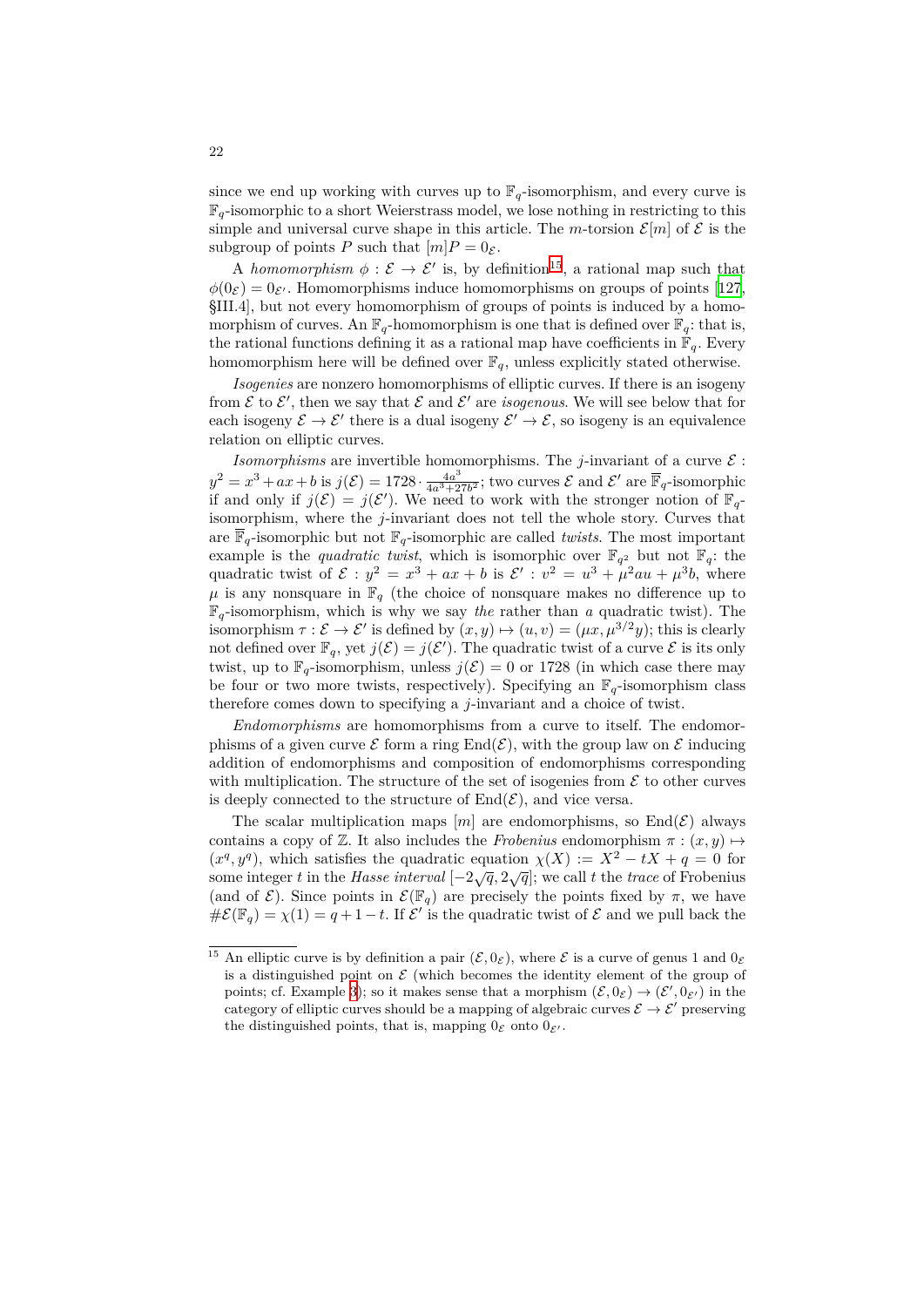Frobenius on  $\mathcal{E}'$  to an endomorphism on  $\mathcal E$  via the twisting isomorphism, then the result is  $-\pi$ , so the trace of  $\mathcal{E}'$  is the negative of the trace of  $\mathcal{E}$ .

Now consider the set of all elliptic curves over  $\mathbb{F}_q$ . Tate's theorem tells us that two elliptic curves are  $\mathbb{F}_q$ -isogenous if and only if they have the same trace (and hence the same number of rational points). This means that the set of all elliptic curves is partitioned into  $\mathbb{F}_q$ -isogeny classes, indexed by the integers in the Hasse interval (via the trace). Since the trace of a curve over  $\mathbb{F}_q$  is the negative of the trace of its quadratic twist, and the quadratic twist is generally the only twist, we can use the *j*-invariant to uniquely identify elements of the isogeny class of trace  $t \neq 0$  up to  $\mathbb{F}_q$ -isomorphism, even though *j* normally only classifies curves up to  $\overline{\mathbb{F}}_q$ -isomorphism. We can handle  $j = 0$  and 1728 as rare special cases, but for the case  $t = 0$  we need to be more careful.

Now let us focus on a single  $\mathbb{F}_q$ -isogeny class. The isogeny class immediately breaks up into a union of  $\mathbb{F}_q$ -isomorphism classes. The modern way of looking at an  $\mathbb{F}_q$ -isogeny class is as a graph, with  $\mathbb{F}_q$ -isomorphism classes of curves for vertices, and  $\mathbb{F}_q$ -isomorphism classes of isogenies for edges (isogenies  $\phi_1 : \mathcal{E}_1 \to \mathcal{E}'_1$ and  $\phi_2 : \mathcal{E}_2 \to \mathcal{E}'_2$  are isomorphic if there are isomorphisms  $\iota : \mathcal{E}_1 \to \mathcal{E}_2$  and  $\mathcal{E}'_1 \to \mathcal{E}'_2$  such that  $\phi_2 \circ \iota = \iota' \circ \phi_1$ ).

Tate's theorem is not constructive, so we generally don't know how to get from one point to another in an isogeny graph. The difficulty of computing a path representing an unknown isogeny between given elliptic curves in the same isogeny class is the source of most hard problems in isogeny-based cryptography.

To take a closer look at the structure of isogeny graphs we need to classify isogenies, and to break them down to into fundamental components. Our main tool for this is the *degree*. Since an isogeny  $\phi : \mathcal{E} \to \mathcal{E}'$  is defined by nonconstant rational maps, it induces an extension  $\phi^{\#}: \mathbb{F}_q(\mathcal{E}') \hookrightarrow \mathbb{F}_q(\mathcal{E})$  of function fields; the degree deg( $\phi$ ) of  $\phi$  is defined to be the degree of that extension. (We extend the definition of degree to homomorphisms by defining the degree of zero maps to be 0.) If  $\phi : \mathcal{E} \to \mathcal{E}'$  and  $\phi' : \mathcal{E}' \to \mathcal{E}''$  are isogenies, then  $\deg(\phi' \circ \phi) = \deg \phi \cdot$ deg  $\phi'$ . Two examples are particularly important: deg[ $m$ ] =  $m^2$ , and deg  $\pi = q$ . If deg  $\phi = d$ , then we say that  $\phi$  is a *d*-isogeny.

Another important quality of isogenies is *(in)separability*, which we define according to the (in)separability of the corresponding function field extension. For our purposes, the purely inseparable isogenies are all iterated compositions of *p*-powering  $(x, y) \mapsto (x^p, y^p)$  (such as Frobenius); these can be factored out of any other isogeny, and then what remains is separable.

Suppose *S* is a finite subgroup of  $\mathcal{E}(\overline{\mathbb{F}}_q)$ . Now *S* must include 0, and it is also fixed by [*−*1]; so *S* is determined precisely by the *x*-coordinates of its nonzero elements. We can therefore encode *S* as a polynomial  $F_S(X) = \prod_P (X - x(P)),$ where the product runs over the nonzero points *P* of *S* in such a way that *P* is included iff  $-P$  is not. The subgroup *S* is defined over  $\mathbb{F}_q$  if and only if the polynomial  $F_S$  has coefficients in  $\mathbb{F}_q$ .

Being homomorphisms, isogenies have kernels. The kernel of an isogeny  $\phi$  :  $\mathcal{E} \to \mathcal{E}'$  is always a finite subgroup of  $\mathcal{E}$ . If  $\phi$  is separable, then  $\# \ker \phi = \deg \phi$ . The points of ker  $\phi$  are generally defined over an extension of  $\mathbb{F}_q$ , but ker  $\phi$  can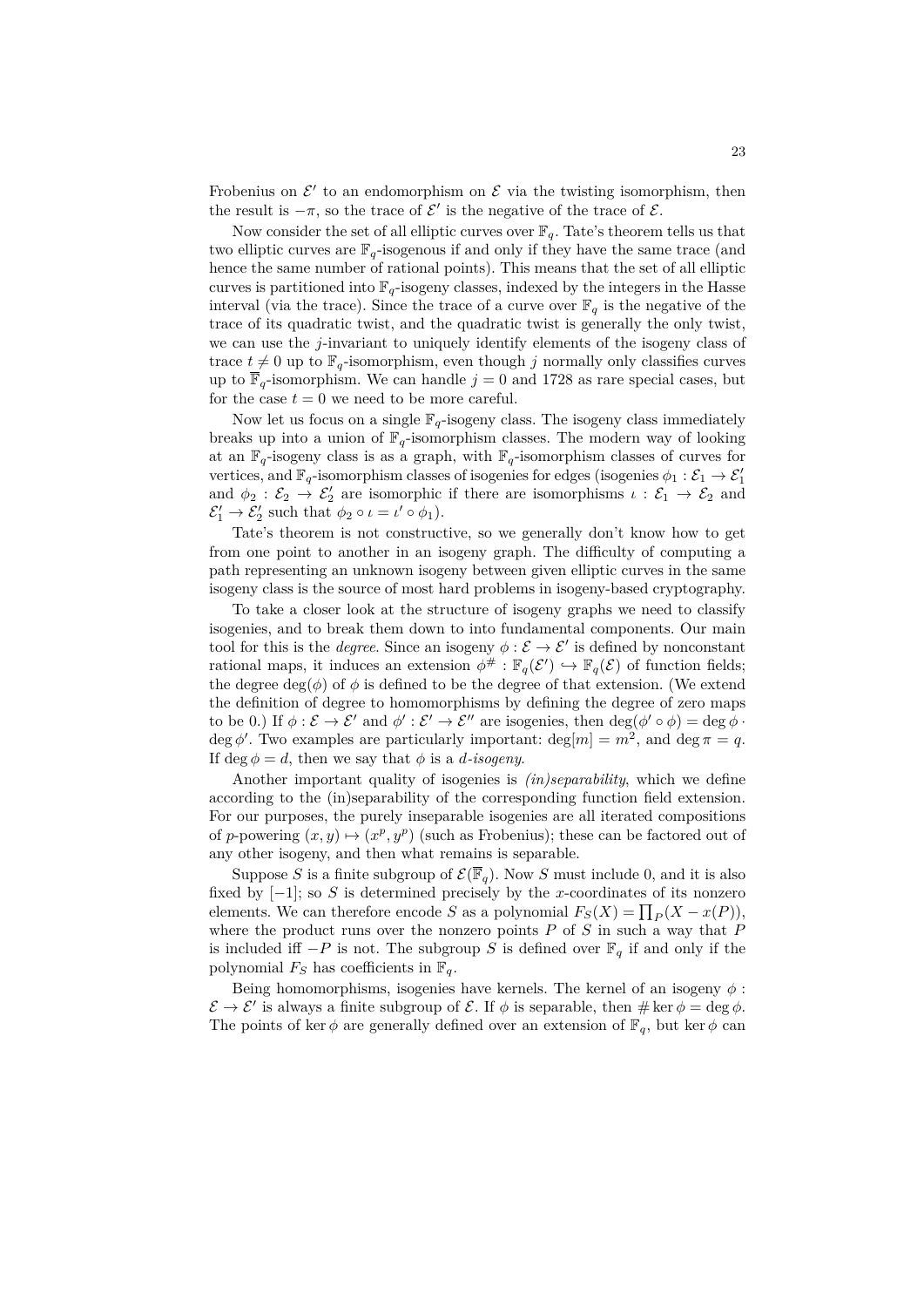be encoded as the *kernel polynomial*  $F_{\text{ker }\phi}$ , which is defined over  $\mathbb{F}_q$ . Separable isogenies are defined by their kernels, up to isomorphism.

Going in the other direction, given a finite subgroup *S* of  $\mathcal E$  defined over  $\mathbb F_q$ , there exists a separable *quotient isogeny*  $\phi : \mathcal{E} \to \mathcal{E}/S$  with ker  $\phi = S$ . The isogeny and the curve  $\mathcal{E}/S$  are both defined up to  $\mathbb{F}_q$ -isomorphism; they can be computed using *Vélu's formulæ* [137]. (If *S* is encoded as the polynomial *FS*, then we compute  $\phi_S$  using the symmetric version of Vélu's formulæ in [86, §2.4].)

Given an ideal  $\mathfrak{a} \subset \text{End}(\mathcal{E})$ , we can consider the subgroup  $\mathcal{E}[\mathfrak{a}] := \cap_{\psi \in \mathfrak{a}} \ker \psi$ . This is the kernel of an isogeny  $\phi : \mathcal{E} \to \mathcal{E}/\mathcal{E}[\mathfrak{a}]$ ; the isogenies that arise in this way are central to the key exchang[e of](#page-39-3) §14. The degree of  $\phi$  is the norm of  $\alpha$  in  $\mathbb{Z} \subset \text{End}(\mathcal{E})$ . If  $\mathfrak{a} = (\psi)$  is principal, then  $\phi$  is isomorphic to  $\psi$ .

Given any *d*-isogeny  $\phi : \mathcal{E} \to \mathcal{E}'$ , we can compute the subgroup  $S = \phi(\mathcal{E}[d]) \subset$  $\mathcal{E}'$ , and then the quotient  $\phi_S : \mathcal{E}' \to \mathcal{E}'/S$  is a *d*-isogeny such that  $\phi_S \circ \phi$  has kernel *E*[*d*]; hence,  $\phi_S$  is isomorphic to a *d*-iso[gen](#page-24-0)y  $\phi^{\dagger} : \mathcal{E}' \to \mathcal{E}$  such that  $\phi^{\dagger} \circ \phi = [d]$ on  $\mathcal{E}$  (and  $\phi \circ \phi^{\dagger} = [d]$  on  $\mathcal{E}'$ ). We call  $\phi^{\dagger}$  the *dual* of  $\phi$ . The upshot is that every *d*-isogeny  $\mathcal{E} \to \mathcal{E}'$  has a corresponding *d*-isogeny  $\mathcal{E}' \to \mathcal{E}$ .

Every isogeny can be factored into a composition of isogenies of prime degree, though there are two important caveats: factorization is not unique, and generally a factorization may only exist over some extension field. For example, if  $\ell \neq p$  is prime, then  $\mathcal{E}(\overline{\mathbb{F}}_q) \cong (\mathbb{Z}/\ell\mathbb{Z})^2$ , so there are  $\ell + 1$  order- $\ell$  subgroups *S* ⊂  $\mathcal{E}(\overline{\mathbb{F}}_q)[\ell]$ , each the kernel of a different isogeny  $\phi_S : \mathcal{E} \to \mathcal{E}/S$ , and then the dual isogeny gives us a factorization  $[\ell] = \phi_S^{\dagger} \circ \phi_S$ . Each decomposition is only defined over the field of definition of the associated subgroup *S*.

Just as we decompose isogenies into *ℓ*-isogenies, so consider the subgraphs formed by *ℓ*-isogenies. The structures of *ℓ*-isogeny graphs depend strongly on the endomorphism rings of curves in the isogeny class, as we will see.

A curve  $\mathcal E$  is *supersingular* if  $p$  divides its trace (over  $\mathbb F_p$ , this implies the trace is 0). If  $\mathcal E$  is not supersingular, then it is *ordinary*. The *j*-invariant of any supersingular curve is in  $\mathbb{F}_p$  or  $\mathbb{F}_{p^2}$ , so any supersingular curve is isomorphic to one defined over  $\mathbb{F}_p$  or  $\mathbb{F}_{p^2}$ . There are roughly  $\lfloor p/12 \rfloor$  supersingular *j*-invariants in  $\mathbb{F}_{p^2}$ , of which  $O(\sqrt{p})$  are in  $\mathbb{F}_p$  (more precisely, this number is the class number of  $\mathbb{Q}(\sqrt{-p})$ ). Since supersingularity is defined by the trace, either all of the curves in an isogeny class are supersingular, or all of them are ordinary; the two kinds of curves do not mix.

There are two possibilities for the general structure of the endomorphism ring of an elliptic curve over a finite field:

- **commutative**  $\text{End}(\mathcal{E})$  is isomorphic to an order in a quadratic imaginary field; or
- **noncommutative** End $(\mathcal{E})$  is isomorphic to a maximal order in a quaternion algebra.

All ordinary curves have commutative endomorphism rings. If a supersingular curve is defined over  $\mathbb{F}_p$ , then its endomorphism ring is commutative<sup>16</sup>; if it is defined over  $\mathbb{F}_{p^2}$ , then its endomorphism ring is noncommutative.

<sup>&</sup>lt;sup>16</sup> If we consider endomorphisms defined over  $\mathbb{F}_{p^2}$ , then the ring is noncommutative.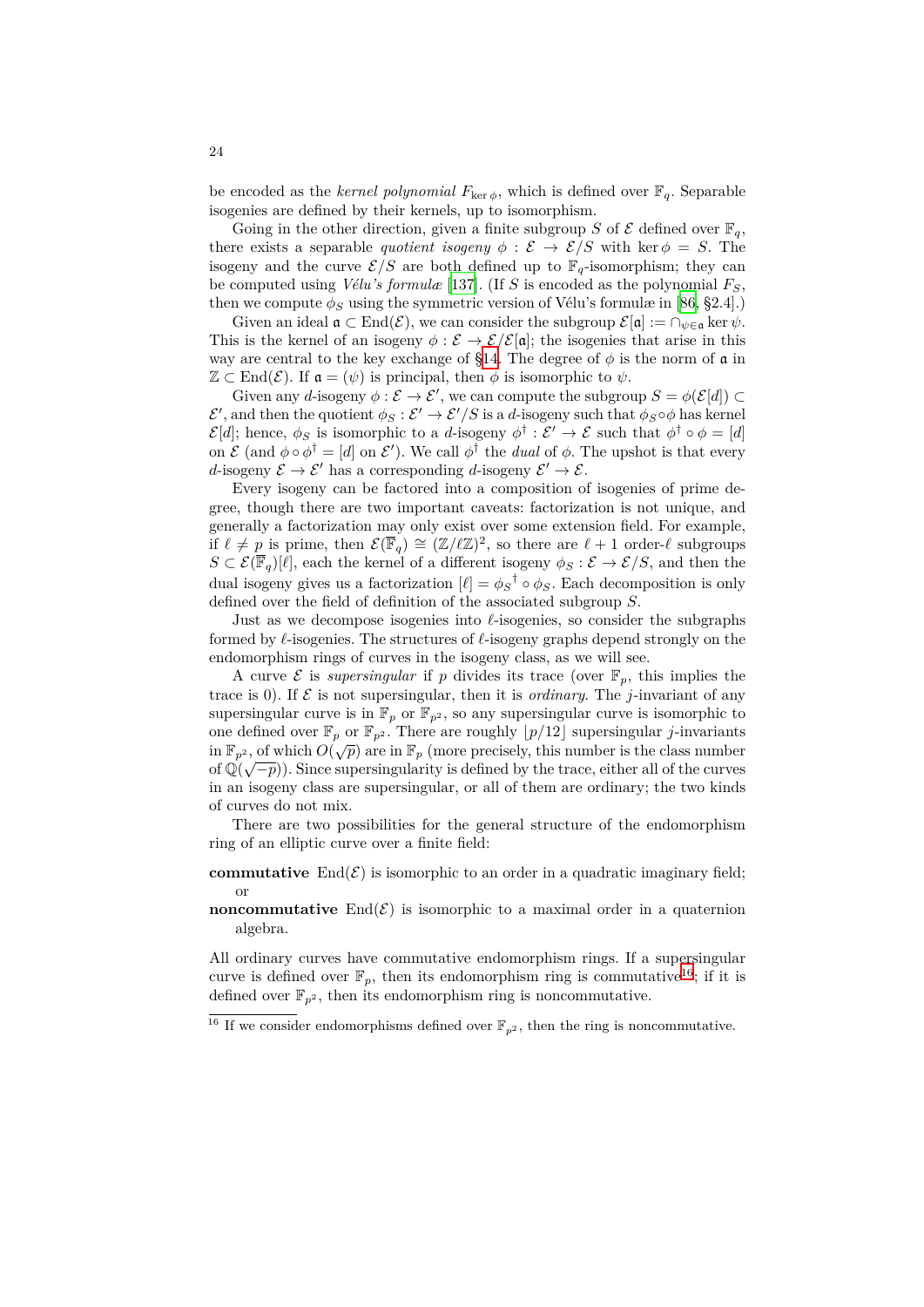The commutative case is relatively simple: each  $\text{End}(\mathcal{E})$  is an order in  $K =$  $\mathbb{Q}(\pi)$  containing the quadratic ring  $\mathbb{Z}[\pi]$ . The discriminant of  $\mathbb{Z}[\pi]$  is  $\Delta_{\pi} := t^2 4q = m^2 \Delta_K$ , where  $\Delta_K$  is the fundamental discriminant of K. The algorithmic exploration of ordinary isogeny graphs begins with Kohel's thesis [86, Chapter 4]; these graphs are now mainstream computational tools in the arithmetic of elliptic curves and elliptic curve cryptography [66,61,67,81]. The analogous theory for supersingular curves over  $\mathbb{F}_p$ , whose endomorphism rings are commutative and thus behave like ordinary curves, was explored by Delfs and Gal[bra](#page-36-13)ith [47].

If  $\phi$  :  $\mathcal{E} \rightarrow \mathcal{E}'$  is an *ℓ*-isogeny of endomorphism rings with commutative endomorphism rings (with  $\ell$  prime), the[n th](#page-35-10)[er](#page-34-12)[e ar](#page-35-11)[e t](#page-35-12)hree possibilities: End $(\mathcal{E}) \cong$ End $(\mathcal{E}')$  (we say  $\phi$  is *horizontal*), End $(\mathcal{E}) \subset$  End $(\mathcal{E}')$  with index  $\ell$  (we say  $\phi$ is *ascendi[ng](#page-33-11)*), or  $\text{End}(\mathcal{E}) \supset \text{End}(\mathcal{E}')$  with index  $\ell$  (we say  $\phi$  is *descending*). An *ℓ*-isogeny can only be ascending or descending if *ℓ* divides the conductor *m* of  $\mathbb{Z}[\pi]$  in  $O_K$ , and an  $\ell$ -isogeny  $\phi : \mathcal{E} \to \mathcal{E}'$  can only be horizontal if  $\text{End}(\mathcal{E})$  and End( $\mathcal{E}'$ ) are locally isomorphic to the maximal order  $O_K$  of  $K$  at  $\ell$ : that is, if  $\text{End}(\mathcal{E}) \otimes \mathbb{Z}_{\ell} \cong \text{End}(\mathcal{E}') \otimes \mathbb{Z}_{\ell} \cong O_K \otimes \mathbb{Z}_{\ell}$ . The  $\ell$ -isogenies of ordinary curves thus form "volcano" structures: cycles of horizontal isogenies link the curves  $\mathcal E$  with  $\text{End}(\mathcal{E}) \cong O_K$ , and from each of these curves a regular tree grows downwards, with its leaves in the curves with  $\text{End}(\mathcal{E}) \cong \mathbb{Z}[\pi]$  (which is minimal). The vertices with  $\text{End}(\mathcal{E}) \cong O_K$  have two horizontal *ℓ*-isogenies (or one or zero, if the cycle is degenerate), and *ℓ−*1 descending isogenies; each other vertex has one ascending and *ℓ* descending isogenies, except for the minimal vertices, which have no further descending isogenies.

From our perspective, what is most interesting about the commutative case is that the (isomorphism classes) of curves  $\mathcal{E}$  with End( $\mathcal{E}$ )  $\cong O_K$  form a PHS under the action of the class group of  $Cl(O_K)$ . We met this PHS in Example 4.

The noncommutative case is much more complicated, and we will be much more brief here. The algorithmic applications of the full supersingular isogeny graph go back to Mestre and Oesterlé [101], and more detail appears in the second half of Kohel's thesis [86, Chapter 7]. In the non-commutative case, t[he](#page-14-1)  $\ell$ -isogeny graph is  $(\ell + 1)$ -regular and connected, and it is an expander graph.

#### **14 Commutative iso[gen](#page-36-13)y-bas[ed k](#page-37-13)ey exchange**

<span id="page-24-0"></span>Recall the PHS space from Example 4, which Couveignes conjectured was an HHS: fix a prime power *q* and an integer *t* with  $|t| \leq 2\sqrt{q}$ , set  $\Delta := t^2 - 4q$ , and let  $\mathcal{O}_K$  be the maximal order (the ring of integers) of the quadratic imaginary field  $K := \mathbb{Q}(\sqrt{\Delta})$ . For this HHS,

- t[h](#page-14-1)e space  $\mathcal X$  is the set of isomorphism classes of elliptic curves over  $\mathbb{F}_q$  of trace *t* whose endomorphism rings are isomorphic to  $\mathcal{O}_K$ ;
- $-$  the group  $\mathfrak{G}$  is the ideal class group  $\text{Cl}(\mathcal{O}_K)$  of  $\mathcal{O}_K$ ; and
- $-$  the action (**a**, **E**)  $\mapsto$  **a** *·***E** is evaluated by computing the isogeny  $\phi$  : **E** →  $\mathcal{E}/\mathcal{E}[\mathfrak{a}]$ , and taking  $\mathfrak{a} \cdot \mathcal{E}$  to be the isomorphism class of  $\mathcal{E}/\mathcal{E}[\mathfrak{a}]$ .

The cardinality *N* of  $\mathfrak{G}$  is the class number of  $O_K$ , which is roughly  $\sqrt{\Delta_K}$ , where  $\Delta_K$  is the discriminant of *K* (essentially the squarefree part of  $\Delta$ ). There is no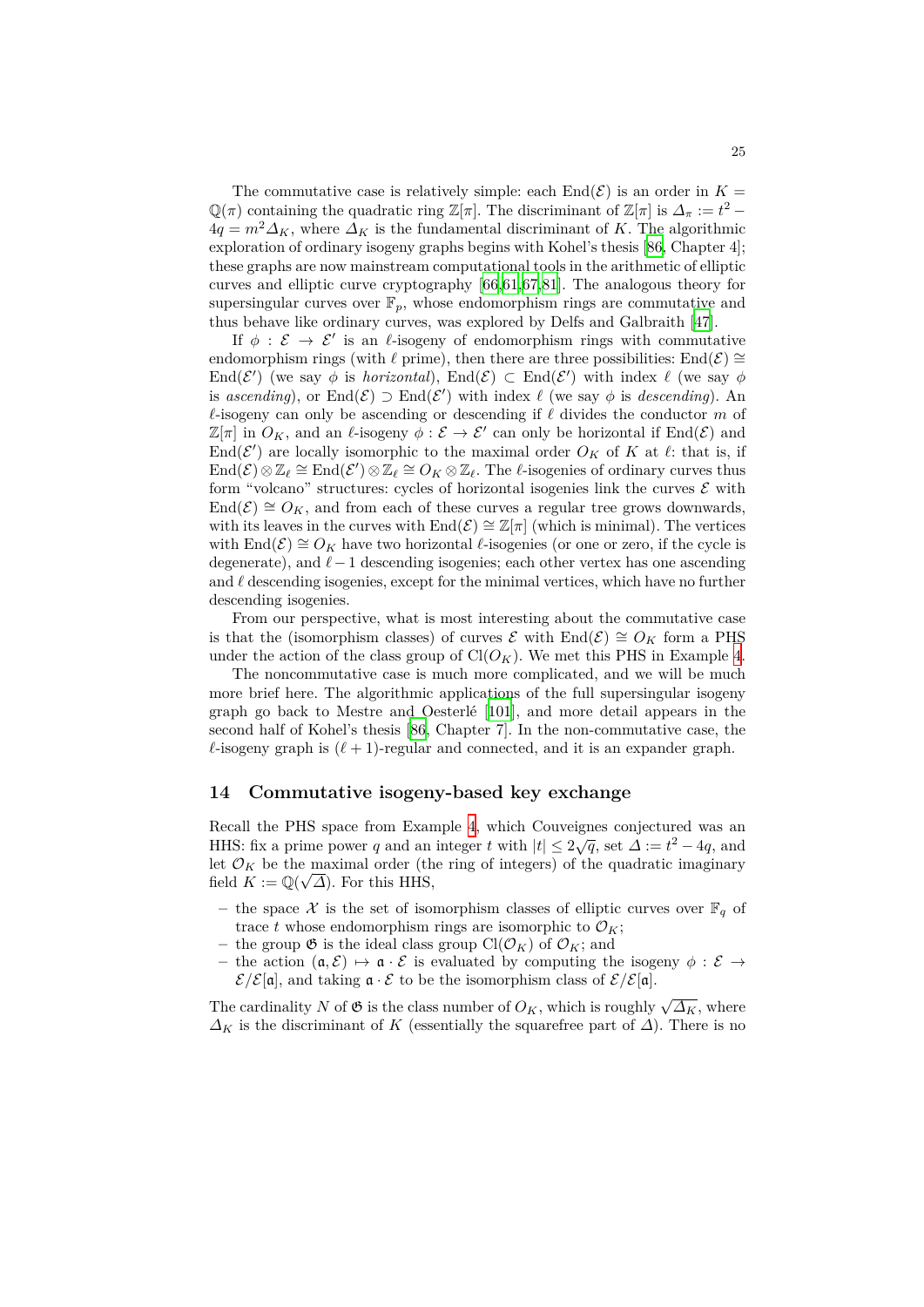point in not maximising *N* with respect to *q*, so we should use *t* such that  $\Delta$  is already a fundamental discriminant; this forces all curves in the isogeny class to have  $\mathbb{Z}[\pi] = \text{End}(\mathcal{E}) = O_K$ , and then  $N = \#\mathfrak{G} \sim \sqrt{q}$ .

The vectorization and parallelization problems in this HHS are expressed concretely in terms of computing paths in isogeny graphs. The fastest known classical algorithms for vectorization and parallelization in this HHS are the generic square-root algorithms, which run in time  $O(\sqrt[4]{q})$ . In the quantum world, Childs, Jao, and Soukharev have defined a subexponential quantum isogeny evaluation algorithm [37], which in combination with Kuperberg's algorithm gives a full subexponential quantum algorithm for solving vectorization in this HHS. This applies identically to the ordinary and commutative-supersingular cases. Further analysis of this approach can be found in [22].

Couveignes defined [a](#page-33-8) key exchange (essentially Algorithms 7 and 8) and an identification protocol in this HHS in [43]. These protocols were essentially unknown outside the French community until Rostovtsev and Stolbunov independently proposed a public key encryption scheme based o[n t](#page-32-9)he same HHS [121]. Stolbunov [130] then derived more protocols, including an in[te](#page-15-2)racti[ve](#page-15-3) key exchange scheme similar to Algorithms 7 [an](#page-33-7)d 8. The only real difference between Couveignes' and Stolbunov's cryptosystems is in the sampling of private keys, each representing one of the two approaches mentioned in §10. Couveignes [use](#page-38-8)s a true unif[orm](#page-38-11) random sampling over the whole of the keyspace, then applies a lattice reduction-based algorithm t[o](#page-15-2) prod[uc](#page-15-3)e an equivalent key whose action is efficiently computable. Rostovtsev and Stolbunov sample keys from a subset of efficiently computable keys whose distribution they co[njec](#page-15-0)ture to be close enough to the uniform distribution on the entire group.

One particularly nice aspect of these schemes is that key validation can be made simple and efficient (see [60, §5.4]), so we can safely use the scheme for static key exchange. Since the group action is simple and transitive, every element of the space is a legitimate public key. To validate a given x in  $\mathbb{F}_q$  as a public key, therefore, it suffices to check that *x* is the *j*-invariant of a curve with endomorphism ring  $O_K$ . We im[me](#page-34-4)diately construct a curve  $\mathcal E$  with *j*-invariant *x*, and check that it has the right trace (which amounts to checking that  $\mathcal{E}(\mathbb{F}_q)$ has the claimed cardinality), switching to the quadratic twist if necessary. This ensures that  $\text{End}(\mathcal{E}) \subseteq O_K$ ; if *t* is chosen such that  $\mathbb{Z}[\pi] = O_K$ , then we are already done; otherwise, we check  $\text{End}(\mathcal{E}) = O_K$  using Kohel's algorithm [86].

Regardless of how the private key ideals are sampled, by the time we want to use them in the group action they are presented as factored ideals

$$
\mathfrak{a} = \prod_{i=1}^r \mathfrak{l}_i^{e_i} \quad \text{with} \quad -B_i \le e_i \le B_i \,,
$$

where the  $I_i$  are distinguished prime ideals whose corresponding  $\ell_i$ -isogenies can be evaluated very quickly. If the cost of evaluating an isogeny associated with kernel  $\mathcal{E}[l_i]$  (for a random  $\mathcal E$  in the isogeny class) is  $C_i$ , then the exponent bounds *B*<sup>*i*</sup> should be chosen in such a way that the cost of evaluation  $\sum_{i=1}^{r} B_i C_i$  is minimised while keeping the number of private keys  $\prod_{i=1}^{r} (2B_i + 1)$  big enough.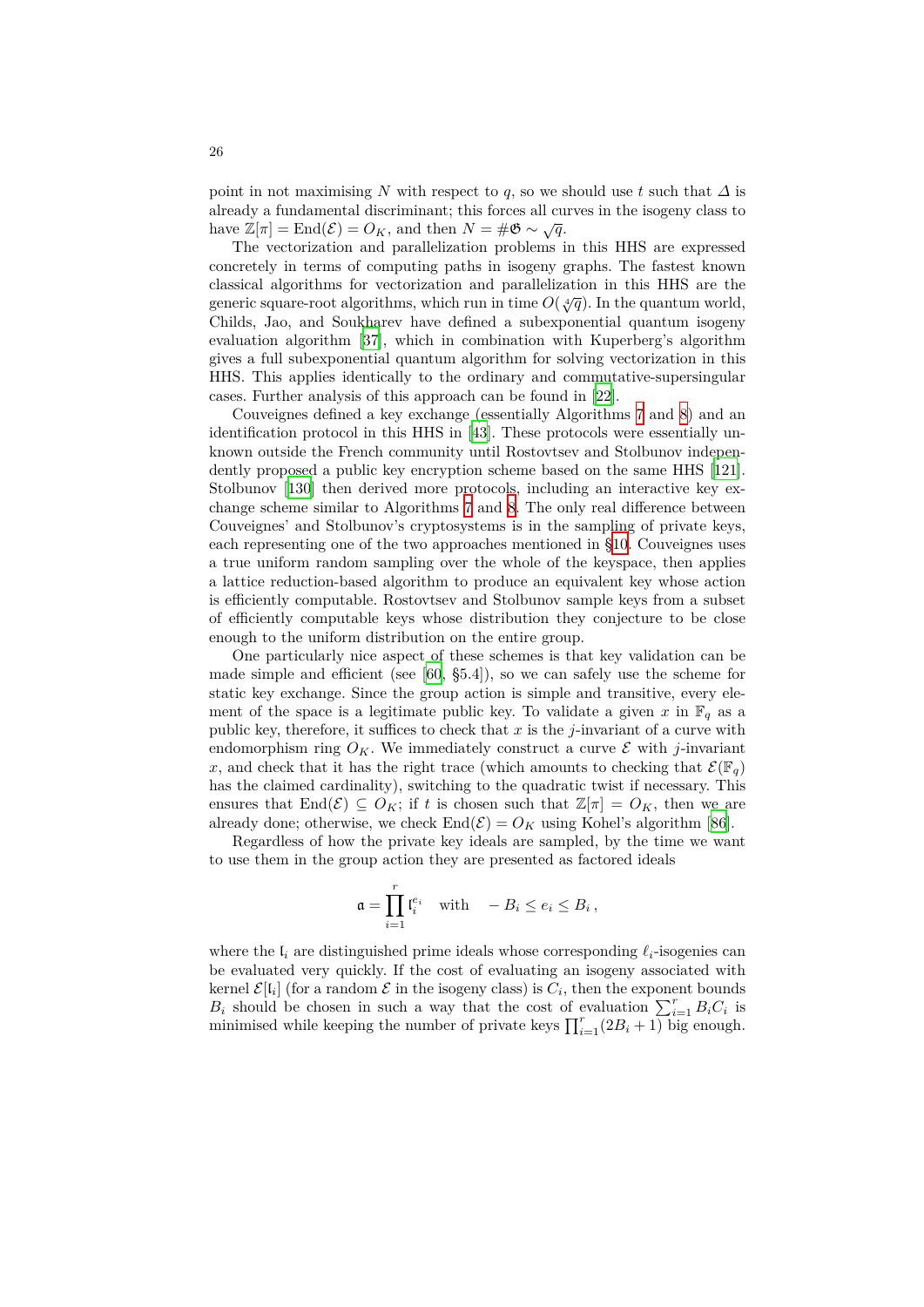Suppose then that want to compute an  $\ell$ -isogeny from an elliptic curve  $\mathcal{E}/\mathbb{F}_q$ for some prime  $\ell \neq p$ . We consider two methods of computing  $\ell$ -isogenies here. The classic approach is based on modular polynomials. An alternative approach based on Vélu's formulæ was originally proposed in [60], and subsequently used in [35]. Both approaches are discussed in greater detail in [60, §3.2].

First, consider the "modular" approach. Recall that the *ℓ*-th (classical17) modular polynomial  $\Phi_{\ell}(J_1, J_2)$  is defined over  $\mathbb{Z}$ , is monic of degree  $\ell + 1$  in both  $J_1$  and  $J_2$ , and the roots of  $\Phi_{\ell}(j(\mathcal{E}), X)$  in  $\mathbb{F}_q$  [ar](#page-34-4)e the *j*-invariants of the cur[ves](#page-33-9)  $\ell$ -isogenous to  $\mathcal E$  over  $\mathbb F_q$ . In fact, the  $\mathbb F_q$ -irreducib[le f](#page-34-4)actors correspond to Galois orbits of *ℓ*-isogenies (or, equivalently, to Galois orbits of order-*ℓ* s[ub](#page-26-0)groups of  $\mathcal{E}$ ). To compute the  $\ell$ -isogenous curves up to isomorphism, therefore, we (pre)compute  $\Phi$ <sup>*l*</sup> and reduce it modulo *p*; then we evaluate one variable at  $j(\mathcal{E})$ , and compute the roots in  $\mathbb{F}_q$  of the resulting univariate polynomial.

There are  $\ell + 1$  curves  $\ell$ -isogenous to  $\mathcal E$  over  $\overline{\mathbb F}_q$ . Of these isogenies, at most two can preserve the endomorphism ring. If we choose  $\mathcal E$  such that  $\text{End}(\mathcal E)$  is the maximal order and equal to  $\mathbb{Z}[\pi]$  (or at least such that  $\ell$  does not divide the conductor of  $\mathbb{Z}[\pi]$  in  $O_K$ , so  $\mathbb{Z}[\pi]$  is locally maximal) then  $\Phi_{\ell}(j(\mathcal{E}), X)$  will have only two roots, corresponding precisely to these horizontal isogenies. If this is the first step in a walk of *ℓ*-isogenies then we must determine which of the two is in the "correct" direction, corresponding to the ideal; we can do this by checking the eigenvalue of Frobenius on the kernel, for example. But if we have already started walking, then there is no need to do this: we know that the "wrong" isogeny is the dual of the preceding step, so we just ignore the *j*-invariant of that curve. The total cost of this approach is dominated by finding the roots of  $\Phi_{\ell}(j(\mathcal{E}), \mathbb{F}_q)$ , which is  $O(\ell \log q)$   $\mathbb{F}_q$ -operations.

The alternative "Vélu" approach is to construct isogeny kernels explicitly, and compute the corresponding isogeny steps using Vélu's formulæ [137]. The idea is simple: suppose  $\mathcal{E}(\mathbb{F}_q)$  contains a point  $P_\ell$  of order  $\ell$ ; we want to compute the isogeny  $\mathcal{E} \to \mathcal{E} / \langle P_\ell \rangle$  with kernel generated by  $P_\ell$ . We can compute the kernel polynomial  $F(X) = \prod_{i=1}^{(\ell-1)/2} (X - [i]P_{\ell})$  in  $\widetilde{O}(\ell)$   $\mathbb{F}_q$ -operations; if  $P_{\ell}$  is defined over a small extension of  $\mathbb{F}_q$ , say  $\mathbb{F}_{q^k}$ , then the cost is  $\tilde{O}(k^2\ell)$   $\mathbb{F}_q$ -oper[ation](#page-39-3)s. We can then apply Vélu's formulæ (as in [137] or [86, §2.4]) to compute an equation for  $\mathcal{E}/\langle P_{\ell} \rangle$ ; we do not need an expression for the isogeny itself. The total cost is dominated by the cost of computing *F*, which is  $\tilde{O}(k^2 \ell) \mathbb{F}_q$ -operations.

The Vélu approach is much faster than the modular approach when  $k^2 \ll$ log *q*, but it requires us to use isogen[y cla](#page-39-3)sses [of](#page-36-13) curves with many small-order subgroups over very low-degree extensions. Such curves are rare, and hard to find by exhaustive search: constructing them presents similar challenges to the construction of pairing-friendly curves (though here we want many small primes dividing the order over a degree- $k$  extension, rather than one big prime). We might try to do better by using the CM method [3,131], which constructs elliptic curves with a specified group order—but the CM method only works when the

<span id="page-26-0"></span> $17$  We use classical modular polynomials here for simplicity, but alternative modular polynomials such as Atkin's, which have smaller degree, are better in practice. These degrees are still in  $O(\ell)$ , so the as[y](#page-30-1)mptotic efficiency [of th](#page-38-12)is approach does not change.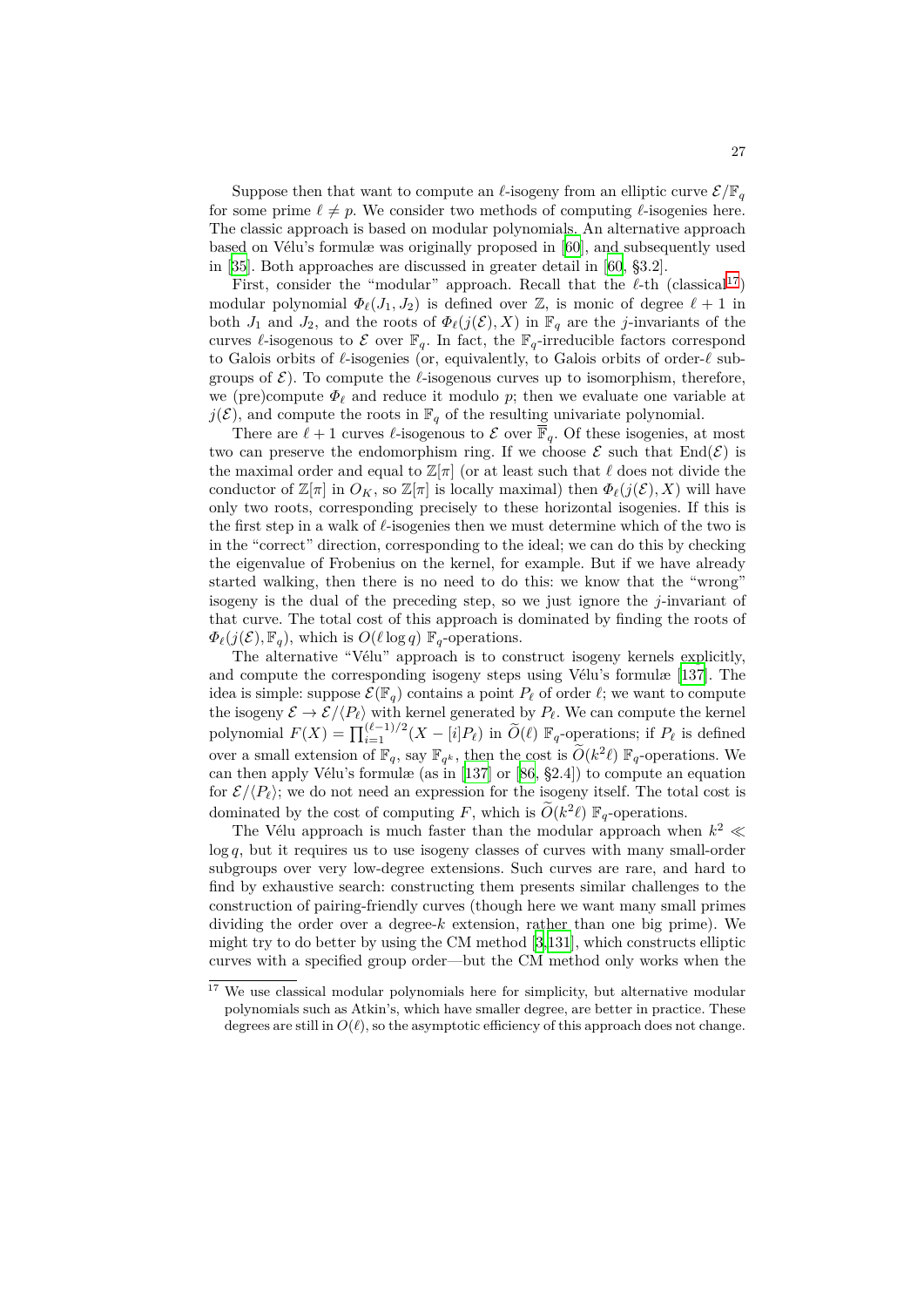discriminant $\varDelta_K$  of the maximal order (and hence the class group of the maximal order) is very small, because  $\#\mathrm{Cl}(O_K) \sim \sqrt{|-\Delta_K|}$ . This means that if we use the CM method to generate parameters, then the private key space is far too small for these cryptosystems to be secure. In [60] curve parameters are selected by running an extensive search to maximise the number of primes *ℓ* with points in  $\mathcal{E}[\ell](\mathbb{F}_{q^k})$  for smallish *k*, using the Vélu approach for these primes and the modular approach for the others. This gives a significant improvement over the pure modular approach, but the result is still [far](#page-34-4) from truly practical.

CSIDH [35] steps around this obstruction in an extremely neat way, by switching to supersingular curves over  $\mathbb{F}_p$ . Since their endomorphism rings are commutative quadratic orders, these curves behave like ordinary curves, and the Couveignes–Rostovtsev–Stolbunov protocol carries over without modification. Howev[er,](#page-33-9) the fact that these curves necessarily have order  $p + 1$  makes it extremely simple to control their group structure and class group size by appropriately choosing *p* from within the desired range. This close control means that we can force all of the small primes to be "Vélu" with  $k = 1$ , which results in a speedup that beats ordinary-curve constructions like that of [60] by orders of magnitude. Key validation is also simpler for these curves. We are unaware of any impact on security, negative or positive, stemming from the use of supersingular curves as opposed to ordinary curves; so far, each attack described as targeting either CRS or CSIDH (e.g. [22]) applies equally to the [ot](#page-34-4)her. CSIDH therefore represents a practical post-quantum Diffie–Hellman replacement, though the development of efficient side-channel-aware implementations of commutative isogeny protocols remains an open problem.

# **15 Supersingular isogeny Diffie–Hellman**

<span id="page-27-0"></span>We conclude with a brief discussion of Jao and De Feo's supersingular isogeny Diffie–Hellman, known as SIDH [80,45]. On the surface, SIDH resembles the commutative isogeny key exchange of §14: Alice and Bob each compute a sequence of isogenies to arrive at their public keys, and later the shared secret. However, the differences are striking.

The most fundamental differe[nce](#page-35-13) [is](#page-33-1) that the endomorphism rings in SIDH are noncommutative, so the algebraic ob[jec](#page-24-0)ts acting on the isogeny class are not abelian groups: SIDH falls squarely outside the HHS framework. In particular, Alice and Bob's isogeny walks do not automatically commute; some extra data must be passed around to correctly orient their walks for the second phase of the key exchange.

The second crucial difference with commutative isogeny key exchange is that the underlying  $\ell$ -isogeny graphs are no longer cycles; rather, each is  $(\ell + 1)$ regular, connected, and an expander graph. Since there are  $\Theta(p)$  vertices, computing random sequences of  $O(\log p)$  *l*-isogenies from a given base curve takes us to a distribution of curves that we expect to be close to a uniform random distribution on the isogeny class.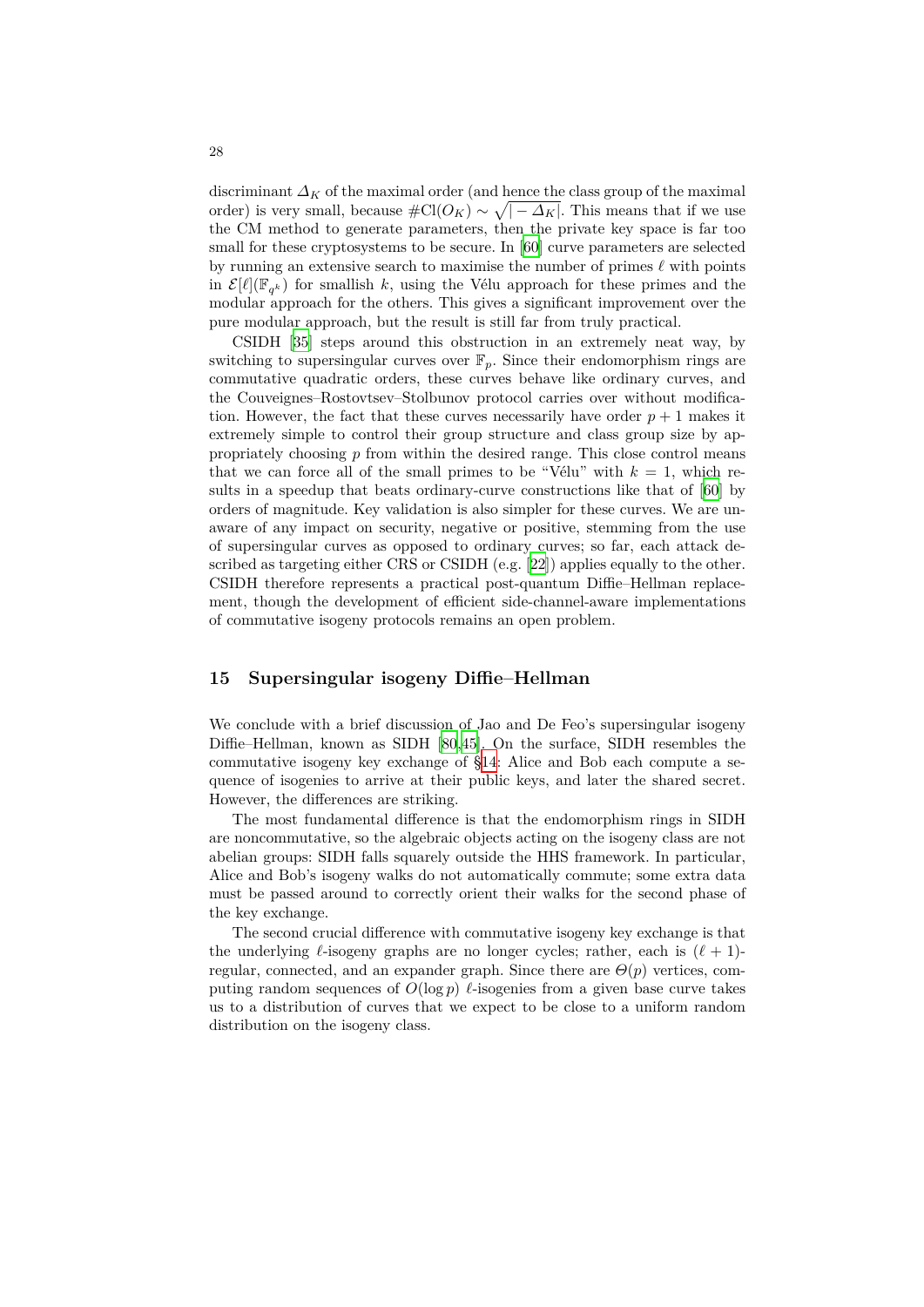To define the protocol, we fix distinct primes  $\ell_A$  and  $\ell_B$  (these will be very small, typically 2 and 3), and exponents  $n_A$  and  $n_B$ , respectively, and let  $p$  be a prime such that  $p = c \cdot \ell_A^{n_A} \cdot \ell_B^{n_B} \pm 1$  for some very small *c*. We want to choose  $\ell_A$ and  $\ell_B$  such that  $\ell_A^{n_A}$  and  $\ell_B^{n_B}$  are roughly the same size; ideally,  $\ell_A^{n_A} \sim \ell_B^{n_B} \sim \sqrt{p}$ .

Now consider the supersingular isogeny class over  $\mathbb{F}_{p^2}$ : every curve  $\mathcal{E}$  in it has  $\mathcal{E}[\ell_A^{n_A}] \cong (\mathbb{Z}/\ell_A^{n_A} \mathbb{Z})^2$  and  $\mathcal{E}[\ell_B^{n_B}] \cong (\mathbb{Z}/\ell_B^{n_B} \mathbb{Z})^2$ . Fix a base curve  $\mathcal{E}_0$  in the isogeny class, along with bases  $(P_A, Q_A)$  of  $\mathcal{E}_0[\ell_A^{n_A}]$  and  $(P_B, Q_B)$  of  $\mathcal{E}_0[\ell_B^{n_B}]$ .

First, key generation. Alice samples a random *a* in  $\mathbb{Z}/\ell_A^{n_A}\mathbb{Z}$  as her private key; the point  $P_A + [a]Q_A$  has exact order  $\ell_A^{n_A}$ , and generates the kernel of an  $\ell_A^{n_A}$ -isogeny  $\phi_A : \mathcal{E}_0 \to \mathcal{E}_A \cong \mathcal{E}_0 / \langle P_A + [a]Q_A \rangle$ , which she computes as a series of  $\ell_A$ -isogenies. Her public key is  $(\mathcal{E}_A, \phi_A(P_B), \phi_A(Q_B))$ . Bob samples a private key b in  $\mathbb{Z}/\ell_B^{n_B}\mathbb{Z}$  and computes the  $\ell_B^{n_B}$ -isogeny  $\phi_B:\mathcal{E}_0\to\mathcal{E}_B\cong\mathcal{E}_0/\langle P_B+[b]Q_B\rangle$  as a series of  $\ell_B$ -isogenies; his public key is  $(\mathcal{E}_B, \phi_B(P_A), \phi_B(Q_A))$ . There is plenty of redundant information in these public keys, and they can be compressed following the suggestions in [40].

To complete the key exchange, Alice computes the  $\ell_A^{n_A}$ -isogeny  $\phi'_A : \mathcal{E}_B \to$  $\mathcal{E}_{BA} = \mathcal{E}_B/\langle \phi_B(P_A) + [a] \phi_B(Q_A) \rangle$ , and Bob computes the  $\ell_B^{n_B}$ -isogeny  $\phi'_B$ :  $\mathcal{E}_A \to \mathcal{E}_{AB} = \mathcal{E}_A/\langle \phi_A(P_B) + [b] \phi_A(Q_B) \rangle$ . The shared secret is the *j*-invariant  $j(\mathcal{E}_{AB}) = j(\mathcal{E}_{BA})$  in  $\mathbb{F}_{p^2}$ ; the [cu](#page-33-12)rves  $\mathcal{E}_{AB}$  and  $\mathcal{E}_{BA}$  have the same *j*-invariant because both are isomorphic to  $\mathcal{E}_0 / \langle P_A + [a]Q_A + P_B + [b]Q_B \rangle$ . The relationships between these curves is illustrated in Figure 2.



<span id="page-28-0"></span>**Fig. 2.** Supersingular Isogeny Diffie–Hellman.

Jao, De Feo, and Plût specified efficient algorithms for SIDH in [45]. The first competitive public implementation was due to Costello, Longa, and Naehrig [41]. A lot of effort has since been put into improving the algorithmic and space efficiency of SIDH [40,39,58], and optimizing arithmetic in its specialized finite fields [25,24]. One particlarly nice feature of SIDH in comparison to [com](#page-33-1)mutative isogeny DH is that the isogenies in SIDH all have degree either  $\ell_A$  or  $\ell_B$ ; both [ar](#page-33-13)e fixed, and typically tiny, so computing the individual isogeny steps is much faster in the supersingula[r p](#page-33-12)[rot](#page-33-14)[oco](#page-34-13)l, and requires much less code and precomputation.

Re[cov](#page-32-10)[eri](#page-32-11)ng the private key from an SIDH public key—a noncommutative analogue of vectorization—amounts to computing an isogeny between the base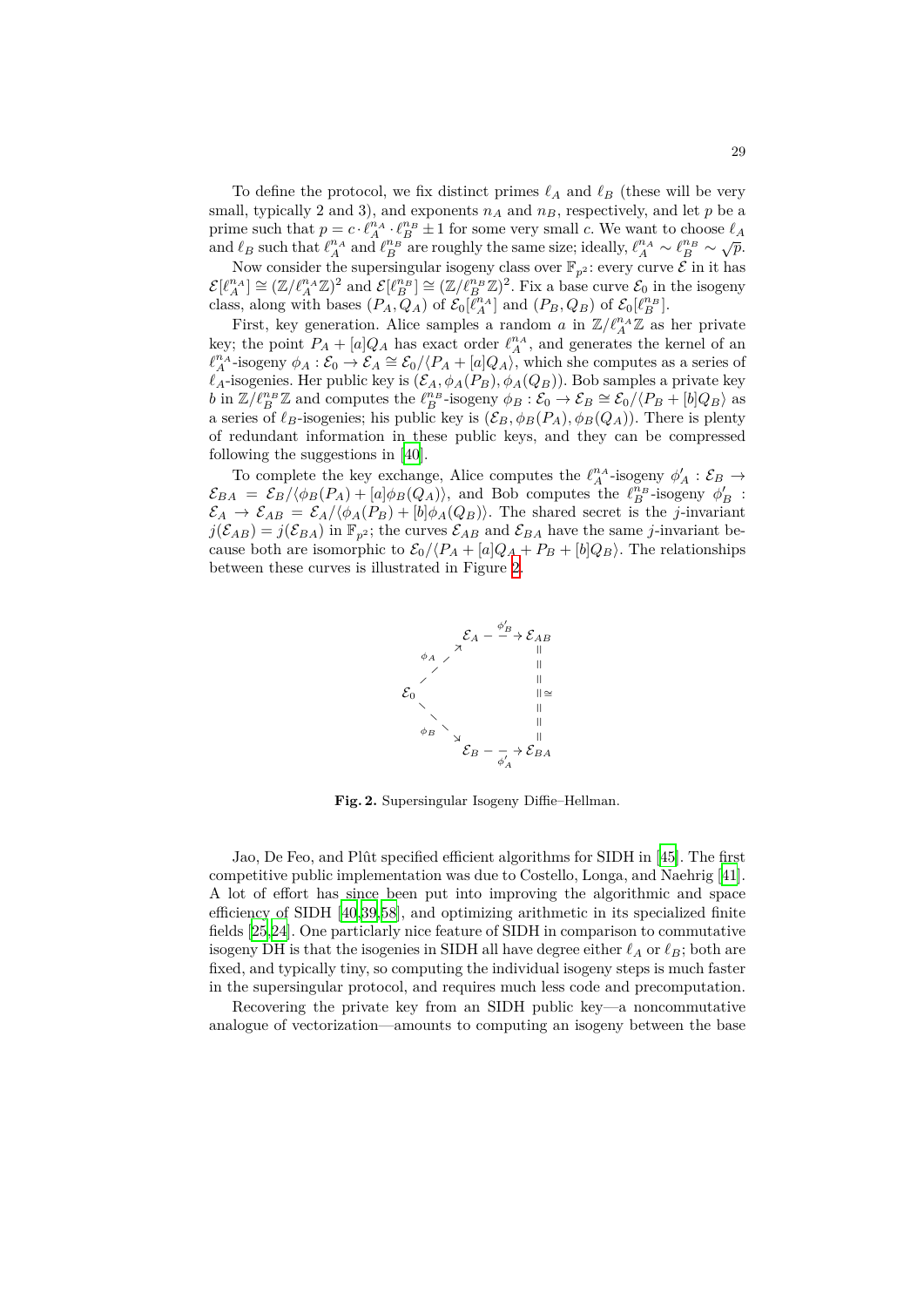curve  $\mathcal{E}_0$  and the target public key curve  $\mathcal{E}_A$ . We can do this using an algorithm due to Delfs and Galbraith [47], inspired by an algorithm for the ordinary case due to Galbraith, Hess, and Smart [67]. The algorithm walks randomly through the supersingular isogeny graph from the starting and ending curves, until curves defined over  $\mathbb{F}_p$  are detected—and then finding a path between those two curves, to complete the desir[ed i](#page-33-11)sogeny, is analogous to breaking a CSIDH key (though with completely different secu[rit](#page-35-11)y parameters). Alternatively, Adj, Cervantes–Vázquez, Chi–Dominguez, Menezes, and Rodríguez–Henríquez have given a useful analysis of the van Oorschot–Wiener algorithm applied to this problem [2]. The asymptotic cost of either approach is in  $O(\sqrt[4]{p})$   $\mathbb{F}_p^2$ -operations if  $\ell_A^{n_A} \sim \ell_B^{n_B} \sim \sqrt{p}$ . In the quantum setting, we can apply Tani's claw-finding algorithm [133] to find a curve in the intersection of the sets of curves  $\ell_A^{n_A/2}$ isogenous to  $\mathcal{E}_0$  and  $\mathcal{E}_A$  with a query complexity of  $O(\ell_A^{n_A/3})$  (or we can attack Bob's pu[bl](#page-30-2)ic key in  $O(\ell_B^{n_B/3})$ , which is  $O(p^{1/6})$  when  $\ell_A^{n_A} \sim \ell_B^{n_B} \sim \sqrt{p}$ . The fact that the subexponential Childs–Jao–Soukharev algorithm does not apply in the noncommu[tativ](#page-38-13)e case was one of the motivations for developing SIDH.

But SIDH keys do not simply present the target curve of an unknown isogeny: they also present images of distinguished torsion bases, which may help cryptanalysis [113]. The precise nature of the cryptographic problems underlying SIDH is quite complicated, but Urbanik and Jao's survey of these problems provides useful analysis [135], while Eisentraeger, Hallgren, Lauter, Morrison, and Petit go further into the connections with the endomorphism ring [55].

Findi[ng an](#page-37-14) isogeny between two supersingular curves over  $\mathbb{F}_{p^2}$  is equivalent to determining their endomorphism rings, under reasonable heuristics [55,86,87]. This makes an interestin[g con](#page-38-14)trast with the commutative case, where the endomorphism rings are presumed known, and in any case can be comput[ed](#page-34-14) using Kohel's algorithm [86]. As we have seen, determining the endomorphism ring is an important step in public key validation in commutative isogeny key [exc](#page-34-14)[ha](#page-36-13)[nge](#page-36-14).

Key validation is especially problematic for SIDH. Suppose we have an algorithm which, given a prime  $\ell$ , a positive integer *n*, and a curve  $\mathcal{E}$ , efficiently decides whether  $\mathcal{E}$  [is](#page-36-13)  $\ell^n$ -isogenous to  $\mathcal{E}_0$ . Such an algorithm would allow us to verify whether Alice or Bob's public key was honestly generated (by calling the algorithm on  $(\ell_A, n_A, \mathcal{E}_A)$  or  $(\ell_B, n_B, \mathcal{E}_B)$ , respectively). However, as we see in [70, §6.2] and [134], this algorithm can also be used to efficiently recover secret keys from public keys. Indeed, take Alice's public curve  $\mathcal{E}_A$ ; there are  $\ell_A + 1$ curves  $\ell_A$ -isogenous to it. Computing each of these isogenies  $\phi : \mathcal{E}_A \to \mathcal{E}'_A$ , we call the algorithm on  $(\ell_A, n_A - 1, \mathcal{E}_0, \mathcal{E}'_A)$ ; if it returns true, then  $\phi$  is the last  $\ell_A$ -[iso](#page-35-14)geny in Ali[ce's](#page-38-15) secret key. Iterating this procedure reveals the entire key.

Problematic key validation makes defining a CCA-secure SIDH-based KEM more complicated than the equivalent in the commutative case. SIKE [9], which is the only isogeny-based candidate KEM in the NIST process, handles this by applying the Hofheinz–Hövelmanns–Kiltz a variant of the Fujisaki–Okamoto transform [78,65] to SIDH; this entails a nontrivial performance hit.

On a formal level, there are some profound differences between S[ID](#page-31-8)H and classical Diffie–Hellman. The most obvious is the lack of symmetry in SIDH be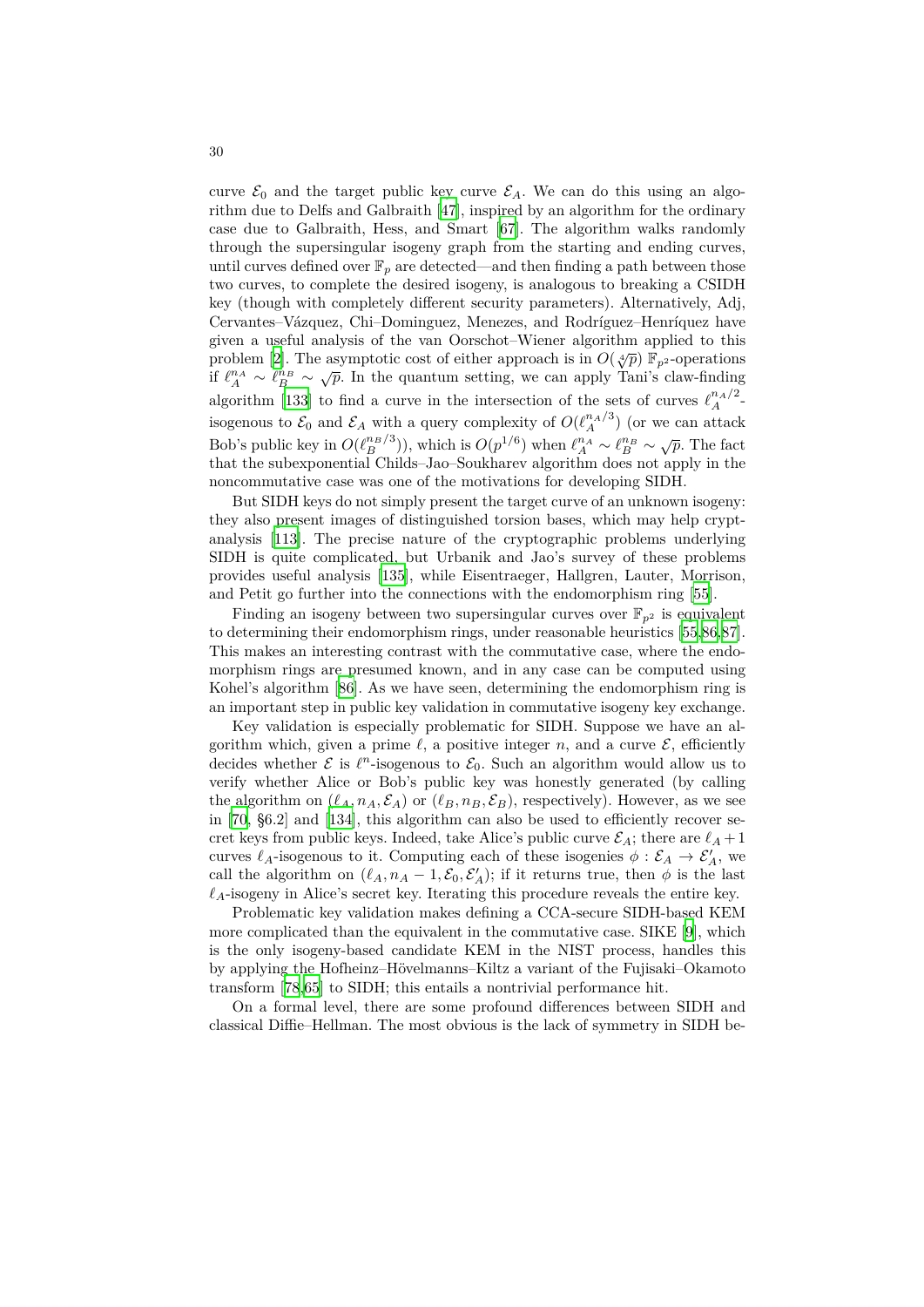tween Alice and Bob, whose roles are no longer interchangeable. This is reflected by their distinct and incompatible key spaces, which are in turn distinct from the shared secret space and the space the base curve lives in. Alice's private key encodes a sequence of  $\ell_A$ -isogenies of length  $n_A$ , while Bob's encodes a sequence of *ℓB*-isogenies of length *nB*. Alice's public key belongs to the space of (isomorphism classes of) elliptic curves equipped with a distinguished  $\ell_B^{n_B}$ -torsion basis, while Bob's is equipped with an  $\ell_A^{n_A}$ -torsion basis instead. The base curve  $\mathcal{E}_0$  is drawn from yet another space: it is equipped with an  $\ell_A^{n_A} \ell_B^{n_B}$ -torsion basis.

This asymmetry might seem like a curious but minor inconvenience: the participants just need to decide who is Alice and who is Bob before each key exchange. More importantly, though, this asymmetry is incompatible with most of the theoretical machinery that we use to reason about Diffie–Hellman and its hardness. We have already seen how group Diffie–Hellman oracles create blackbox field structures on prime-order groups, while HHS Diffie–Hellman oracles create a black-box group structures. In SIDH, however, a Diffie–Hellman oracle defines no binary operation on any set, let alone an interesting algebraic structure. This plurality of spaces makes it hard to adapt hidden-number-problemstyle arguments [21,5] for hardcore bits to the SIDH context in a natural way, though a valiant effort has been made by Galbraith, Petit, Shani, and Ti [68].

*Remark 3.* At first glance, the fact that SIKE is the only isogeny-based KEM submitted to the [NI](#page-32-12)[ST](#page-31-9) post-quantum process, competing with 58 others mostly based on codes, lattices, and polynomial systems, might suggest that i[t is](#page-35-15) a strange outlier. However, this uniqueness is not so much an indicator of lack of support, so much as a sign of rare convergence and consensus in the elliptic-curve cryptography community—convergence that did not occur to the same extent in the communities working on other post-quantum paradigms. The fact that there was only one isogeny-based submission reflects the general agreement that this was the right way to do isogeny-based key agreement at that point in time. The more flexible CSIDH scheme was not developed until later, when the NIST process was already underway, and so it was not part of the conversation.

# **References**

- 1. M. Abdalla, M. Bellare, and P. Rogaway. DHAES: an encryption scheme based on the Diffie–Hellman problem. *IACR Cryptology ePrint Archive*, 1999:7, 1999.
- 2. G. Adj, D. Cervantes-Vázquez, J. Chi-Domínguez, A. Menezes, and F. Rodríguez-Henríquez. On the cost of computing isogenies between supersingular elliptic curves. *IACR Cryptology ePrint Archive*, 2018:313, 2018.
- <span id="page-30-2"></span>3. A. Agashe, K. E. Lauter, and R. Venkatesan. Constructing elliptic curves with a known number of points over a prime field. In *High Primes and Misdemeanors: Lectures in Honour of the 60th Birthday of Hugh Cowie Williams* [30], pages 1–17.
- <span id="page-30-1"></span><span id="page-30-0"></span>4. C. Aguilar, P. Gaborit, P. Lacharme, J. Schrek, and G. Zémor. Noisy Diffie– Hellman protocols, 2010. Slides presented at the recent results session of PQC 2010, available at https://pqc2010.cased.de/rr/03.pdf.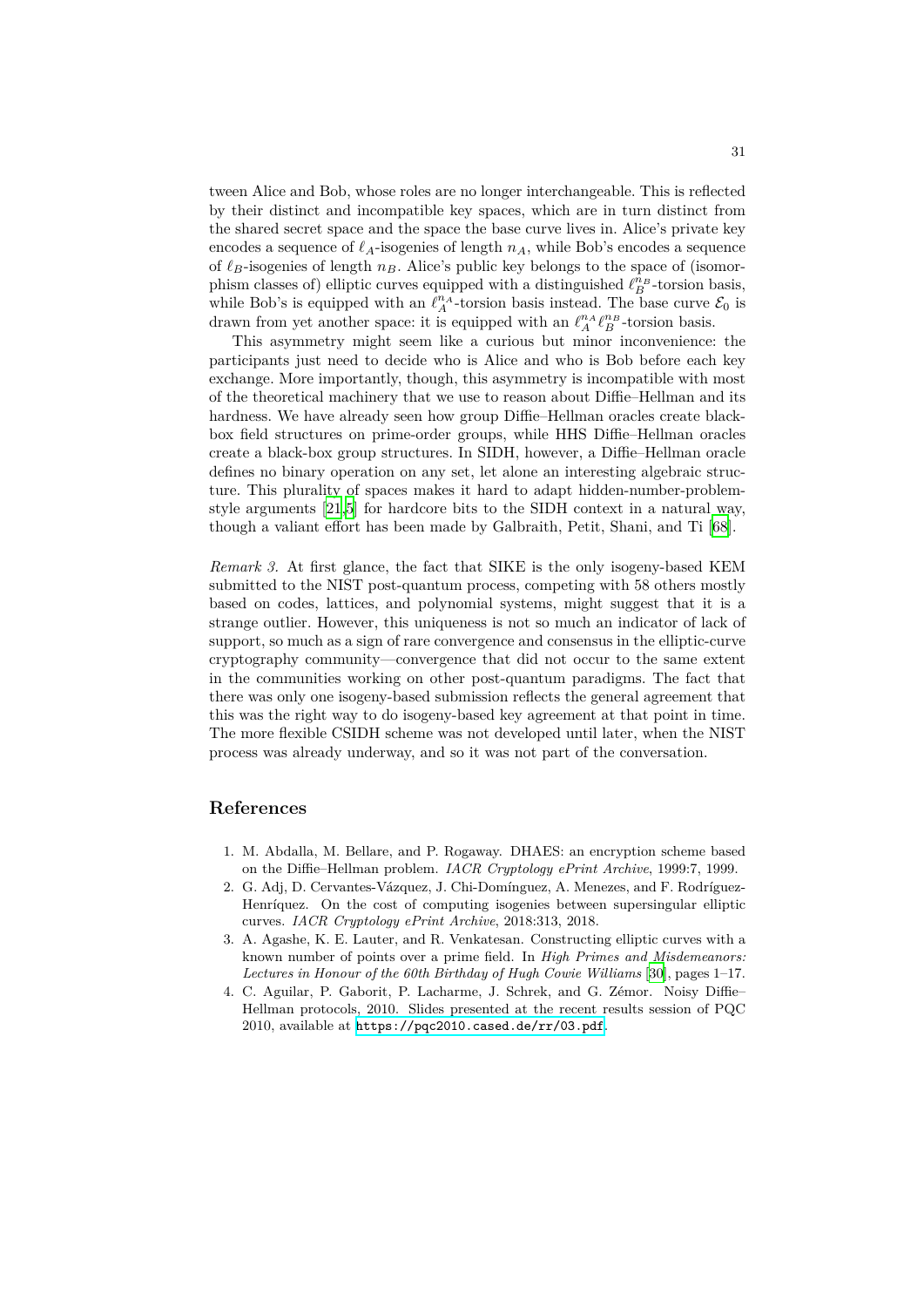- <span id="page-31-9"></span>5. A. Akavia. Solving hidden number problem with one bit oracle and advice. In S. Halevi, editor, *Advances in Cryptology - CRYPTO 2009, 29th Annual International Cryptology Conference, Santa Barbara, CA, USA, August 16-20, 2009. Proceedings*, volume 5677 of *Lecture Notes in Computer Science*, pages 337–354. Springer, 2009.
- <span id="page-31-1"></span>6. E. Alkim, L. Ducas, T. Pöppelmann, and P. Schwabe. Post-quantum key exchange – A new hope. In T. Holz and S. Savage, editors, *25th USENIX Security Symposium, USENIX Security 16, Austin, TX, USA, August 10-12, 2016.*, pages 327–343. USENIX Association, 2016.
- <span id="page-31-3"></span>7. A. Antipa, D. R. L. Brown, A. Menezes, R. Struik, and S. A. Vanstone. Validation of elliptic curve public keys. In Y. Desmedt, editor, *Public Key Cryptography - PKC 2003, 6th International Workshop on Theory and Practice in Public Key Cryptography, Miami, FL, USA, January 6-8, 2003, Proceedings*, volume 2567 of *Lecture Notes in Computer Science*, pages 211–223. Springer, 2003.
- 8. F. Armknecht, T. Gagliardoni, S. Katzenbeisser, and A. Peter. General impossibility of group homomorphic encryption in the quantum world. In H. Krawczyk, editor, *Public-Key Cryptography - PKC 2014 - 17th International Conference on Practice and Theory in Public-Key Cryptography, Buenos Aires, Argentina, March 26-28, 2014. Proceedings*, volume 8383 of *Lecture Notes in Computer Science*, pages 556–573. Springer, 2014.
- <span id="page-31-8"></span>9. R. Azarderakhsh, B. Koziel, M. Campagna, B. LaMacchia, C. Costello, P. Longa, L. De Feo, M. Naehrig, B. Hess, J. Renes, A. Jalali, V. Soukharev, D. Jao, and D. Urbanik. Supersingular isogeny key encapsulation, 2017.
- <span id="page-31-4"></span>10. R. Balasubramanian and N. Koblitz. The improbability that an elliptic curve has subexponential discrete log problem under the Menezes–Okamoto–Vanstone algorithm. *J. Cryptology*, 11(2):141–145, 1998.
- <span id="page-31-0"></span>11. R. Barbulescu, P. Gaudry, A. Joux, and E. Thomé. A heuristic quasi-polynomial algorithm for discrete logarithm in finite fields of small characteristic. In P. Q. Nguyen and E. Oswald, editors, *Advances in Cryptology - EUROCRYPT 2014 - 33rd Annual International Conference on the Theory and Applications of Cryptographic Techniques, Copenhagen, Denmark, May 11-15, 2014. Proceedings*, volume 8441 of *Lecture Notes in Computer Science*, pages 1–16. Springer, 2014.
- 12. J. Benaloh. Simple verifiable elections. In D. S. Wallach and R. L. Rivest, editors, *2006 USENIX/ACCURATE Electronic Voting Technology Workshop, EVT'06, Vancouver, BC, Canada, August 1, 2006*. USENIX Association, 2006.
- <span id="page-31-2"></span>13. K. Bentahar. The equivalence between the DHP and DLP for elliptic curves used in practical applications, revisited. In N. P. Smart, editor, *Cryptography and Coding, 10th IMA International Conference, Cirencester, UK, December 19- 21, 2005, Proceedings*, volume 3796 of *Lecture Notes in Computer Science*, pages 376–391. Springer, 2005.
- <span id="page-31-5"></span>14. D. J. Bernstein. Curve25519: New Diffie–Hellman speed records. In M. Yung, Y. Dodis, A. Kiayias, and T. Malkin, editors, *Public Key Cryptography - PKC 2006, 9th International Conference on Theory and Practice of Public-Key Cryptography, New York, NY, USA, April 24-26, 2006, Proceedings*, volume 3958 of *Lecture Notes in Computer Science*, pages 207–228. Springer, 2006.
- <span id="page-31-7"></span>15. D. J. Bernstein. Differential addition chains. Preprint, 2006.
- <span id="page-31-6"></span>16. D. J. Bernstein, C. Chuengsatiansup, T. Lange, and P. Schwabe. Kummer strikes back: New DH speed records. In P. Sarkar and T. Iwata, editors, *Advances in Cryptology - ASIACRYPT 2014 - 20th International Conference on the Theory and Application of Cryptology and Information Security, Kaoshiung, Taiwan,*

32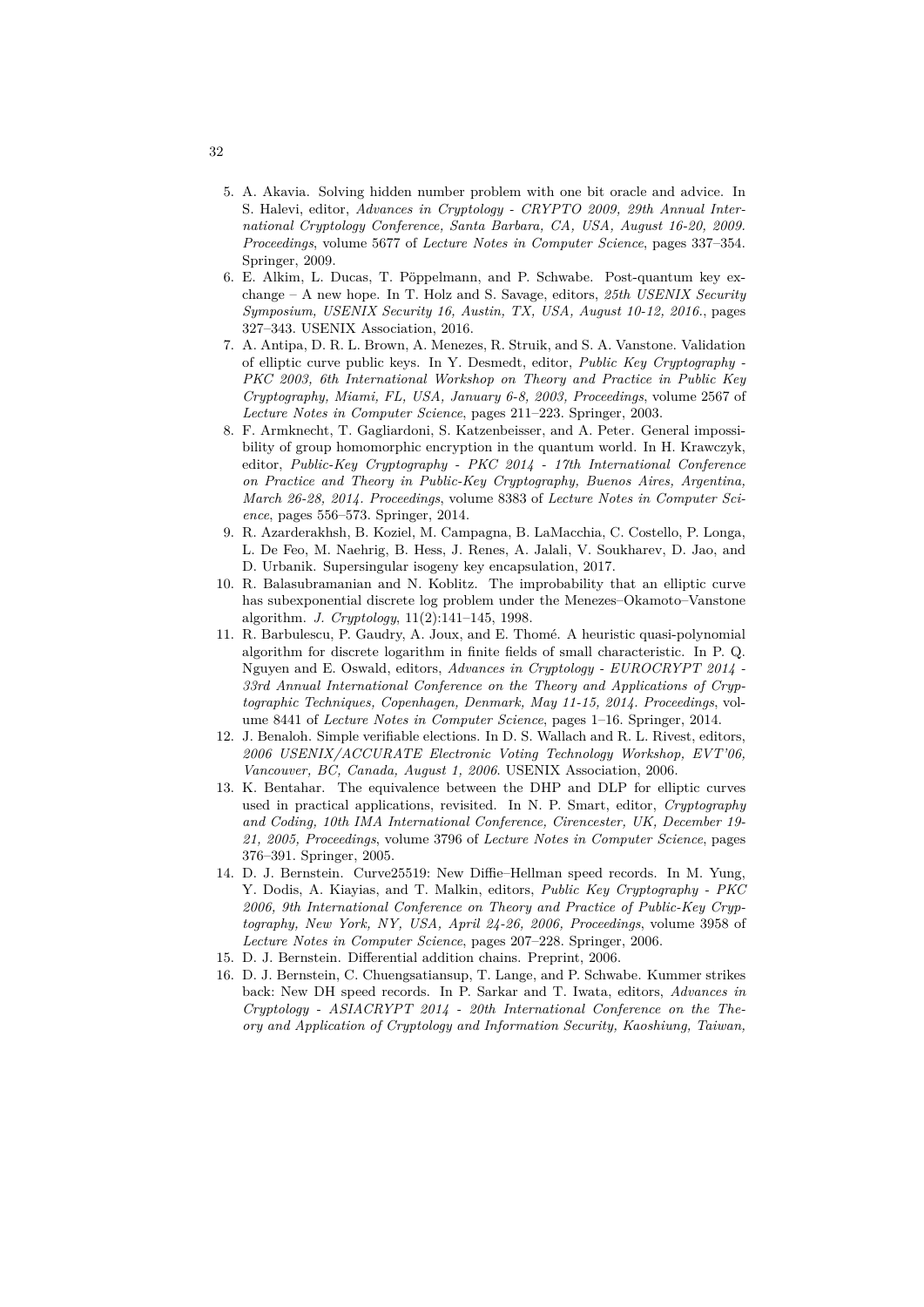*R.O.C., December 7-11, 2014. Proceedings, Part I*, volume 8873 of *Lecture Notes in Computer Science*, pages 317–337. Springer, 2014.

- 17. D. J. Bernstein, S. Engels, T. Lange, R. Niederhagen, C. Paar, P. Schwabe, and R. Zimmermann. Faster discrete logarithms on FPGAs, 2016. Document ID: 01ac92080664fb3a778a430e028e55c8.
- <span id="page-32-6"></span>18. D. J. Bernstein, T. Lange, and P. Schwabe. On the correct use of the negation map in the Pollard rho method. In D. Catalano, N. Fazio, R. Gennaro, and A. Nicolosi, editors, *Public Key Cryptography - PKC 2011 - 14th International Conference on Practice and Theory in Public Key Cryptography, Taormina, Italy, March 6-9, 2011. Proceedings*, volume 6571 of *Lecture Notes in Computer Science*, pages 128–146. Springer, 2011.
- <span id="page-32-3"></span>19. D. Boneh. The decision Diffie–Hellman problem. In J. Buhler, editor, *Algorithmic Number Theory, Third International Symposium, ANTS-III, Portland, Oregon, USA, June 21-25, 1998, Proceedings*, volume 1423 of *Lecture Notes in Computer Science*, pages 48–63. Springer, 1998.
- <span id="page-32-1"></span>20. D. Boneh and R. J. Lipton. Algorithms for black-box fields and their application to cryptography (extended abstract). In Koblitz [85], pages 283–297.
- 21. D. Boneh and R. Venkatesan. Hardness of computing the most significant bits of secret keys in Diffie–Hellman and related schemes. In Koblitz [85], pages 129–142.
- <span id="page-32-2"></span>22. X. Bonnetain and A. Schrottenloher. Quantum security analysis of CSIDH and ordinary isogeny-based schemes. *IACR Cryptology [eP](#page-36-15)rint Archive*, 2018:537, 2018.
- <span id="page-32-12"></span>23. J. W. Bos, C. Costello, M. Naehrig, and D. Stebila. Post-quantum key exchange for the TLS protocol from the ring learning with errors prob[lem](#page-36-15). In *2015 IEEE Symposium on Security and Privacy, SP 2015, San Jose, CA, USA, May 17-21, 2015*, pages 553–570. IEEE Computer Society, 2015.
- <span id="page-32-9"></span><span id="page-32-0"></span>24. J. W. Bos and S. Friedberger. Fast arithmetic modulo  $2^x p^y \pm 1$ . In N. Burgess, J. D. Bruguera, and F. de Dinechin, editors, *IEEE Symposium on Computer Arithmetic – ARITH 2017*, pages 148–155. IEEE Computer Society, 2017.
- 25. J. W. Bos and S. Friedberger. Arithmetic considerations for isogeny based cryptography. *IACR Cryptology ePrint Archive*, 2018:376, 2018.
- <span id="page-32-11"></span>26. G. Brassard, editor. *Advances in Cryptology - CRYPTO '89, 9th Annual International Cryptology Conference, Santa Barbara, California, USA, August 20-24, 1989, Proceedings*, volume 435 of *Lecture Notes in Computer Science*. Springer, 1990.
- <span id="page-32-13"></span><span id="page-32-10"></span>27. R. Bröker, K. E. Lauter, and A. V. Sutherland. Modular polynomials via isogeny volcanoes. *Math. Comput.*, 81(278):1201–1231, 2012.
- 28. D. R. L. Brown. CM55: special prime-field elliptic curves almost optimizing den Boer's reduction between Diffie–Hellman and discrete logs. *IACR Cryptology ePrint Archive*, 2014:877, 2014.
- <span id="page-32-8"></span>29. J. Buchmann, R. Scheidler, and H. C. Williams. A key-exchange protocol using real quadratic fields. *Journal of Cryptology*, 7:171–199, 1994.
- 30. J. Buchmann, T. Takagi, and U. Vollmer. *High Primes and Misdemeanors: Lectures in Honour of the 60th Birthday of Hugh Cowie Williams*, volume 42 of *Fields Institute Communications Series*. American Mathematical Society.
- <span id="page-32-7"></span>31. J. Buchmann, T. Takagi, and U. Vollmer. Number field cryptography. In *High Primes and Misdemeanors: Lectures in Honour of the 60th Birthday of Hugh Cowie Williams* [30], pages 111–125.
- <span id="page-32-5"></span><span id="page-32-4"></span>32. J. A. Buchmann and H. C. Williams. A key exchange system based on real quadratic fields. In Brassard [26], pages 335–343.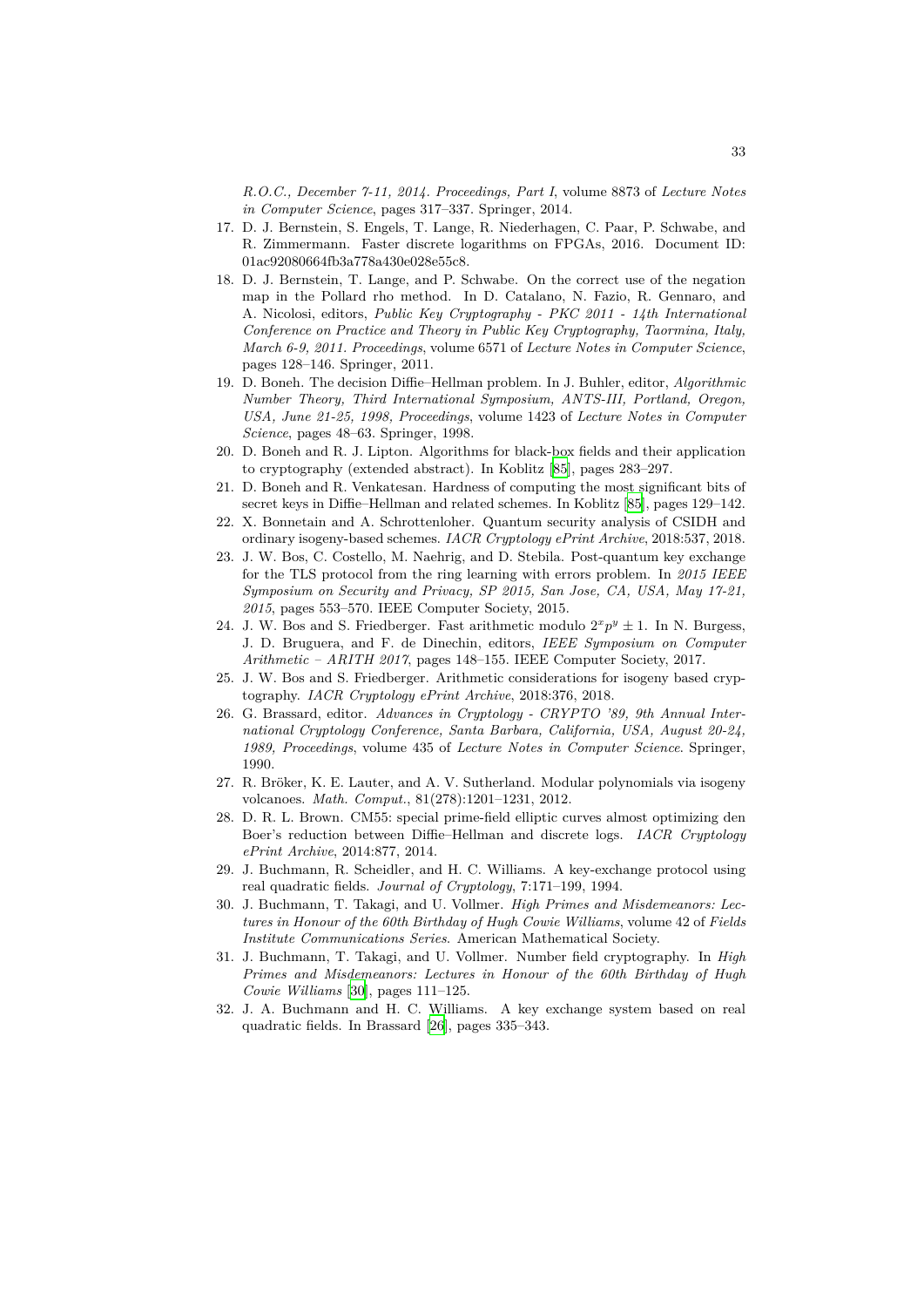- 33. R. Canetti and H. Krawczyk. Analysis of Key-Exchange protocols and their use for building secure channels. In B. Pfitzmann, editor, *Advances in Cryptology — EUROCRYPT 2001*, volume 2045 of *Lecture Notes in Computer Science*. Springer, 2001.
- <span id="page-33-0"></span>34. J. W. S. Cassels. *Lectures on Elliptic Curves*, volume 24 of *London Mathematical Society Student Texts*. Cambridge University Press, 1991.
- 35. W. Castryck, T. Lange, C. Martindale, L. Panny, and J. Renes. CSIDH: an efficient post-quantum commutative group action. *IACR Cryptology ePrint Archive*, 2018:383, 2018.
- <span id="page-33-9"></span><span id="page-33-4"></span>36. J. H. Cheon. Security analysis of the strong Diffie–Hellman problem. In S. Vaudenay, editor, *Advances in Cryptology - EUROCRYPT 2006, 25th Annual International Conference on the Theory and Applications of Cryptographic Techniques, St. Petersburg, Russia, May 28 - June 1, 2006, Proceedings*, volume 4004 of *Lecture Notes in Computer Science*, pages 1–11. Springer, 2006.
- <span id="page-33-10"></span>37. A. Childs, D. Jao, and V. Soukharev. Constructing elliptic curve isogenies in quantum subexponential time. *Journal of Mathematical Cryptology*, 8(1):1–29, 2014.
- <span id="page-33-8"></span>38. J. Coron and J. B. Nielsen, editors. *Advances in Cryptology - EUROCRYPT 2017 - 36th Annual International Conference on the Theory and Applications of Cryptographic Techniques, Paris, France, April 30 - May 4, 2017, Proceedings, Part I*, volume 10210 of *Lecture Notes in Computer Science*, 2017.
- <span id="page-33-15"></span>39. C. Costello and H. Hisil. A simple and compact algorithm for SIDH with arbitrary degree isogenies. In Takagi and Peyrin [132], pages 303–329.
- 40. C. Costello, D. Jao, P. Longa, M. Naehrig, J. Renes, and D. Urbanik. Efficient compression of SIDH public keys. In Coron and Nielsen [38], pages 679–706.
- <span id="page-33-14"></span><span id="page-33-12"></span>41. C. Costello, P. Longa, and M. Naehrig. Efficient algorithms for supersingular isogeny Diffie–Hellman. In M. Robshaw [and](#page-38-16) J. Katz, editors, *Advances in Cryptology - CRYPTO 2016 - 36th Annual International Cryptology Conference, Santa Barbara, CA, USA, August 14-18, 2016, Proceedings, Par[t I](#page-33-15)*, volume 9814 of *Lecture Notes in Computer Science*, pages 572–601. Springer, 2016.
- <span id="page-33-13"></span>42. C. Costello and B. Smith. Montgomery curves and their arithmetic. *Journal of Cryptographic Engineering*, Mar 2017.
- 43. J. M. Couveignes. Hard homogeneous spaces. *IACR Cryptology ePrint Archive*, 2006:291, 2006.
- <span id="page-33-6"></span>44. R. Cramer and V. Shoup. Design and analysis of practical public-key encryption schemes secure against adaptive chosen ciphertext attack. *SIAM J. Comput.*, 33(1):167–226, 2003.
- <span id="page-33-7"></span><span id="page-33-3"></span>45. L. De Feo, D. Jao, and J. Plût. Towards quantum-resistant cryptosystems from supersingular elliptic curve isogenies. *Journal of Mathematical Cryptology*, 8(3):209– 247, 2014.
- 46. I. Déchène. On the security of generalized Jacobian cryptosystems. *Adv. in Math. of Comm.*, 1(4):413–426, 2007.
- <span id="page-33-1"></span>47. C. Delfs and S. D. Galbraith. Computing isogenies between supersingular elliptic curves over F*p*. *Des. Codes Cryptography*, 78(2):425–440, 2016.
- <span id="page-33-11"></span><span id="page-33-5"></span><span id="page-33-2"></span>48. B. den Boer. Diffie–Hellman is as strong as discrete log for certain primes. In S. Goldwasser, editor, *Advances in Cryptology - CRYPTO '88, 8th Annual International Cryptology Conference, Santa Barbara, California, USA, August 21-25, 1988, Proceedings*, volume 403 of *Lecture Notes in Computer Science*, pages 530– 539. Springer, 1988.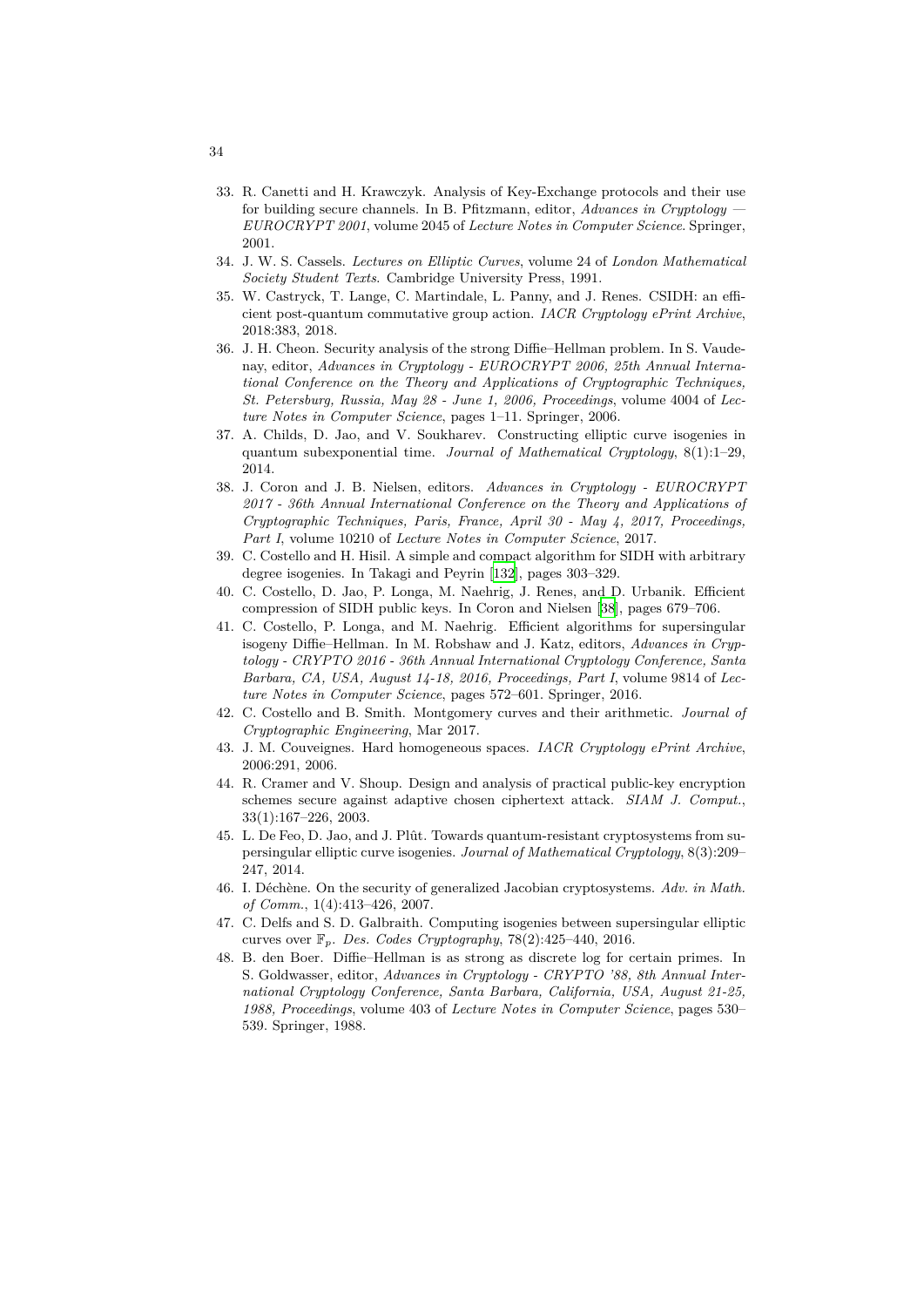- <span id="page-34-3"></span>49. J. Deneuville, P. Gaborit, and G. Zémor. Ouroboros: A simple, secure and efficient key exchange protocol based on coding theory. In T. Lange and T. Takagi, editors, *Post-Quantum Cryptography - 8th International Workshop, PQCrypto 2017, Utrecht, The Netherlands, June 26-28, 2017, Proceedings*, volume 10346 of *Lecture Notes in Computer Science*, pages 18–34. Springer, 2017.
- <span id="page-34-8"></span>50. C. Diem and E. Thomé. Index calculus in class groups of non-hyperelliptic curves of genus three. *J. Cryptology*, 21(4):593–611, 2008.
- <span id="page-34-0"></span>51. W. Diffie and M. E. Hellman. New directions in cryptography. *IEEE Trans. Information Theory*, 22(6):644–654, 1976.
- <span id="page-34-1"></span>52. J. Ding. New cryptographic constructions using generalized learning with errors problem. *IACR Cryptology ePrint Archive*, 2012:387, 2012.
- <span id="page-34-2"></span>53. J. Ding, X. Xîe, and X. Lin. A simple provably secure key exchange scheme based on the learning with errors problem. *IACR Cryptology ePrint Archive*, 2012:688, 2012.
- <span id="page-34-10"></span>54. I. M. Duursma, P. Gaudry, and F. Morain. Speeding up the discrete log computation on curves with automorphisms. In K. Lam, E. Okamoto, and C. Xing, editors, *Advances in Cryptology - ASIACRYPT '99, International Conference on the Theory and Applications of Cryptology and Information Security, Singapore, November 14-18, 1999, Proceedings*, volume 1716 of *Lecture Notes in Computer Science*, pages 103–121. Springer, 1999.
- <span id="page-34-14"></span>55. K. Eisenträger, S. Hallgren, K. E. Lauter, T. Morrison, and C. Petit. Supersingular isogeny graphs and endomorphism rings: Reductions and solutions. In J. B. Nielsen and V. Rijmen, editors, *Advances in Cryptology - EUROCRYPT 2018 - 37th Annual International Conference on the Theory and Applications of Cryptographic Techniques, Tel Aviv, Israel, April 29 - May 3, 2018 Proceedings, Part III*, volume 10822 of *Lecture Notes in Computer Science*, pages 329–368. Springer, 2018.
- <span id="page-34-6"></span>56. T. ElGamal. A public key cryptosystem and a signature scheme based on discrete logarithms. *IEEE Transactions on Information Theory*, 31(4):469–472, 1985.
- <span id="page-34-9"></span>57. A. Enge, P. Gaudry, and E. Thomé. An *L*(1/3) discrete logarithm algorithm for low degree curves. *J. Cryptology*, 24(1):24–41, 2011.
- <span id="page-34-13"></span>58. A. Faz-Hernández, J. López, E. Ochoa-Jiménez, and F. Rodríguez-Henríquez. A faster software implementation of the supersingular isogeny Diffie–Hellman key exchange protocol. *IEEE Transactions on Computers*, PP(99):1–1, 2017.
- <span id="page-34-11"></span>59. L. D. Feo. Mathematics of isogeny based cryptography. *CoRR*, abs/1711.04062, 2017.
- <span id="page-34-4"></span>60. L. D. Feo, J. Kieffer, and B. Smith. Towards practical key exchange from ordinary isogeny graphs. *IACR Cryptology ePrint Archive*, 2018:485, 2018.
- <span id="page-34-12"></span>61. M. Fouquet and F. Morain. Isogeny volcanoes and the SEA algorithm. In C. Fieker and D. R. Kohel, editors, *Algorithmic Number Theory Symposium*, volume 2369 of *Lecture Notes in Computer Science*, pages 47–62, Berlin, Heidelberg, 2002. Springer Berlin / Heidelberg.
- <span id="page-34-5"></span>62. E. S. V. Freire, D. Hofheinz, E. Kiltz, and K. G. Paterson. Non-interactive key exchange. In K. Kurosawa and G. Hanaoka, editors, *Public-Key Cryptography - PKC 2013 - 16th International Conference on Practice and Theory in Public-Key Cryptography, Nara, Japan, February 26 - March 1, 2013. Proceedings*, volume 7778 of *Lecture Notes in Computer Science*, pages 254–271. Springer, 2013.
- <span id="page-34-7"></span>63. G. Frey, M. Müller, and H. Rück. The tate pairing and the discrete logarithm applied to elliptic curve cryptosystems. *IEEE Trans. Information Theory*, 45(5):1717–1719, 1999.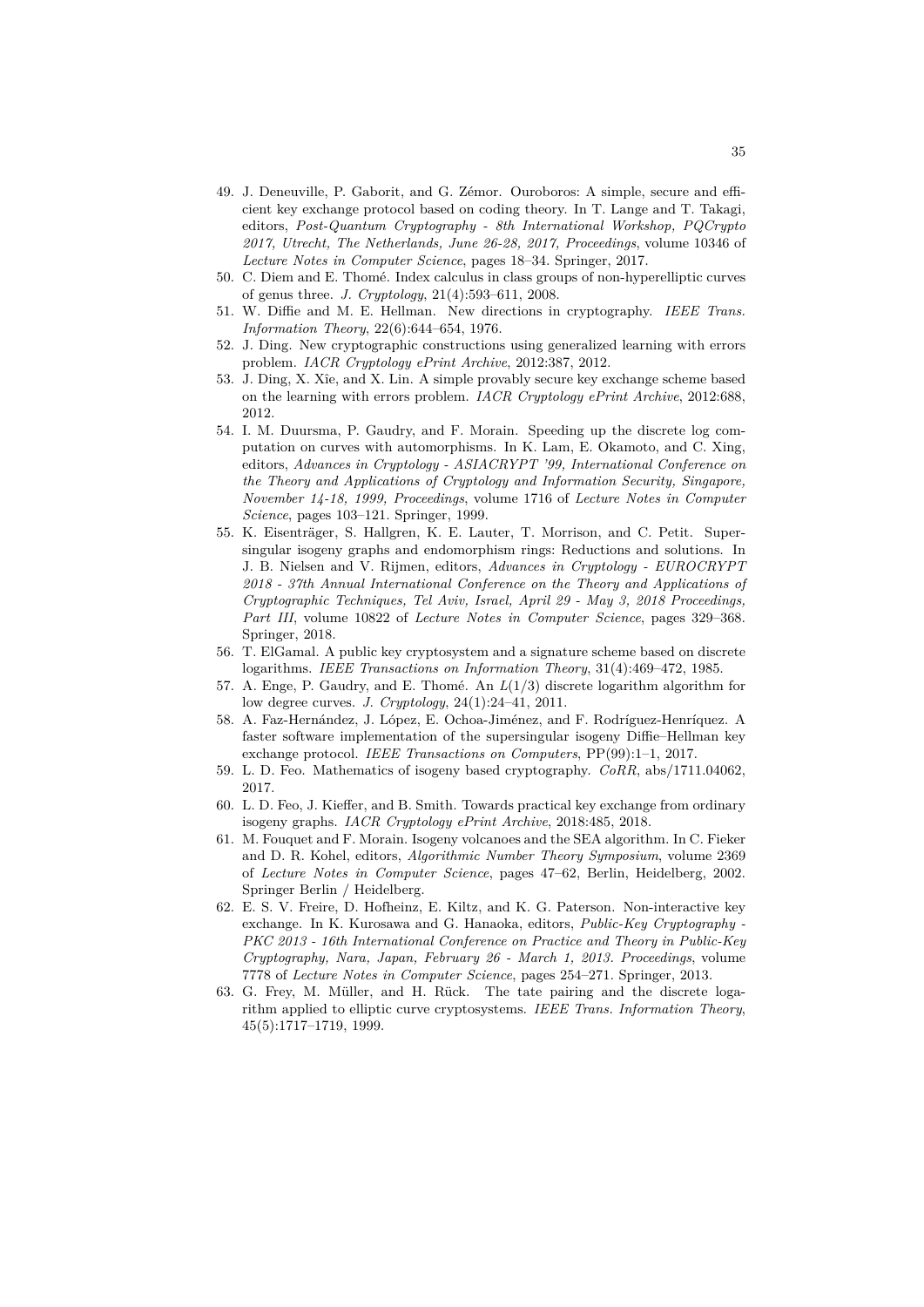- 64. J. Fried, P. Gaudry, N. Heninger, and E. Thomé. A kilobit hidden SNFS discrete logarithm computation. In Coron and Nielsen [38], pages 202–231.
- 65. E. Fujisaki and T. Okamoto. Secure integration of asymmetric and symmetric encryption schemes. In M. Wiener, editor, *Advances in Cryptology — CRYPTO '99*, pages 537–554, Berlin, Heidelberg, 1999. Springer Berlin Heidelberg.
- <span id="page-35-7"></span>66. S. D. Galbraith. Constructing isogenies between elliptic curves over finite fields. *LMS Journal of Computation and Mathematics*[, 2](#page-33-15):118–138, 1999.
- 67. S. D. Galbraith, F. Hess, and N. P. Smart. Extending the GHS Weil descent attack. In *Advances in cryptology — EUROCRYPT 2002 (Amsterdam)*, volume 2332 of *Lecture Notes in Computer Science*, pages 29–44. Springer, Berlin, 2002.
- <span id="page-35-11"></span><span id="page-35-10"></span>68. S. D. Galbraith, C. Petit, B. Shani, and Y. B. Ti. On the security of supersingular isogeny cryptosystems. In J. H. Cheon and T. Takagi, editors, *Advances in Cryptology - ASIACRYPT 2016 - 22nd International Conference on the Theory and Application of Cryptology and Information Security, Hanoi, Vietnam, December 4-8, 2016, Proceedings, Part I*, volume 10031 of *Lecture Notes in Computer Science*, pages 63–91, 2016.
- <span id="page-35-15"></span>69. S. D. Galbraith and B. Smith. Discrete logarithms in generalized Jacobians. *IACR Cryptology ePrint Archive*, 2006:333, 2006.
- 70. S. D. Galbraith and F. Vercauteren. Computational problems in supersingular elliptic curve isogenies. *To appear in Quantum Information Processing*, 2017.
- <span id="page-35-6"></span>71. R. P. Gallant, R. J. Lambert, and S. A. Vanstone. Improving the parallelized Pollard lambda search on anomalous binary curves. *Math. Comput.*, 69(232):1699– 1705, 2000.
- <span id="page-35-14"></span>72. P. Gaudry. Fast genus 2 arithmetic based on Theta functions. *J. Mathematical Cryptology*, 1(3):243–265, 2007. https://eprint.iacr.org/2005/314/.
- <span id="page-35-3"></span>73. P. Gaudry. Index calculus for abelian varieties of small dimension and the elliptic curve discrete logarithm problem. *J. Symb. Comput.*, 44(12):1690–1702, 2009.
- <span id="page-35-9"></span>74. P. Gaudry, F. Hess, and N. P. Smart. Constructive and destructive facets of Weil descent on elliptic curves. *J. Cryptology*, 15(1):19–46, 2002.
- <span id="page-35-5"></span>75. P. Gaudry, E. Thomé, N. Théria[ult, and C. Diem. A double large prime](https://eprint.iacr.org/2005/314/) variation for small genus hyperelliptic index calculus. *Math. Comput.*, 76(257):475–492, 2007.
- <span id="page-35-2"></span>76. L. Grémy and A. Guillevic. DiscreteLogDB, a database of computations of discrete logarithms, 2017. https://gitlab.inria.fr/dldb/discretelogdb.
- <span id="page-35-4"></span>77. A. Guillevic and F. Morain. Discrete logarithms. In Mrabet and Joye [105], chapter 9.
- <span id="page-35-8"></span>78. D. Hofheinz, K. Hövelmanns, and E. Kiltz. A modular analysis of the Fujisaki– Okamoto transformation. In Y. Kalai and L. Reyzin, editors, *Theory of Cryptography*, pages 341–371, [Cham, 2017. Springer International Publishing.](https://gitlab.inria.fr/dldb/discretelogdb)
- <span id="page-35-1"></span>79. D. Hofheinz and E. Kiltz. Secure hybrid encryption from weakened key e[ncap](#page-37-15)sulation. In A. Menezes, editor, *Advances in Cryptology - CRYPTO 2007, 27th Annual International Cryptology Conference, Santa Barbara, CA, USA, August 19-23, 2007, Proceedings*, volume 4622 of *Lecture Notes in Computer Science*, pages 553–571. Springer, 2007.
- <span id="page-35-0"></span>80. D. Jao and L. De Feo. Towards quantum-resistant cryptosystems from supersingular elliptic curve isogenies. In B.-Y. Yang, editor, *Post-Quantum Cryptography*, volume 7071 of *Lecture Notes in Computer Science*, pages 19–34, Berlin, Heidelberg, 2011. Springer Berlin / Heidelberg.
- <span id="page-35-13"></span><span id="page-35-12"></span>81. D. Jao, S. D. Miller, and R. Venkatesan. Expander graphs based on GRH with an application to elliptic curve cryptography. *Journal of Number Theory*, 129(6):1491–1504, June 2009.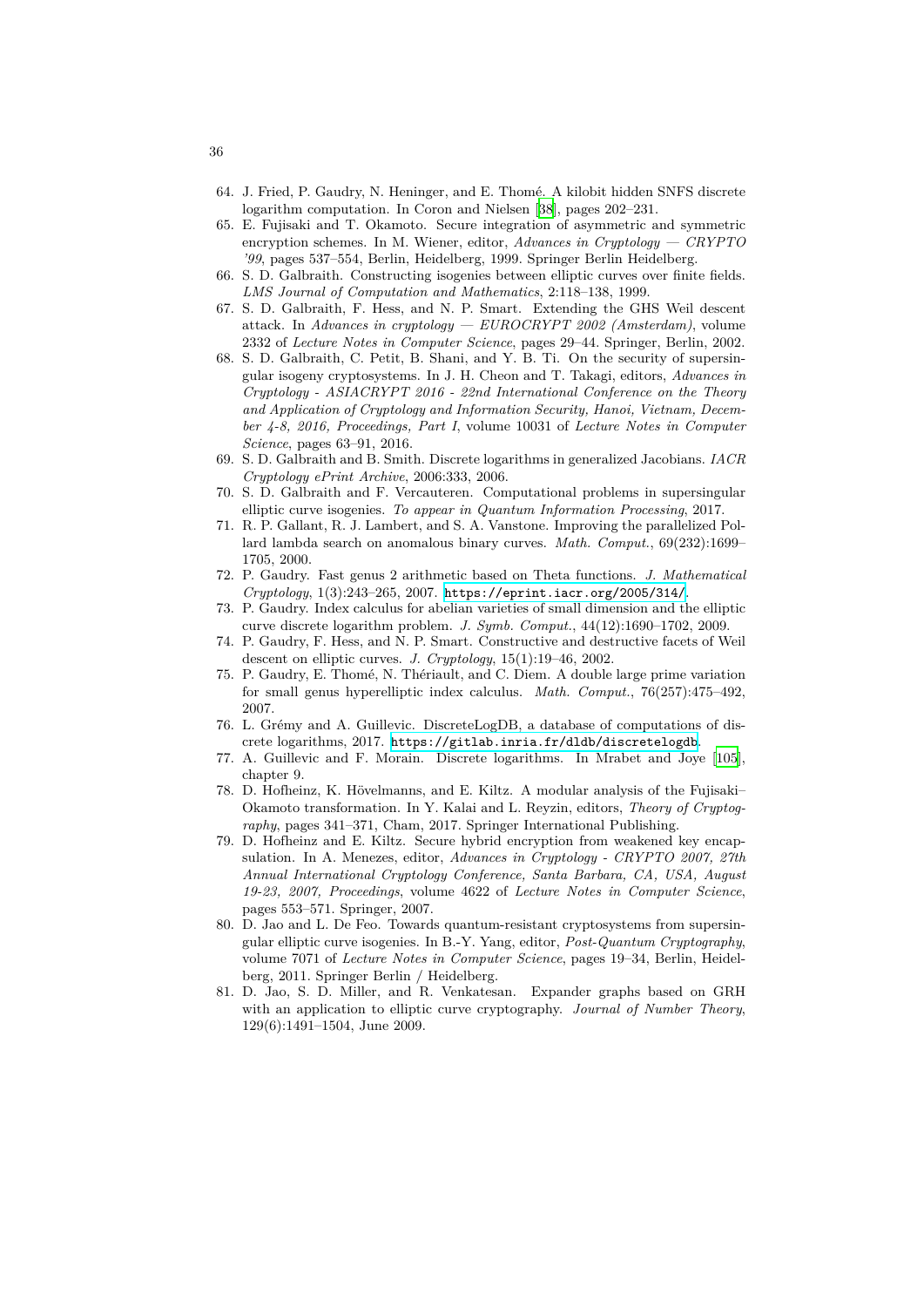- 82. T. Kleinjung, C. Diem, A. K. Lenstra, C. Priplata, and C. Stahlke. Computation of a 768-bit prime field discrete logarithm. In Coron and Nielsen [38], pages 185–201.
- 83. N. Koblitz. Elliptic curve cryptosystems. *Mathematics of Computation*, 48:203– 209, 1987.
- <span id="page-36-9"></span>84. N. Koblitz. Hyperelliptic cryptosystems. *J. Cryptology*, 1(3):139–150, 1989.
- <span id="page-36-7"></span>85. N. Koblitz, editor. *Advances in Cryptology - CRYPTO '96, 16th An[nua](#page-33-15)l International Cryptology Conference, Santa Barbara, California, USA, August 18-22, 1996, Proceedings*, volume 1109 of *Lecture Notes in Computer Science*. Springer, 1996.
- <span id="page-36-15"></span><span id="page-36-8"></span>86. D. R. Kohel. *Endomorphism rings of elliptic curves over finite fields*. PhD thesis, University of California at Berkley, 1996.
- 87. D. R. Kohel, K. Lauter, C. Petit, and J.-P. Tignol. On the quaternion *ℓ*-isogeny path problem. *LMS Journal of Computation and Mathematics*, 17(A):418–432, 2014.
- <span id="page-36-13"></span>88. G. Kuperberg. A subexponential-time quantum algorithm for the dihedral hidden subgroup problem. *SIAM Journal of Computing*, 35(1):170–188, 2005.
- <span id="page-36-14"></span>89. G. Kuperberg. Another Subexponential-time Quantum Algorithm for the Dihedral Hidden Subgroup Problem. In S. Severini and F. Brandao, editors, *8th Conference on the Theory of Quantum Computation, Communication and Cryptography (TQC 2013)*, volume 22 of *Leibniz International Proceedings in Informatics (LIPIcs)*, pages 20–34, Dagstuhl, Germany, 2013. Schloss Dagstuhl–Leibniz-Zentrum fuer Informatik.
- <span id="page-36-12"></span>90. A. Langley, M. Hamburg, and S. Turner. Elliptic curves for security. *RFC*, 7748:1–22, 2016.
- 91. A. K. Lenstra and H. W. Lenstra, Jr., editors. *The development of the number field sieve*, volume 1554 of *Lecture Notes in Mathematics*. Springer, Berlin, Heidelberg, 1993.
- <span id="page-36-11"></span><span id="page-36-5"></span>92. A. K. Lenstra and E. R. Verheul. The XTR public key system. In M. Bellare, editor, *Advances in Cryptology - CRYPTO 2000, 20th Annual International Cryptology Conference, Santa Barbara, California, USA, August 20-24, 2000, Proceedings*, volume 1880 of *Lecture Notes in Computer Science*, pages 1–19. Springer, 2000.
- <span id="page-36-6"></span>93. C. H. Lim and P. J. Lee. A key recovery attack on discrete log-based schemes using a prime order subgroup. In B. S. Kaliski, editor, *Advances in Cryptology — CRYPTO '97*, pages 249–263, Berlin, Heidelberg, 1997. Springer Berlin Heidelberg.
- <span id="page-36-4"></span>94. M. Lochter and J. Merkle. Elliptic curve cryptography (ECC) brainpool standard curves and curve generation. *RFC*, 5639:1–27, 2010.
- 95. M. Marlinspike and T. Perrin. The X3DH key agreement protocol, 2016.
- 96. E. Martin-Lopez, A. Laing, T. Lawson, R. Alvarez, X.-Q. Zhou, and J. L. O'Brien. Experimental realization of Shor's quantum factoring algorithm using qubit recycling. *Nat. Photon.*, 6(11):773–776, 11 2012.
- <span id="page-36-10"></span><span id="page-36-1"></span><span id="page-36-0"></span>97. U. M. Maurer. Towards the equivalence of breaking the Diffie–Hellman protocol and computing discrete algorithms. In Y. Desmedt, editor, *Advances in Cryptology - CRYPTO '94, 14th Annual International Cryptology Conference, Santa Barbara, California, USA, August 21-25, 1994, Proceedings*, volume 839 of *Lecture Notes in Computer Science*, pages 271–281. Springer, 1994.
- <span id="page-36-3"></span><span id="page-36-2"></span>98. U. M. Maurer and S. Wolf. The relationship between breaking the Diffie–Hellman protocol and computing discrete logarithms. *SIAM J. Comput.*, 28(5):1689–1721, 1999.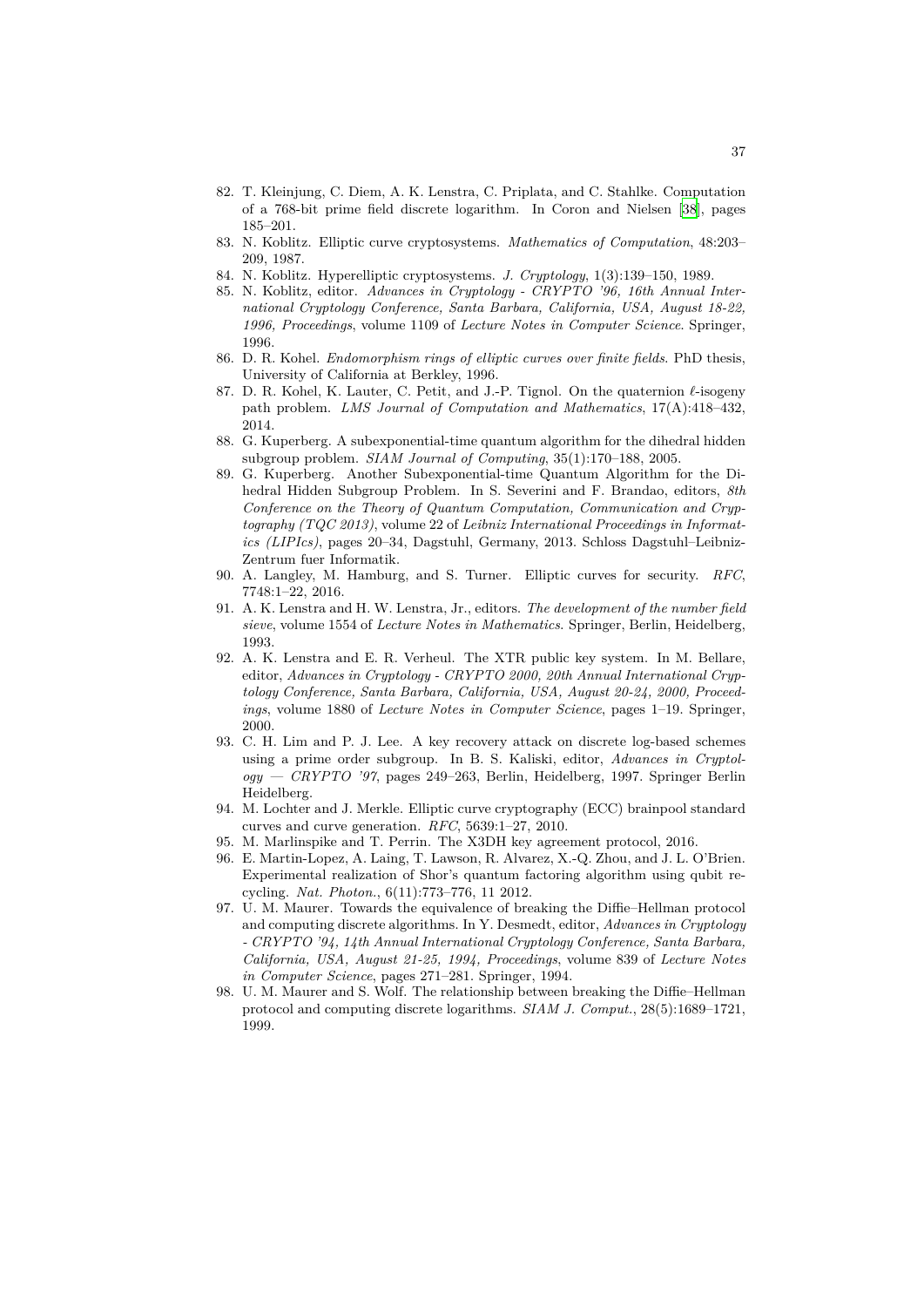- 99. G. Maze, C. Monico, and J. Rosenthal. Public key cryptography based on semigroup actions. *Adv. in Math. of Comm.*, 1(4):489–507, 2007.
- 100. A. Menezes, T. Okamoto, and S. A. Vanstone. Reducing elliptic curve logarithms to logarithms in a finite field. *IEEE Trans. Information Theory*, 39(5):1639–1646, 1993.
- <span id="page-37-6"></span>101. J. Mestre. La méthode des graphes. Exemples et applications. In *Proceedings of the international conference on class numbers and fundamental units of algebraic number fields (Katata)*, pages 217–242, 1986.
- <span id="page-37-13"></span>102. V. S. Miller. Use of elliptic curves in cryptography. In H. C. Williams, editor, *Advances in Cryptology - CRYPTO '85, Santa Barbara, California, USA, August 18-22, 1985, Proceedings*, volume 218 of *Lecture Notes in Computer Science*, pages 417–426. Springer, 1985.
- <span id="page-37-5"></span>103. P. L. Montgomery. Speeding the Pollard and elliptic curve methods of factorization. *Mathematics of computation*, 48(177):243–264, 1987.
- 104. D. J. M. Morales. An analysis of the infrastructure in real function fields. *IACR Cryptology ePrint Archive*, 2008:299, 2008.
- <span id="page-37-8"></span>105. N. E. Mrabet and M. Joye, editors. *Guide to Pairing-Based Cryptography*. Chapman and Hall/CRC, New York, 2016.
- <span id="page-37-15"></span><span id="page-37-12"></span>106. V. K. Murty. Abelian varieties and cryptography. In S. Maitra, C. E. V. Madhavan, and R. Venkatesan, editors, *Progress in Cryptology - INDOCRYPT 2005, 6th International Conference on Cryptology in India, Bangalore, India, December 10-12, 2005, Proceedings*, volume 3797 of *Lecture Notes in Computer Science*, pages 1–12. Springer, 2005.
- <span id="page-37-7"></span>107. A. Muzereau, N. P. Smart, and F. Vercauteren. The equivalence between the DHP and DLP for elliptic curves used in practical applications. *LMS Journal of Computation and Mathematics*, 7:50–72, 2004.
- <span id="page-37-4"></span>108. National Institute of Standards and Technology (NIST). SP 800-56A recommendations for pair-wise key-establishment schemes using discrete logarithm cryptography.
- 109. NIST. Post-quantum cryptography standardization.
- <span id="page-37-9"></span>110. E. Ochoa–Jiménez, F. Rodriguez–Henríquez, and M. Tibouchi. Discrete logarithms. In Mrabet and Joye [105], chapter 8.
- <span id="page-37-0"></span>111. C. Peikert. Lattice cryptography for the internet. In M. Mosca, editor, *Post-Quantum Cryptography - 6th International Workshop, PQCrypto 2014, Waterloo, ON, Canada, October 1-3, 2014. Proceedings*, volume 8772 of *Lecture Notes in Computer Science*, pages 197[–219](#page-37-15). Springer, 2014.
- <span id="page-37-1"></span>112. T. Perrin and M. Marlinspike. The double ratchet algorithm, 2016.
- 113. C. Petit. Faster algorithms for isogeny problems using torsion point images. In Takagi and Peyrin [132], pages 330–353.
- <span id="page-37-10"></span>114. S. C. Pohlig and M. E. Hellman. An improved algorithm for computing logarithms over GF(p) and its cryptographic significance (corresp.). *IEEE Trans. Information Theory*, 24(1):106–110, 1978.
- <span id="page-37-14"></span>115. J. M. Pollard. Mo[nte C](#page-38-16)arlo methods for index computation (mod *p*). *Mathematics of Computation*, 32(143):918–924, 1978.
- <span id="page-37-3"></span>116. O. Regev. A subexponential time algorithm for the dihedral hidden subgroup problem with polynomial space. arXiv:quant-ph/0406151, June 2004.
- <span id="page-37-11"></span><span id="page-37-2"></span>117. J. Renes, P. Schwabe, B. Smith, and L. Batina. *µ*Kummer: Efficient hyperelliptic signatures and key exchange on microcontrollers. In B. Gierlichs and A. Y. Poschmann, editors, *Cryptographic Hardware and Embedded Systems - CHES 2016 - 18th International Conference, Santa Barbara, CA, USA, August 17-19,*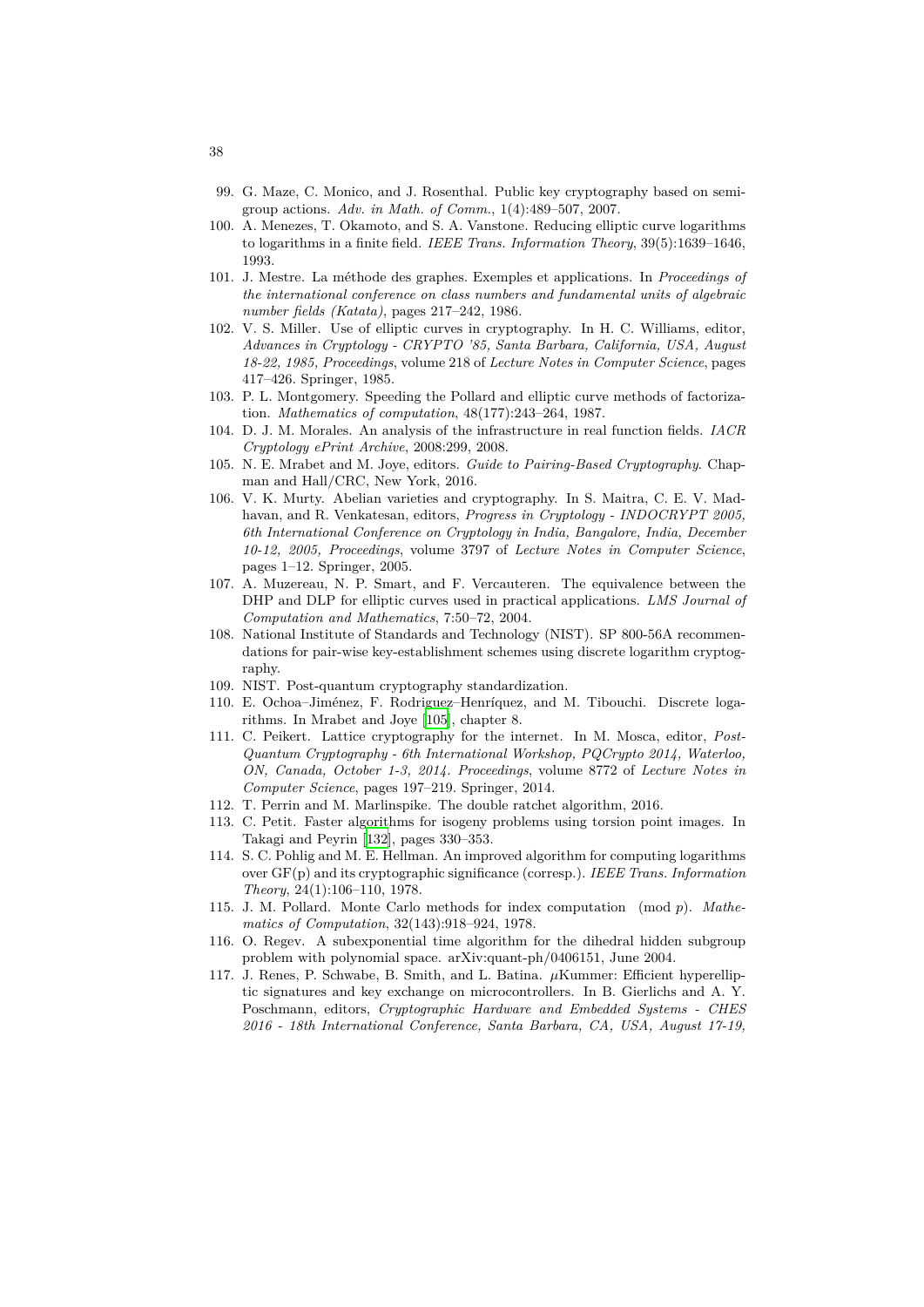*2016, Proceedings*, volume 9813 of *Lecture Notes in Computer Science*, pages 301–320. Springer, 2016.

- 118. E. Rescorla. The transport layer security (TLS) protocol version 1.3. *RFC*, 8446:1–160, 2018.
- 119. D. Robert. *Theta functions and cryptographic applications*. PhD thesis, Université Henri Poincaré - Nancy I, July 2010.
- <span id="page-38-1"></span>120. M. Roetteler, M. Naehrig, K. M. Svore, and K. E. Lauter. Quantum resource estimates for computing elliptic curve discrete logarithms. In Takagi and Peyrin [132], pages 241–270.
- <span id="page-38-5"></span>121. A. Rostovtsev and A. Stolbunov. Public-key cryptosystem based on isogenies. *IACR Cryptology ePrint Archive*, 2006:145, 2006.
- <span id="page-38-8"></span><span id="page-38-7"></span>122. K. Rubin and A. Silverberg. Torus-based cryptography. In D. Boneh, editor, *[Adva](#page-38-16)nces in Cryptology - CRYPTO 2003, 23rd Annual International Cryptology Conference, Santa Barbara, California, USA, August 17-21, 2003, Proceedings*, volume 2729 of *Lecture Notes in Computer Science*, pages 349–365. Springer, 2003.
- <span id="page-38-3"></span>123. C.-P. Schnorr. Efficient identification and signatures for smart cards. In Brassard [26], pages 239–252.
- 124. D. Shanks. Class number, a theory of factorization and genera. *Proc. Symp. PureMath.*, 20:415–440, 1971.
- <span id="page-38-9"></span>125. P. W. Shor. Algorithms for quantum computation: Discrete logarithms and fac[tori](#page-32-13)ng. In *Foundations of Computer Science, 1994 Proceedings., 35th Annual Symposium on*, pages 124–134. IEEE, 1994.
- <span id="page-38-2"></span><span id="page-38-0"></span>126. V. Shoup. Lower bounds for discrete logarithms and related problems. In W. Fumy, editor, *Advances in Cryptology - EUROCRYPT '97, International Conference on the Theory and Application of Cryptographic Techniques, Konstanz, Germany, May 11-15, 1997, Proceeding*, volume 1233 of *Lecture Notes in Computer Science*, pages 256–266. Springer, 1997.
- 127. J. H. Silverman. *The arithmetic of elliptic curves*, volume 106 of *Graduate Texts in Mathematics*. Springer-Verlag, New York, 1992.
- 128. N. P. Smart. The discrete logarithm problem on elliptic curves of trace one. *J. Cryptology*, 12(3):193–196, 1999.
- <span id="page-38-10"></span>129. B. Smith. Isogenies and the discrete logarithm problem in Jacobians of genus 3 hyperelliptic curves. *J. Cryptology*, 22(4):505–529, 2009.
- <span id="page-38-4"></span>130. A. Stolbunov. Constructing public-key cryptographic schemes based on class group action on a set of isogenous elliptic curves. *Adv. Math. Commun.*, 4(2), 2010.
- <span id="page-38-6"></span>131. A. V. Sutherland. Accelerating the CM method. *LMS J. Comput. Math.*, 15:172– 204, 2012.
- <span id="page-38-11"></span>132. T. Takagi and T. Peyrin, editors. *Advances in Cryptology - ASIACRYPT 2017 - 23rd International Conference on the Theory and Applications of Cryptology and Information Security, Hong Kong, China, December 3-7, 2017, Proceedings, Part II*, volume 10625 of *Lecture Notes in Computer Science*. Springer, 2017.
- <span id="page-38-16"></span><span id="page-38-12"></span>133. S. Tani. Claw finding algorithms using quantum walk. *Theor. Comput. Sci.*, 410(50):5285–5297, 2009.
- 134. E. Thormarker. *Post-Quantum Cryptography: Supersingular Isogeny Diffie– Hellman Key Exchange*. PhD thesis, Stockholm University, 2017.
- <span id="page-38-15"></span><span id="page-38-14"></span><span id="page-38-13"></span>135. D. Urbanik and D. Jao. SoK: The problem landscape of SIDH. In *Proceedings of the 5th ACM on ASIA Public-Key Cryptography Workshop*, APKC '18, pages 53–60, New York, NY, USA, 2018. ACM.